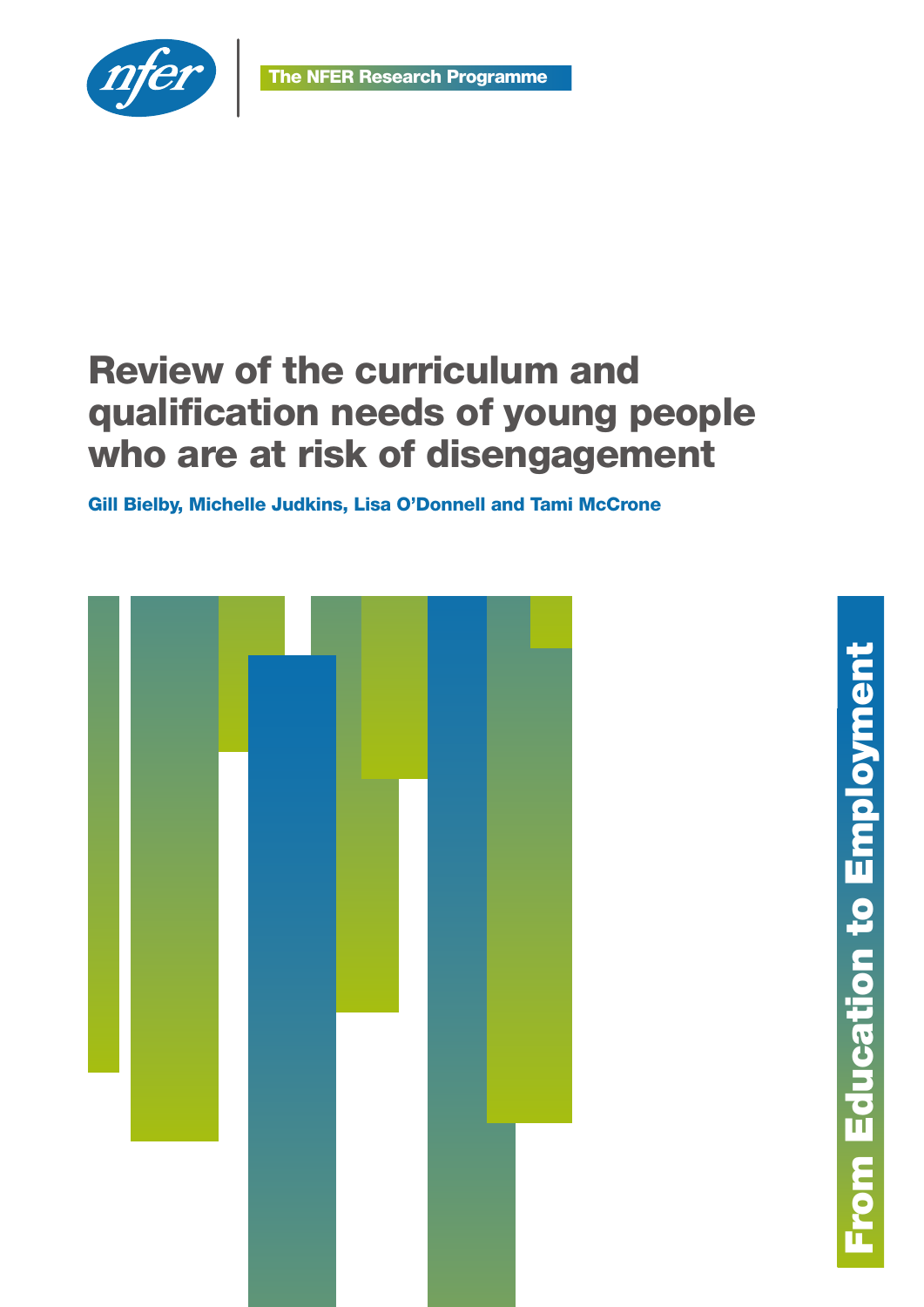#### **How to cite this publication:**

Bielby, G., Judkins, M., O'Donnell, L. and McCrone, T. (2012). *Review of the Curriculum and Qualification Needs of Young People who are at Risk of Disengagement* (NFER Research Programme: From Education to Employment). Slough: NFER.

Published in August 2012 by the National Foundation for Educational Research, The Mere, Upton Park, Slough, Berkshire SL1 2DQ [www.nfer.ac.uk](http://www.nfer.ac.uk/)

© National Foundation for Educational Research 2011 Registered Charity No. 313392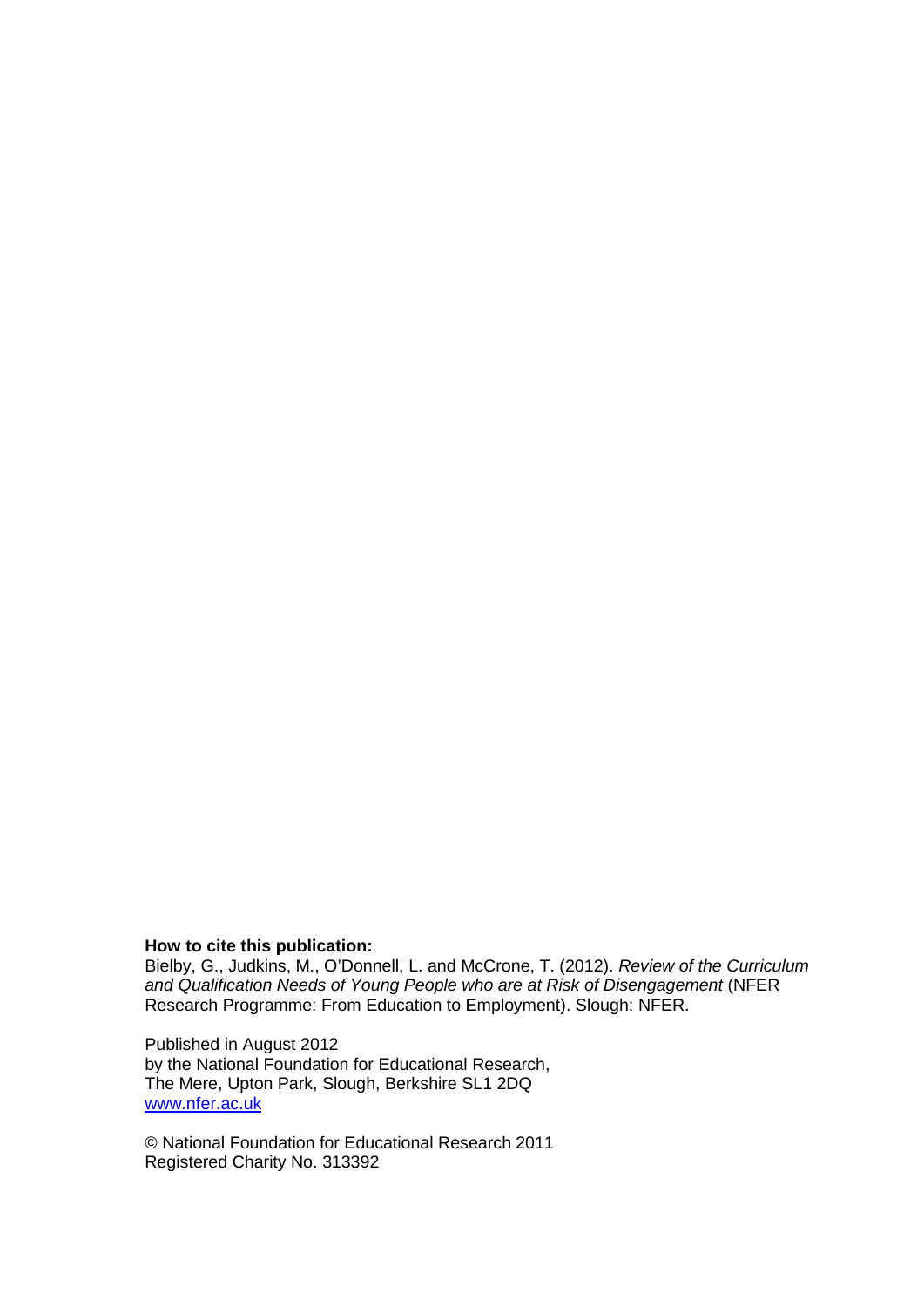## **Contents**

| <b>Executive summary</b>                                                                                 | $\overline{2}$ |
|----------------------------------------------------------------------------------------------------------|----------------|
| 1. Introduction                                                                                          | 5              |
| 1.1 Background to the review                                                                             | 6              |
| 1.2 Strength and nature of the evidence base                                                             | $\overline{7}$ |
| 2. Curriculum-related approaches                                                                         | 9              |
| 2.1 Pedagogies                                                                                           | 9              |
| 2.2 Curriculum content                                                                                   | 12             |
| 2.3 Learning environments                                                                                | 15             |
| 3. Curricula and qualifications used to engage young people at risk, and<br>facilitate their progression | 18             |
| 3.1 Vocational qualifications/vocationally relevant qualifications                                       | 18             |
| 3.2 Alternative curriculum programmes                                                                    | 19             |
| <b>4. Discussion</b>                                                                                     | 23             |
| 4.1 Implications for The NFER Research Programme                                                         | 25             |
| 5. Where next?                                                                                           | 26             |
| <b>References</b>                                                                                        | 28             |
| <b>Further reading</b>                                                                                   | 32             |
| <b>Appendix</b>                                                                                          | 36             |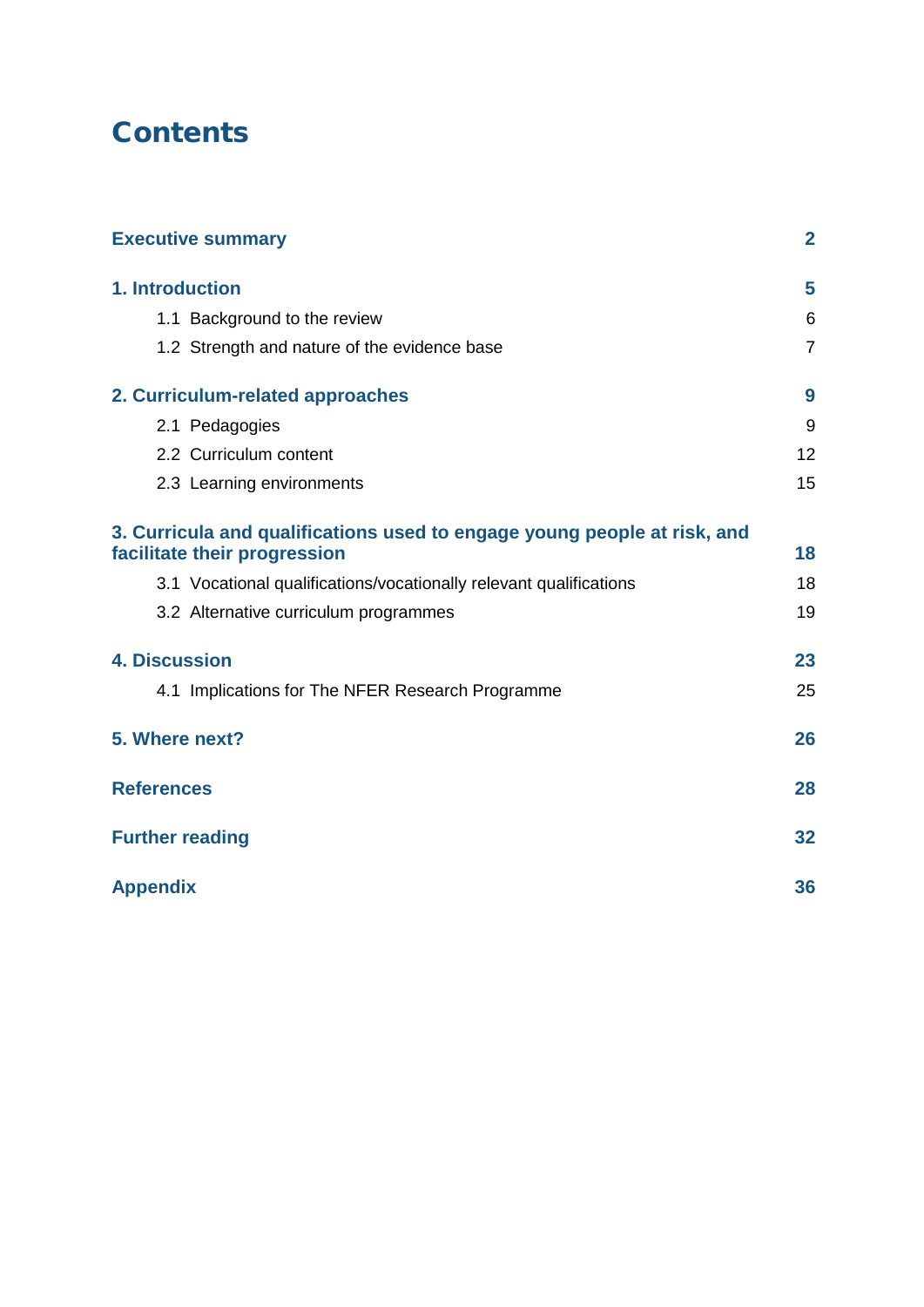

## Introducing The NFER Research Programme

From Education to Employment

NFER has a worldwide reputation for excellence in research in education and children's services, built up over 65 years of working with a wide range of partners to produce independent evidence to inform change.

As a charity, the Foundation exists to improve the education and life chances of learners through the provision of independent evidence aimed at influencing policy, informing practice in the learning environment and directly impacting learners. To help achieve this, The NFER Research Programme was set up in 2011. Funded by the NFER, it is developing partnerships with organisations and individuals who share our commitment to solving unanswered challenges young people face in education. The programme targets key areas of education, highlighting gaps in existing evidence and conducting new research to provide the evidence to fill the gaps. Current areas of focus are *From Education to Employment*, *Developing the Education Workforce* and *Innovation in Education*.

From Education to Employment examines approaches that could help the over one million young people not in education, employment or training (NEET) carve a route to meaningful and sustainable employment. It builds on NFER research carried out in 2009 which highlighted discrete groups within the NEET population likely to benefit from different forms of intervention.

The initial phase is a suite of four reviews that identify strategies that can assist young people with the potential to disengage from education, employment or training to 'stay on track'. It comprises:

- effective approaches to supporting young NEET people
- careers professionals' involvement with schools
- employer involvement in schools
- curriculum and qualification needs of young people who are open to learning, or undecided about their futures.

These reviews offer a unique perspective on the research and evidence-based practice of the last five years in this area and identify the gaps for future research. A series of easy-to-use guides for practitioners, school leaders and local authorities based on the findings will also be available.

Manghan Savah

Sarah Maughan Research Director, NFER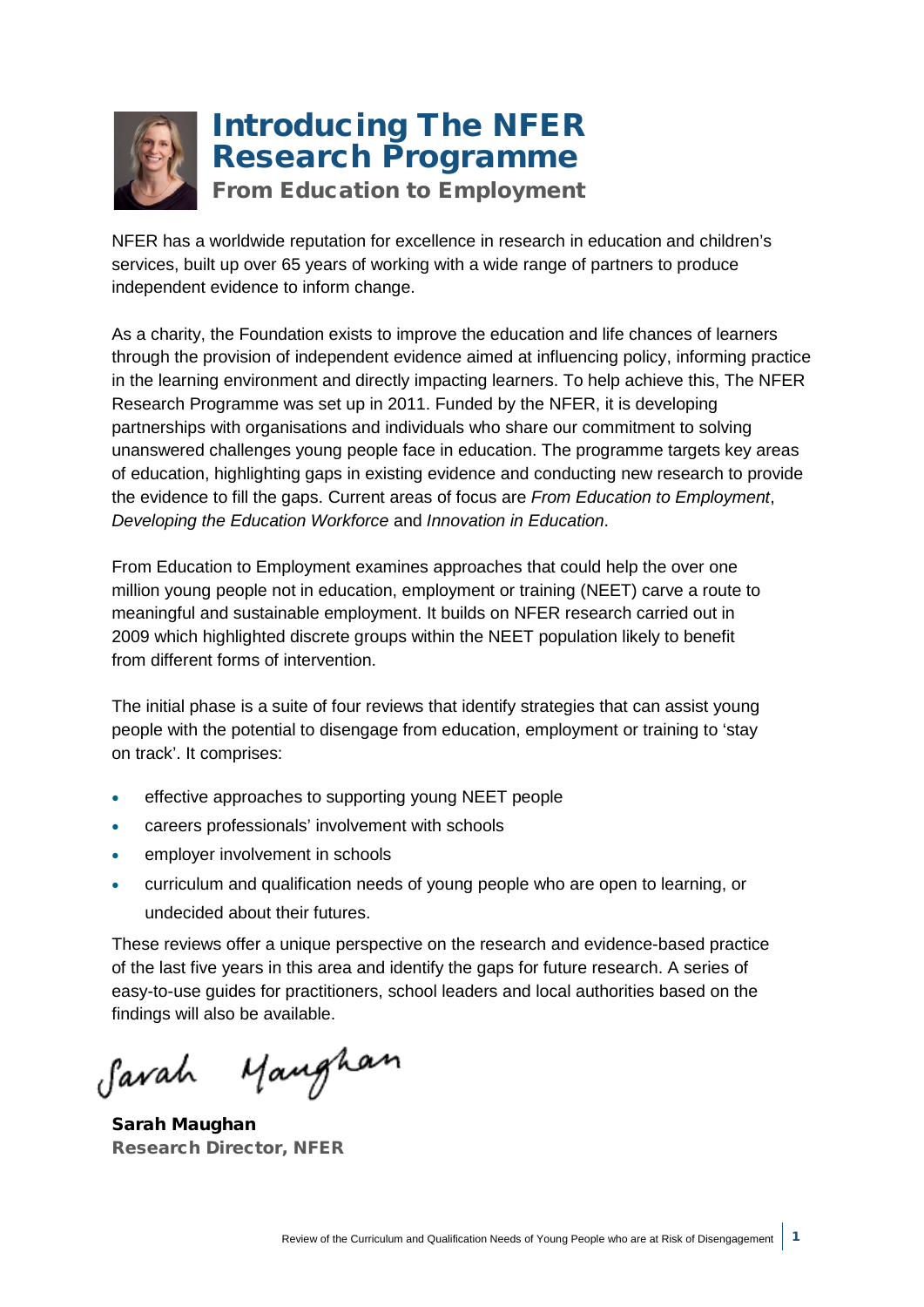## <span id="page-4-0"></span>Executive summary

This review forms one of a suite of four literature reviews that have been completed under the *From Education to Employment* theme. These reviews collectively identify strategies to assist young people at risk of becoming NEET (not in education, employment or training) to make effective transitions into learning or employment post  $16<sup>1</sup>$  $16<sup>1</sup>$  In 2011, one in five (22.3) per cent) young people aged 16–24 were currently unemployed (a total of 1.04 million) (Rhodes, 2011). A slightly lower, but still large proportion (19.2 per cent) of young people aged 16–24 were NEET (DfE, 2011b). All four reviews build upon a large body of research on the reasons for young people's NEET status, and on recent NFER research (Spielhofer *et al*., 2009), which presented a 'segmentation' analysis identifying three discrete subcategories of NEET young people aged 16–17.

- **'Open to learning' NEETs** young people most likely to re-engage in education or training in the short term and with higher levels of attainment and better attitudes towards school than other NEET young people.
- **'Sustained' NEETs** young people characterised by their negative experience of school, higher levels of truancy and exclusion and lower academic attainment than other NEET young people, and the fact that they are most likely to remain NEET in the medium term.
- **'Undecided' NEETs** young people similar in some respects, such as their attainment levels, to those who are 'open to learning' NEET, but dissatisfied with available opportunities and their ability to access what they want to do.

This report explores what the best available research tells us about the curriculum and qualification needs of young people at risk of temporary disconnection from learning. The *From Education to Employment* theme within The NFER Research Programme has a particular interest in young people who are 'open to learning' or 'undecided' NEET, as there is the potential to make a substantial difference to these groups if they can be effectively identified and supported.

## Key findings

<u>.</u>

This review considers curriculum-related approaches to engaging young people in learning and curricula and qualifications used to engage young people and to facilitate their progression in education, employment or training. The review identifies the following key approaches that need to be considered when devising strategies to engage or re-engage all young people, but especially those at risk of temporary disengagement from learning.

<sup>1</sup> This review focuses upon all NEET young people in the 16–24 age range. However, NFER's *From Education to Employment Theme* going forward will focus specifically on the 16–19 year old age group.

<span id="page-4-1"></span><sup>2</sup> Review of the Curriculum and Qualification Needs of Young People who are at Risk of Disengagement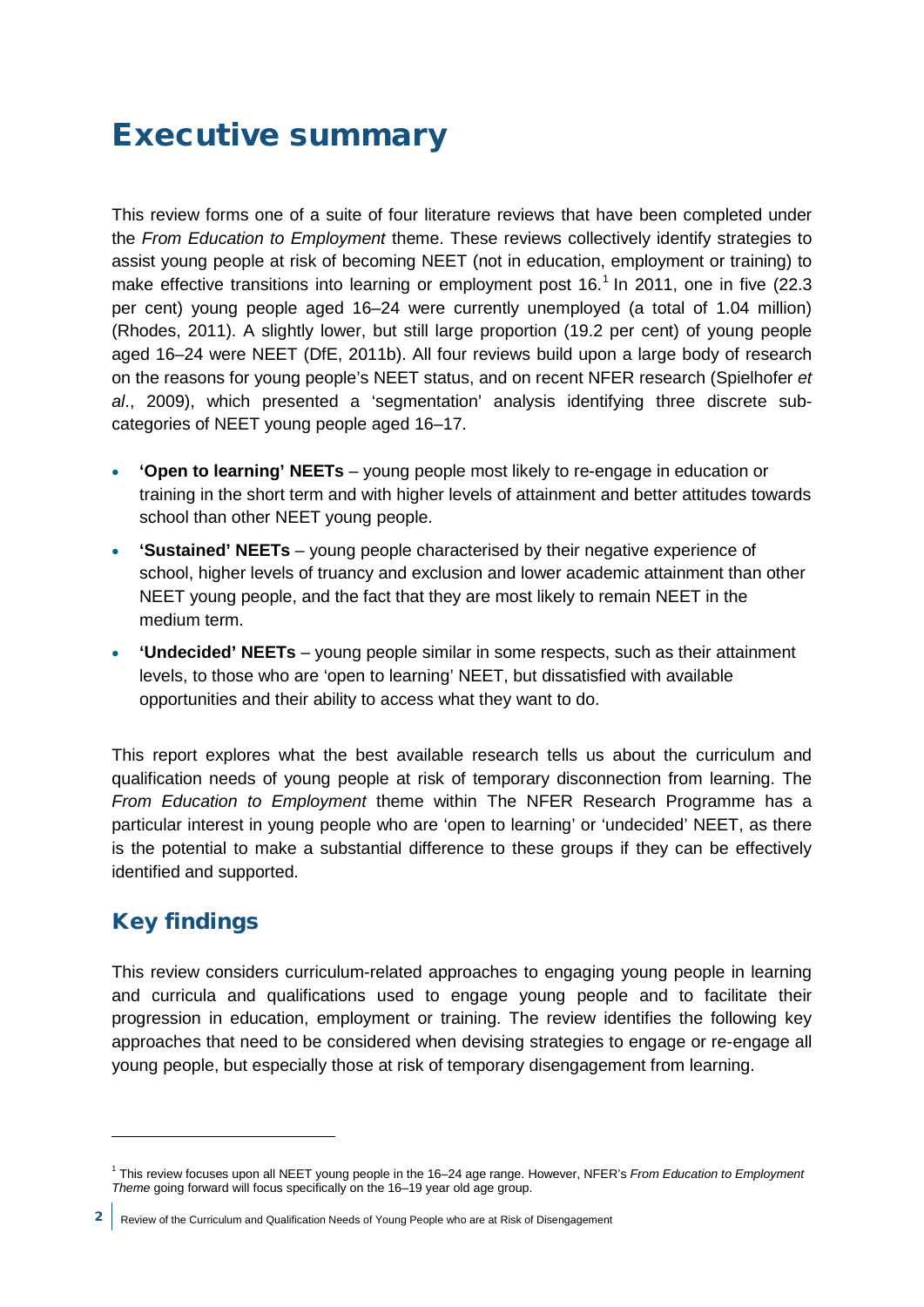### Teaching-related approaches

- Encouraging learners to take ownership of decision-making related to their learning.
- Using flexible approaches to teaching so that all learners are engaged and stimulated.
- Teachers having knowledge, skills and expertise in their subject area (particularly important for vocational subjects) as well as expertise in pedagogical approaches.
- Ensuring that, especially for young people at risk of disengagement, learners develop a relationship with a trusted adult who can help them to 'keep on track' with their learning.
- Considering the class size, as evidence indicates that smaller class sizes are particularly important to keep those learners at risk of disengagement engaged in learning.
- Being alert to when learners need extra support, such as when they are not managing their workload or when they may need catch-up tuition.
- Ensuring that all teaching (academic and vocational) is delivered in an appealing way that not only interests the young person but where the relevance to life (for example future careers) is drawn out.

### Learning environment

- Creating a warm, supportive learning environment where teachers show interest in learners and their learners' work.
- The development of a well-managed, disciplined learning environment conducive to learning.
- Creating a work environment based on mutual respect where learners can develop an independent approach to learning.

### Support and guidance

• The provision of well-informed, impartial careers information, advice and guidance (IAG) including course taster sessions. This is especially important for those who are unsure about the way forward and which career or qualifications they want to pursue.

### Curriculum and qualifications' content

- Providing young people with a wide choice of subjects and courses to suit their interests and learning style.
- Providing a flexible and personalised curriculum so young people can study the most appropriate qualification at the most appropriate place for them.
- Ensuring that there are good quality vocational, applied and practical qualifications and pathways open to young people.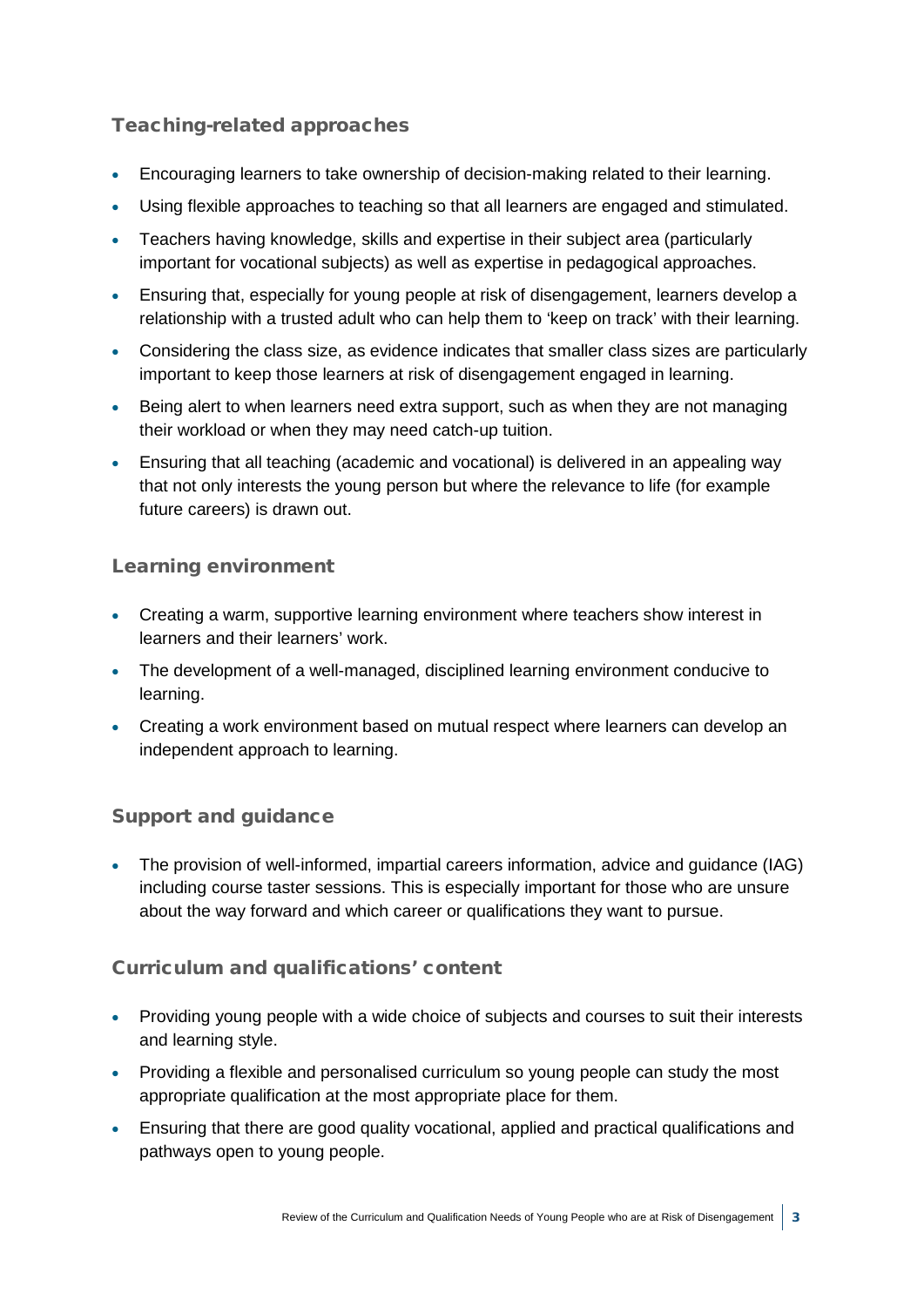- Having, where relevant, practical and unit-based assessments which provide the opportunity to acquire incremental progress, are flexible in terms of start and completion dates and offer the option to retake courses if needed.
- Making sure that curricula and qualifications provide opportunities for learners to develop personal, social and employability skills.

These curriculum-related approaches to supporting students to stay in learning are relevant to all young people but especially to those at risk of temporary disconnection from learning. Consideration of these strategies, alongside approaches identified in the accompanying suite of reviews on ways to engage and re-engage young people at risk of disengagement such as careers-related and employer-related interventions, is recommended.

### Summary and next steps

This review suggests that consideration of curriculum and qualification needs is relevant for all learners, and especially those who are at risk of becoming not in education, employment or training (NEET). Common themes to consider are: the need for positive teaching approaches that adapt to meet young people's needs; supportive and informal environments to learn where young people can achieve success; supportive relationships with teachers; high quality advice and guidance; and the availability of high quality curricula and qualification options (including vocationally-related options) that give young people opportunities to progress to their choice of further learning or employment.

Much of the literature comments, to some extent, on how the curriculum and qualifications can influence young people's engagement with learning, but rarely makes links with the segment of NEET young people who are 'open to learning' or 'undecided' about their futures but at risk of temporary disengagement from learning. This suggests that there is currently a gap in research around effective strategies to engage or re-engage those who are 'open to learning', or 'undecided' NEETs. This gap will be the focus of the *From Education to Employment* theme within The NFER Research Programme. Key features will be:

- the development and implementation of indicators that can assist in the identification of young people who are 'open to learning' or 'undecided' NEETs
- the trialling and evaluation of specific strategies that aim to support these groups
- the validation and dissemination of good practice.

Through this programme of research, we hope to go some way towards reducing the gap in what is known about effective NEET prevention strategies, and to make a difference to the lives of learners.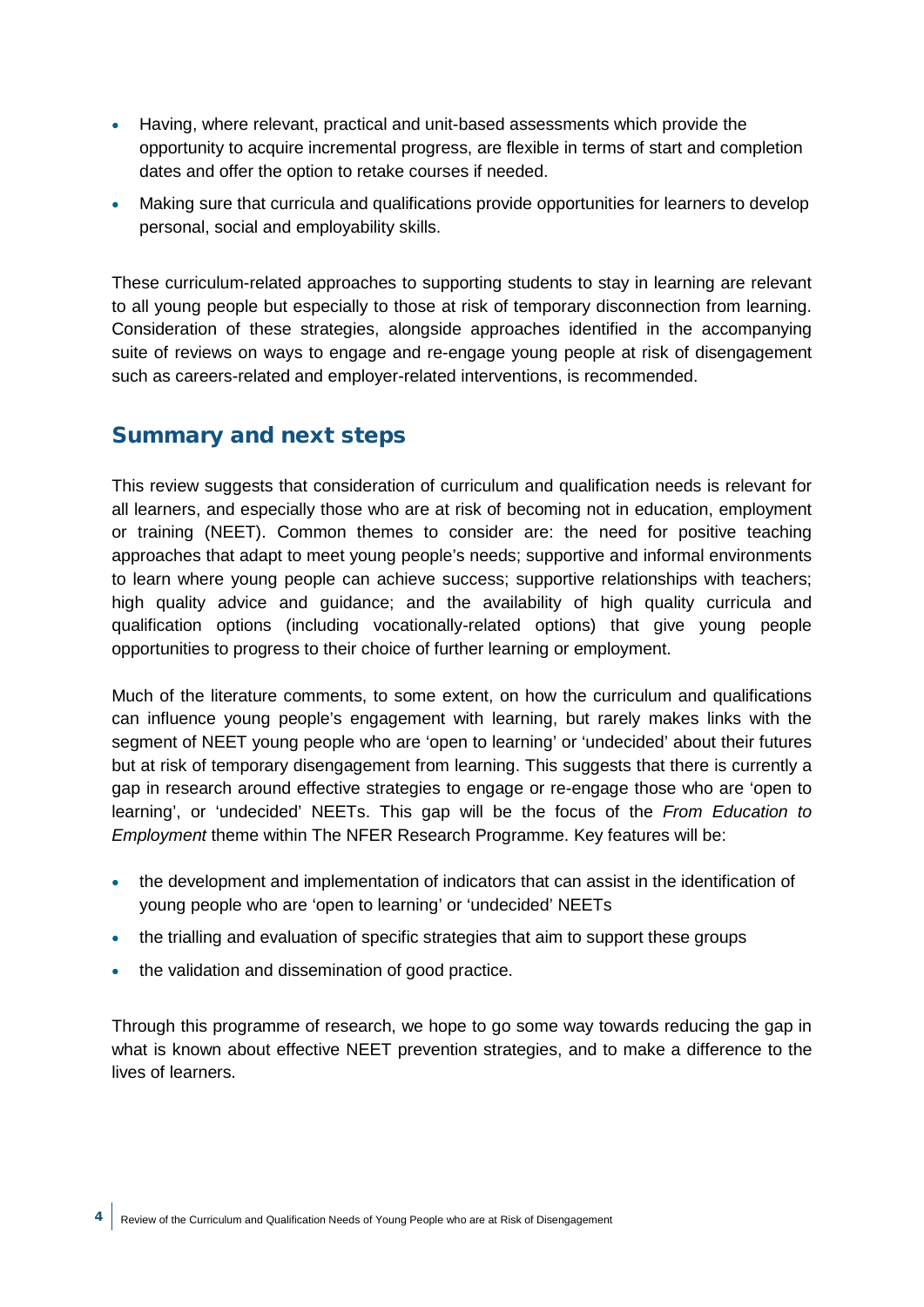## <span id="page-7-0"></span>1. Introduction

This report presents the findings of a literature review conducted as part of The NFER Research Programme. The programme currently consists of two major thematic areas: *From Education to Employment* and *Developing the Education Workforce.* 

This review forms one of a suite of four literature reviews that has been completed under the *From Education to Employment* theme. These reviews collectively identify strategies to assist young people at risk of becoming NEET (not in education, employment or training) so that they can make effective transitions into learning or employment post 16. The other three reviews in this series focus respectively on: strategies to support NEET young people; the role of careers professionals in schools; and the role of employer engagement in schools.

The focus of this review is to establish what the evidence tells us about the curricula and qualifications which are likely to encourage young people at risk of becoming NEET to stay in education and training.

While the end of compulsory schooling is currently at the age of 16, young people aged 16– 19 have the potential to be engaged in *either* learning *or* employment. However, this demographic will change as the Raising the Participation Age legislation comes into force. From 2013, all young people aged to up to 17 will be required to be in education, training or work-based learning (including work with part-time study), with only those aged 18–19 allowed to work full time. From 2015, all young people up to the age of 18–19, will be required to be in education, training or work-based learning. A focus on 'prevention' of disconnection (as opposed to reintegration into learning among the 16–19 age group) will therefore become all the more relevant among those aged 17–19 who are NEET in the coming years.

The findings of this and the other three reviews will support the *From Education to Employment* theme within The NFER Research Programme by providing a solid evidence base for ongoing and future primary research into NEET prevention. They will also be of interest to national- and local-level policy makers focusing on NEET identification, prevention or mitigation. The timeliness of this research is apparent in recent statistics: in 2011b, one in five (22.3 per cent) young people aged 16–24 were reportedly unemployed (a total of 1.04 million) (Rhodes, 2011). A slightly lower, but still large proportion (21.5 per cent) of young people aged 19–24 were NEET (DfE, 2011b). A recent government conference paper outlines concerns about the rising numbers of young people who are NEET, and the personal and social implications that this can have:

*The on-going consequences [of unemployment] impact not only on the individual but also on the state: young people who are NEET are more likely to suffer health problems and are five times more likely to enter the criminal justice system, with the life-time cost to the state of each young person who is NEET standing at £97,000.* (see [http://www.insidegovernment.co.uk/children/neet-employment/\)](http://www.insidegovernment.co.uk/children/neet-employment/)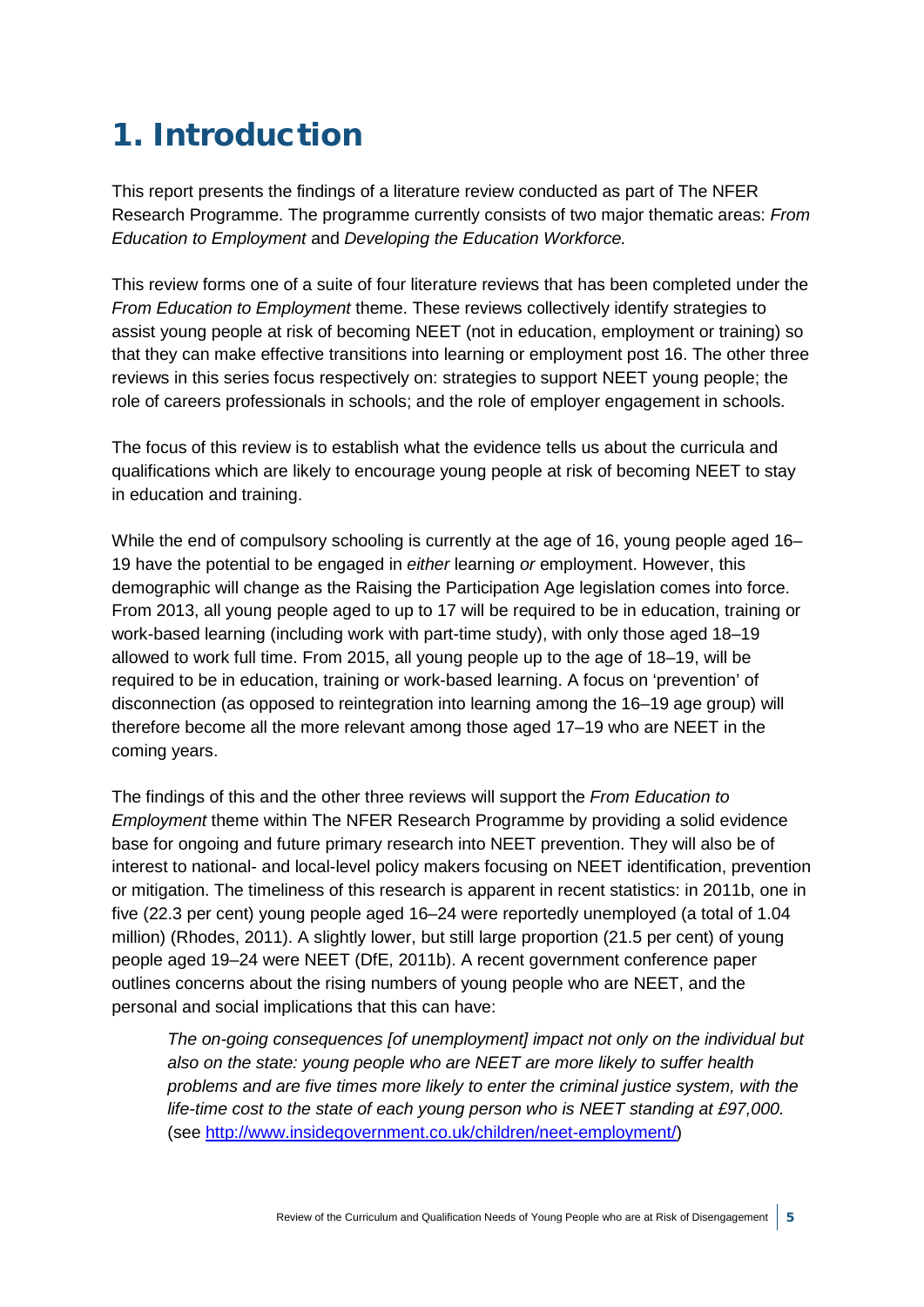### <span id="page-8-0"></span>1.1 Background to the review

In order to provide evidence of the most timely and current approaches to supporting young people who are NEET, this review focuses on very recent literature published since 2006 (see section 1.2 for details of the review's parameters).

This review's focus on the curriculum and qualification needs of young people who are at risk of temporary disconnection from learning builds upon recent research conducted by the NFER (Spielhofer *et al*., 2009) which examined, in detail, the underlying causes of NEET status in the UK. This research explored a complex interplay between structural, cultural, educational and familial factors that can culminate in lost opportunity or hope for large numbers of young people. In recognition of the fact that young people classified as NEET are a heterogeneous 'group', the research undertook a 'segmentation' analysis, with the aim of identifying discrete sub-categories of young people within the overarching NEET umbrella. The research identified three 'types' of NEET young people.

- **'Open to learning' NEETs** the largest sub-group (around 41 per cent of the NEET group). These young people were the most likely to re-engage in education or training in the short term and generally had higher levels of attainment and better attitudes towards school than most other NEET young people.
- **'Sustained' NEETs** around 38 per cent of the NEET group. These young people were characterised by their negative experience of school, higher levels of truancy and exclusion and lower academic attainment than other NEET young people, and the fact that they were most likely to remain NEET in the medium term.
- **'Undecided' NEETs** around 22 per cent of the NEET group. These young people were similar in some respects, such as their attainment levels, to those who were 'open to learning' NEET, but they were dissatisfied with available opportunities and their ability to access what they wanted to do.

This and the other reviews within the *From Education to Employment* theme have a particular interest in young people who are, or are at risk of becoming, 'open to learning' or 'undecided' NEETs. Most studies focus on the sustained NEET group. This is because this group is often the easiest to identify and presents with the most acute needs. However, it is a resource-intensive and challenging group of young people to support and it only represents a minority (under two-fifths) of all NEET young people.

It is crucially important that 'sustained' NEET young people continue to receive bespoke and intensive support. Additionally, we argue that through an effective identification of young people who are 'open to learning' or 'undecided' NEETs, and through tailored support to meet their specific needs, it may be possible to make a difference to the post-16 trajectories of large numbers of young people. This ambition necessarily needs to be set within the context of economic recession, public-sector budgetary reductions and a constricted labour market. Part of the story is about effective preparedness and aspirations, but the other element is about availability and opportunity of employment and work-based learning for young people. It is important not to present a deficit model that 'blames' NEET young people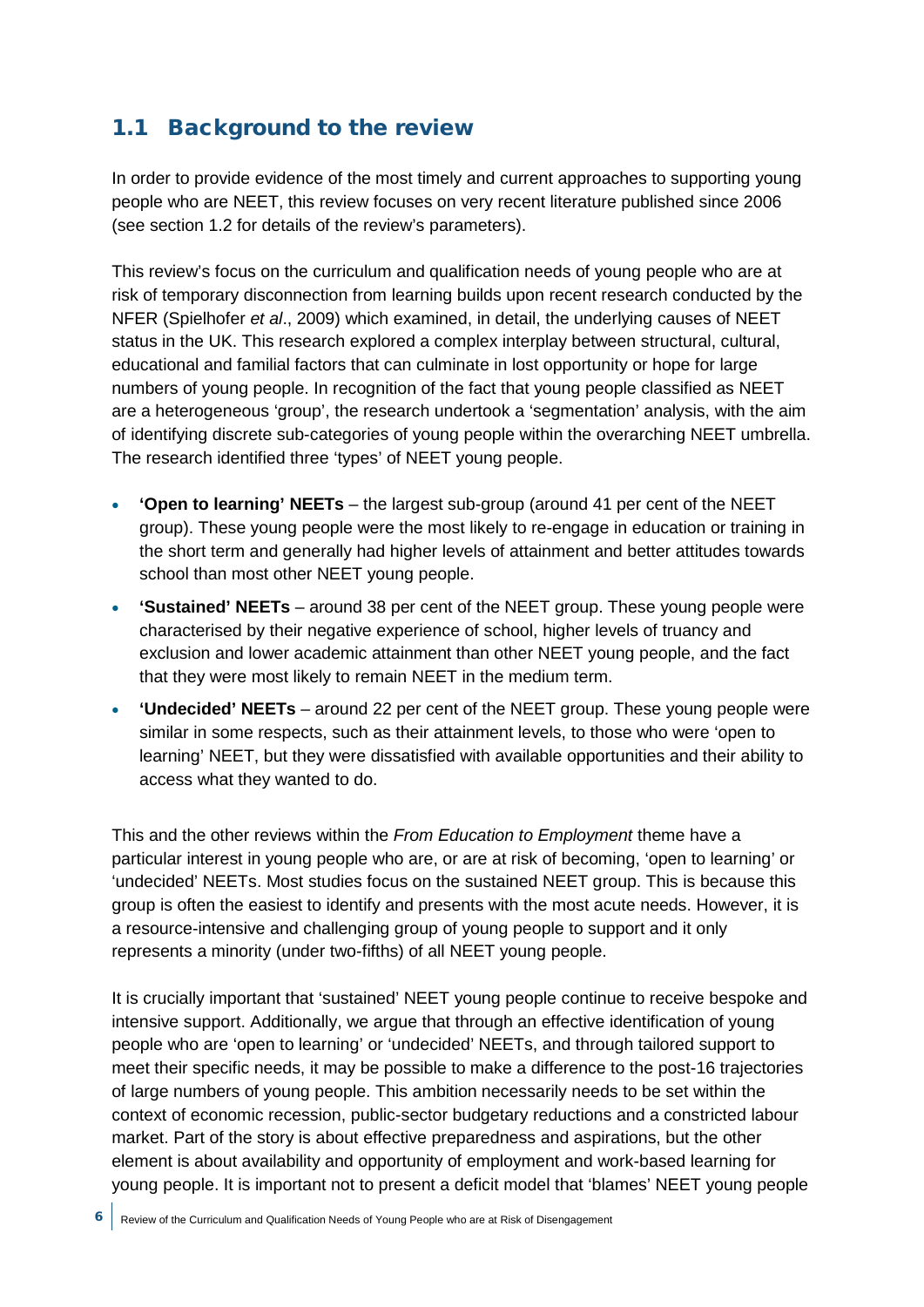for their situation. Indeed, the context within which they are trying to progress and the structural obstacles that many young people are currently facing are of crucial importance in determining 'success'.

Current government policy, based on documents such as the 2011 Wolf Review (Wolf, A. (2011)). and the recent consultations and proposals regarding qualifications for 14–16 year olds, appear to imply a move towards a more academic curriculum for all young people, based on the suggestion that this will allow more young people from disadvantaged backgrounds to go on to better quality further and higher education (FE and HE) and careers. However, there is some evidence from NFER research that some young people are more likely to be engaged by learning which takes place in vocational settings, with practical elements. The NFER's evaluation of the Increased Flexibility Programme (Golden *et al*., (2006) found that studying for some of the time in a college environment was a motivator for some students. In addition, the NFER's evaluation of diplomas (Lynch *et al*., 2010, 2011; Golden *et al*., 2011) found that they are valued by many of the students who take them. Feedback from students shows that they appreciate the applied learning and contact with employers and consider that diplomas have a positive impact on their confidence, learning and skills development.

The focus of this review is to establish what the evidence tells us about the curricula and qualifications which are likely to encourage young people at risk of becoming NEET to stay in education and training. More specifically:

- 1. What does the evidence tell us about the different pedagogies that are most likely to engage these groups of young people?
- 2. What does the evidence tell us about the kinds of learning environments that are most likely to be appropriate to young people who are at risk of becoming 'open to learning' or 'undecided' NEET?
- 3. What does the evidence tell us about the content of the curricula and qualifications that most engage these young people?
- 4. Are there particular curricula or qualifications that encourage these approaches to be used, and are most likely to engage these groups of young people?
- 5. Is there evidence that these curricula or qualifications enable these groups of young people to progress to good quality FE or HE courses or employment?

The findings from this review strengthen the rationale for the *From Education to Employment*  theme within The NFER Research Programme, as it develops and attempts to identify the curriculum and qualification needs of those young people who are 'open to learning' or 'undecided' NEETs.

### <span id="page-9-0"></span>1.2 Strength and nature of the evidence base

The evidence provided here is based on a review of 32 items of literature, comprising research reports, literature reviews, programme evaluations and academic journal articles.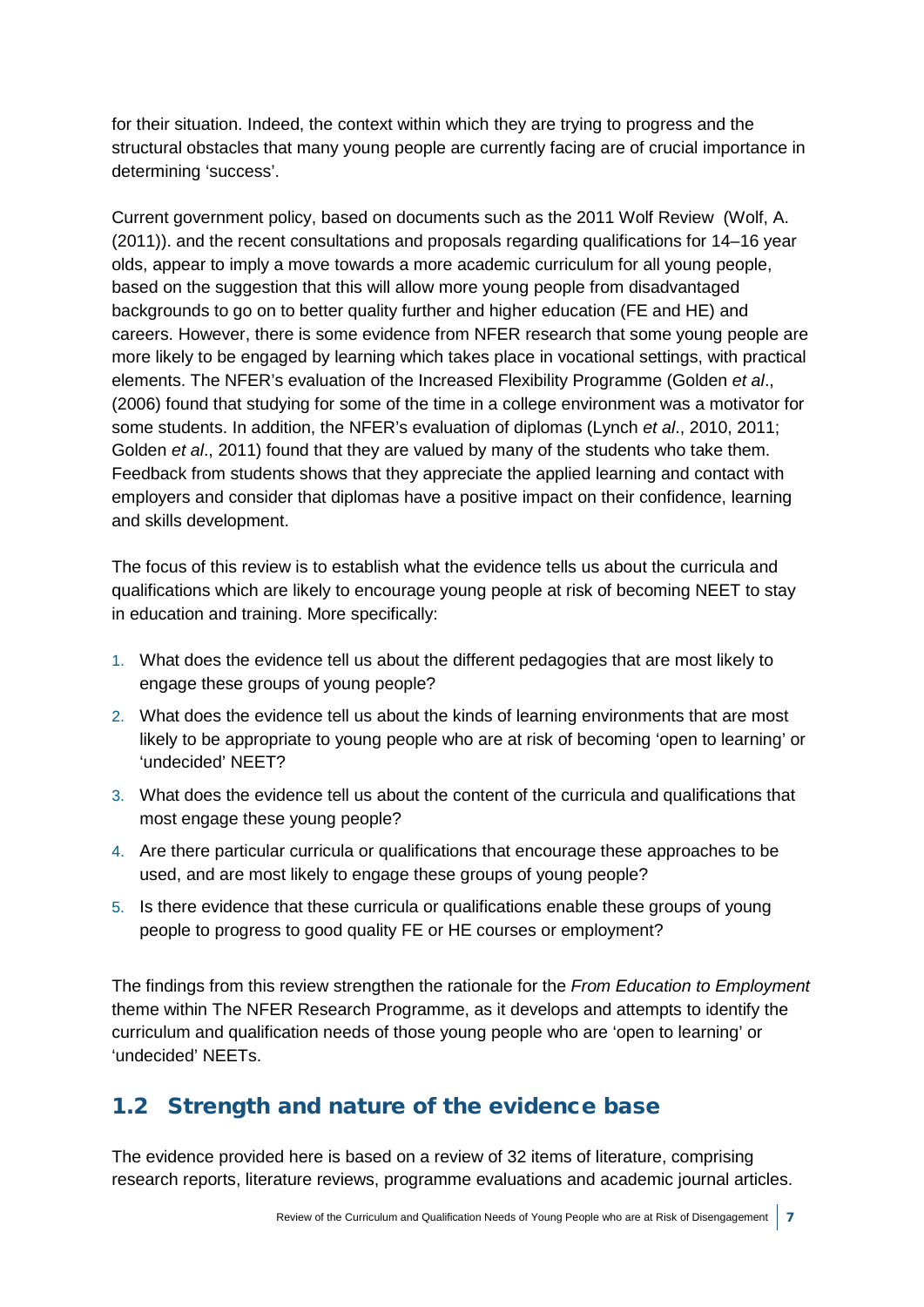In January 2012 we undertook a systematic searching of key databases and websites, followed by rapid screening and coding of sources in order to identify key items for review. Our inclusion criteria were that each item must be: concerned with curricula or accredited qualifications from key stage 3 upwards; focused on 'open to learning' or 'undecided' young people; robust in research design; and published since 2006.

The quality of the evidence is high, with most items based on a strong to moderate evidence base. The majority of the items were based on qualitative research rather than on statistical measurement (See the Appendix section for a definition of these terms).

Chapter 2 presents the evidence on the teaching approaches, curriculum content and learning environments most likely to engage these young people. Chapter 3 then provides an overview of the evidence on the curricula and qualifications used to engage young people at risk, and facilitate their progression to good quality FE or HE courses or employment. Chapters 4 and 5 discuss the implications of the findings and next steps.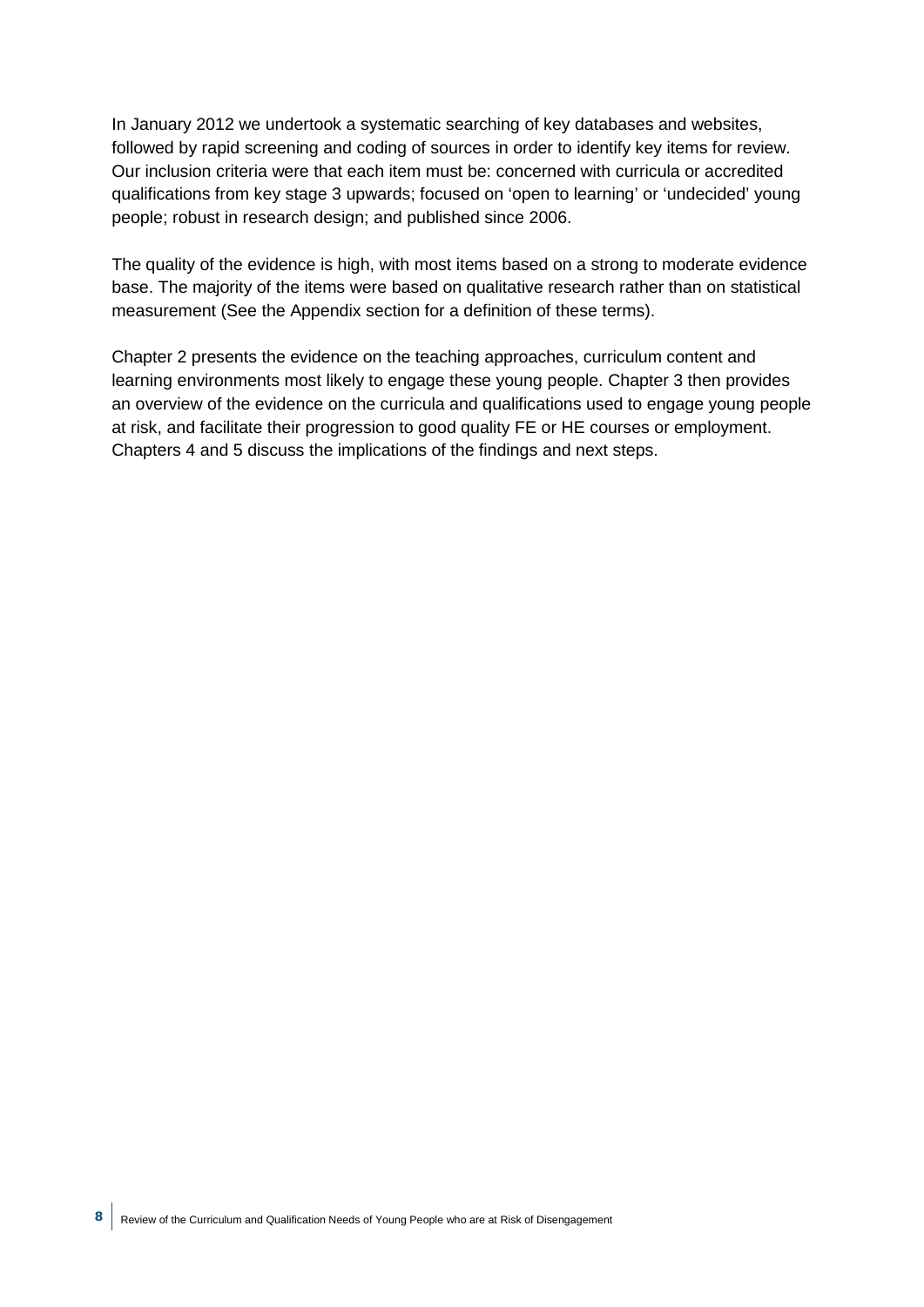## <span id="page-11-0"></span>2. Curriculum-related approaches

Overall the literature examined for this review suggest that some young people at risk of disengagement from learning are influenced by factors associated with their learning experience, that is, by pedagogy, the curriculum content and the learning environment.

### <span id="page-11-1"></span>2.1 Pedagogies

-

It is clear from the literature that, for some young people at risk of disengaging, the way in which a course is taught (whether a vocational or mainstream subject) allows them to engage in learning more effectively. Recurring themes emerge from the literature which highlight pedagogical practice that can encourage educational engagement. For young people at risk of disengaging from learning, the literature emphasises the following constructive teaching practices.

- **Creating a positive learning environment** where there are clear boundaries and where learners are not afraid to fail (Lloyd-Jones *et al*., 2010). The evidence suggests that learners need to be motivated and encouraged with their learning, with tutors showing an interest in learners' work in order to raise their self-esteem (O'Donnell *et al*., 2006).
- **Showing learners respect** and letting them know that they are cared about (such as Archer *et al,* 2010; Hayward *et al.,* 2008; Gutherson *et al.,* 2011). For example, Archer *et al.* (2010) reported that 'when young people felt safe, respected, cared about and understood, this had a positive impact on their engagement with education and enjoyment in school'. (p. 122)
- **Listening to learners' views**. Learners should be involved in decision-making relating to their learning (Gutherson *et al.*, 2011), for example, in the creation of learning plans (Cedefop, 2010). Hallam *et al.* (2010) reported a range of positive outcomes for young people taking part in the SkillForce programme,<sup>[2](#page-11-2)</sup> including improved motivation towards learning as well as improved behaviour as a result of the programme providing students with responsibility and choices about their work. In many cases, discussions with learners about their preferred ways of learning play a pivotal role in the successful reengagement of learners (HMIE, 2010).
- **Treating learners like adults** by using more informal teaching strategies and giving learners more independence.
- **Maintaining close direction of learners** and ensuring careful classroom management in order to ensure that learners remain on task (for example, O'Donnell *et al.*, 2006).

<span id="page-11-2"></span> $<sup>2</sup>$  SkillForce is an independent charitable trust in the UK which aims to improve students' attitudes towards education and thus</sup> improve attendance and behaviour. The programme is led by former service personnel and provides young people with a range of vocational qualifications which are designed to lead to further education or training. It takes place within school hours and operates under school rules, therefore students selected typically drop two GCSE subjects to enable them to attend the programme.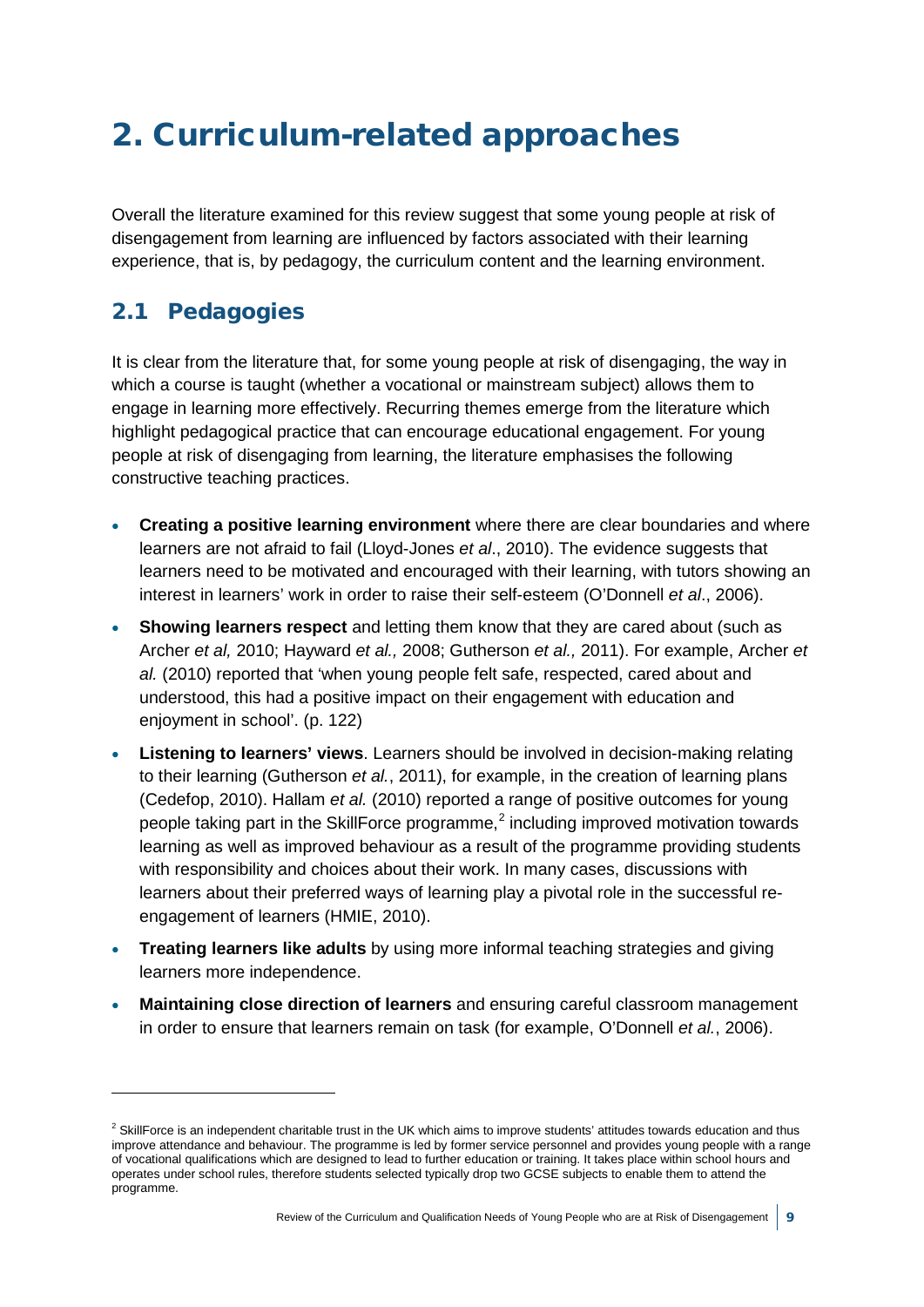**Being flexible** by, for instance, varying the teaching methods appropriately when individuals and groups become de-motivated, in order to keep lessons fun and interactive and to maintain interest (see, for example, O'Donnell *et al.,* 2006; Hayward *et al.,* 2008; GHK Consulting, 2009; HMIE, 2010). For example, Ofsted (2010) report using topical matters as a way to develop literacy and numeracy skills, while Increased Flexibility Programme tutors achieved this by combining theory work and practical activities, with practical elements given as a reward after students had completed written work (O'Donnell *et al*., 2006). In addition, GHK Consulting report that focusing on one programme area for a day or half a day, rather than moving from one subject to another, was seen as beneficial in order to raise young people's aspirations. Evaluation of a Scottish national strategy to re-engage young people in learning, *More choices, More chances*, found that teaching staff need to ensure that young people are treated as individuals and adapt their communication styles, and teaching and learning approaches, to meet individual and group needs (HMIE, 2010). Flexible approaches are also vital in encouraging and sustaining participation for young people in courses such as apprenticeships. This should include varied start dates, flexible working hours and a range of activities and environments for learning and work (Anderson *et al.,* 2010a and b).

In addition to teaching practice, the literature highlights that delivery by appropriate staff is also important. Teachers who show themselves to be experts in their field, and share this expertise through an apprenticeship approach, are valued by their learners (HMIE, 2010; Spielhofer and Walker, 2008). This is in contrast to a culture of facilitation in traditional schooling practice in which teachers and students explore areas of learning together, or a view of knowledge as something simply to be passed on to learners.

Furthermore, it is clear from the literature that, for young people who are at risk of becoming disengaged, **relationships with trusted adults** in the community can be crucial to maintaining their participation. The research indicates that good relationships with even just one teacher (Archer *et al*., 2010) can make a difference to how 'at risk' young people feel at school and whether they engage with learning (for example, Archer *et al*., 2010; Edward *et al*., 2008; GHK Consulting, 2009). This was observed as particularly the case for female learners (Lloyd-Jones *et al*., 2010). For example, Canduela *et al*. (2010) examined exceptional-entry winter leavers, $3$  and found that schools and colleges had developed a range of innovative approaches to engage with early school leavers, including a small number of teaching staff being responsible for building relationships with potentially vulnerable learners. One-to-one advice, guidance and mentoring was also seen as a crucial way in which to support and facilitate their future progression. Lloyd-Jones *et al*. (2010) reported that kindness, reliability, consistency and calmness were characteristics of supportive institutional staff. Furthermore, the literature recognises that young people differ in their choice of the type of person from whom they seek guidance, and recommends that education and guidance professionals need to be adaptable and knowledgeable about

-

<span id="page-12-0"></span><sup>&</sup>lt;sup>3</sup> Exceptional entry allows students to enter college in the term before their statutory school leaving date and learners attend college for most or all of the time, while formally remaining the responsibility of their school. In Scotland there are two statutory leaving dates. Young people whose birth date falls between the October and February have the right to leave school in December and are known as 'winter leavers'.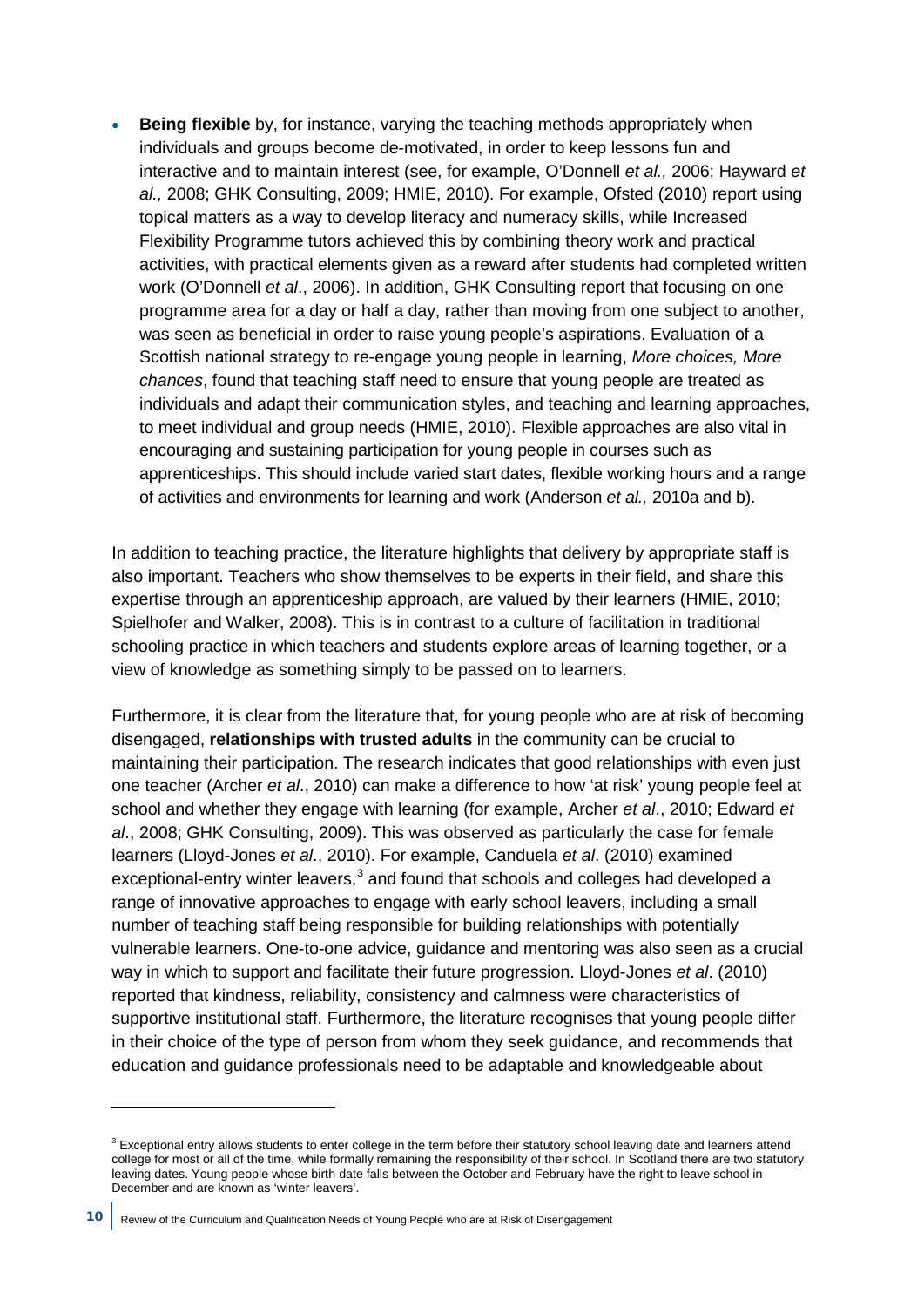alternatives and refer young people to those who can inform or support them best (Marson-Smith *et al*., 2009).

It is worth examining the evidence further, to identify the ways in which tutors can provide practical support. The following techniques were highlighted.

- **Smaller class sizes** the evidence suggests that this enables greater interaction with the teacher (Cedefop, 2010; Burgess and Rodger, 2010; Gutherson *et al.*, 2011; Ofsted, 2010; Simmons and Thompson, 2010) and allows teachers to respond to learners as individuals, offering care and personal support as well as developing and supporting collaborative activity within the classroom (Cotton, 2007). Positive outcomes reported from the SkillForce programme were attributed to small group teaching and staff having close interaction with the students for extended periods of time (Hallam *et al*., 2010). Gutherson *et al*. (2011) suggest that about ten students per teacher is an optimum number.
- **The use of teaching assistants** Cedefop (2010), for example, details the worth of a supportive, inclusive learning community. Such communities have been introduced in a formal, coordinated manner across eight regions in Spain. Teachers become 'coordinators' of learning and they utilise volunteers from the local community (for example, parents) to support students during lessons and extra-curricular activities. Volunteers do not need to be experts in the subject; their role is to ensure that there is effective collaboration within a group. This alternative teaching method to tackle the problem of early school leaving is termed **'**dialogic learning' and is reported as *'*promoting cooperation, motivation, self-confidence, solidarity' .
- **Supporting learners with their increased workload** there is some evidence to suggest that there is value in monitoring the workload for these learners and supporting them in managing their workload and timetable in order to prevent disengagement. For example, Lloyd-Jones *et al*. (2010) emphasise the need to support students as they adapt to the increased emphasis on independent learning from key stage 3 to key stage 4. Such independence could be daunting to learners and could lead to a gradual detachment from learning over time, if not monitored. The NFER's evaluation of the Young Apprenticeships Programme (Golden *et al.*, 2010), reported that females were more likely to have difficulty coping with course workload.
- **Impartial and personalised IAG –** as detailed in section 2.2, a wide curriculum offer is one way in which to engage young people in learning. However, in addition to this, the research indicates that this is only valuable if learners are aware of which part of it is appropriate for them (for example, Marson-Smith *et al.*, 2009; Burgess and Rodger, 2010; BIS, 2011). The National Learner Satisfaction Survey (BIS, 2011) found that 42 per cent of early leavers from FE neither sought nor were offered support to help them stay on a course, with the authors concluding that 'there is more that providers can do to identify and help learners who are at risk of leaving prior to completion' (p.42). There is also some evidence to suggest that a number of learners are encouraged to pursue vocational qualifications (or vocational-related qualifications) without full consideration of other options available (Burgess and Rodger, 2010). Robust, personalised IAG, which fully informs young people about the content, structure and practical issues regarding the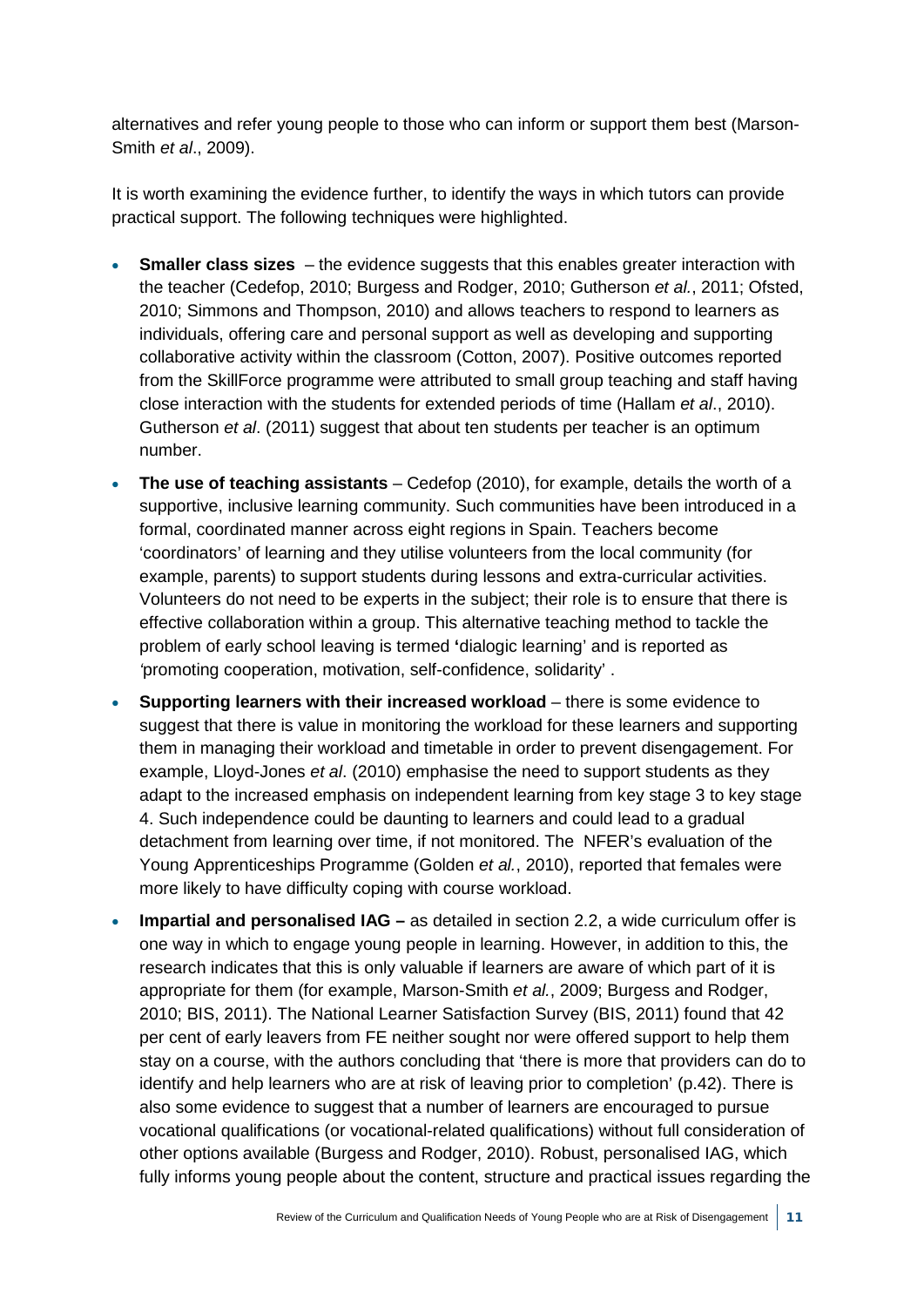programme of study, as well as supporting visits to the location of study and/or meeting with staff and current students, can assist with appropriate decision-making at the outset and can prevent dissatisfaction with the course and potential drop-out (Burgess and Rodger, 2010; Marson-Smith *et al*., 2009).[4](#page-14-1)

• **Catch-up tuition** – learners who miss lessons, for any reason, are at risk of disengaging from learning if they are not provided with opportunities to catch up with missed work (Marson-Smith *et al*., 2009; Lloyd-Jones *et al*., 2010). Such learners would benefit from additional support to prevent them falling behind.

In summary, working with this group of learners is resource-intensive. These young people require skilled educators to work with them to provide more individualised support than other confident independent learners. They do not respond well in larger group sizes and need consistent positive interaction and relationships with staff and their peers to sustain them in learning. The relationship between young people and their teachers is recognised as being of crucial importance to their sustained engagement in learning.

### <span id="page-14-0"></span>2.2 Curriculum content

-

Most of the items reviewed commented, to some extent, on how the curriculum on offer to young people can influence their engagement with learning, and it is clear that it plays a crucial role in determining young people's enjoyment of, and engagement with, education, as well as impacting on their transition to further learning and employment. There are, however, differences across the literature in the degree of relative importance placed upon the curriculum content, compared with other factors such as the learning environment (discussed in section 2.3), and the teaching approaches adopted (discussed in section 2.1). There is also limited evidence on the specific curriculum *content* or *types of qualification* that may help to engage the particular group of young people of interest to this review – those who are open to learning, or undecided about their futures, but at risk of disconnecting from learning. Rather, the evidence provides broad recommendations on how the curriculum offer could be improved to engage all young people, those at risk of becoming disengaged, or those that have already disconnected from learning.

Despite some small differences of opinion within the literature, overall, there are concerns that the current education system is failing to meet the needs of all young people, and that the culture of prioritising academic skills and excellence is disadvantaging many young people and causing them to disconnect from learning. Some recommendations for curricula characteristics that may be successful in engaging young people at risk of disconnecting from learning, and re-engaging those that have already disengaged, are discussed below. However, it is worth noting that this evidence needs to be set within the current policy

<span id="page-14-1"></span><sup>4</sup> From September 2012, legislation will make schools responsible for securing access to independent and impartial careers guidance in years 9, 10 and 11. Providers are also expected to identify an individual member of staff with overall responsibility for putting together and overseeing each student's individual programme of study (HM Government, 2011). This is expected to ensure that young people receive the tailored support that they need to stay engaged.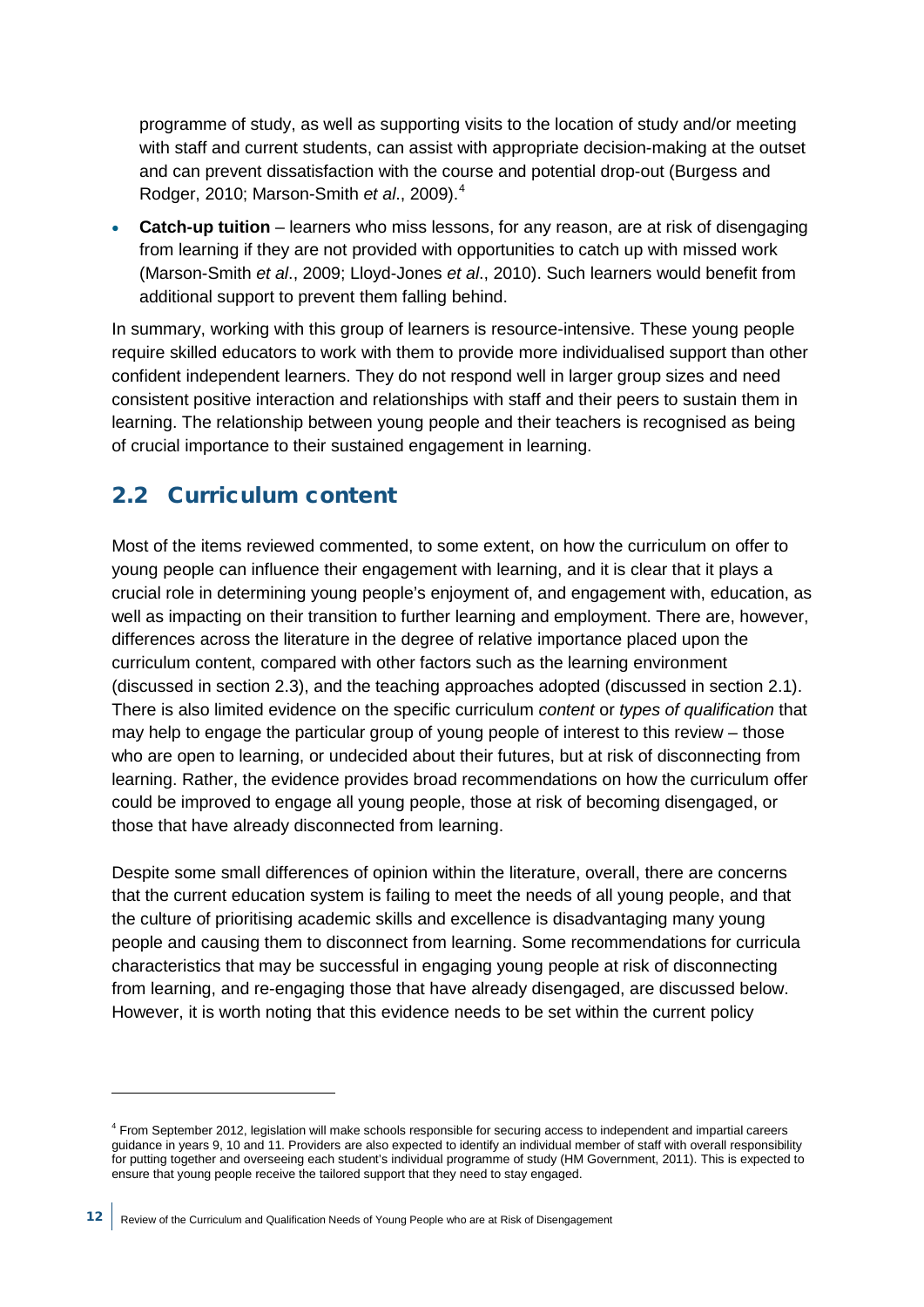context of curriculum refocusing as a result of the introduction of the English Baccalaureate<sup>[5](#page-15-0)</sup> and the recommendations of the Wolf Review (2011). This means that curriculum flexibility is becoming increasingly difficult for schools to achieve in practice, as schools are encouraged to focus their curriculum on a core set of academic subjects. Taking these constraints into consideration, the literature makes a number of recommendations for the curricula/qualifications offered to young people.

- **Provide a wider, richer curriculum offer** the main recommendation within the research reviewed is that schools need to provide young people with a wider curriculum, with more choice of subjects and qualifications. Ofsted (2010), for example, concludes that 'the development of a richer and more flexible curriculum was a key factor in reengaging young people in education, employment or training, and also in preventing 14– 16 year olds from becoming disengaged' (p.20). Successful approaches adopted by schools include increasing the choice of GCSEs and vocational qualifications, and providing taster or short courses to enable young people to better understand the options available to them. Similarly, Tunnard *et al.* (2008) argue that offering a wider or alternative curriculum 'appears to be essential in engaging young people at risk of disengaging from learning' (p.33). It is also crucial for young people's engagement that they are given the opportunity to choose their own curriculum and qualifications (Gracey and Kelly, 2010).
- **Improve the vocational offer** the research evidence demonstrates that a traditional academic pathway does not suit all young people, with many young people finding academic qualifications such as GCSEs and A-levels 'uninspiring and irrelevant' (Ofsted, 2010, p.14). Many of the items reviewed argue that young people at risk of disengaging from learning prefer, and respond better to, more vocational and practical qualifications or pathways (for example, Archer *et al.,* 2010; GHK Consulting, 2009; Tunnard *et al*., 2008). Consequently, much of the research evidence recommends that schools improve their vocational offer to young people. However, as indicated in the Wolf Review (2011), there are long-standing concerns about existing vocational qualifications, including the huge array of such qualifications available and their comparability to academic qualifications, factors which are perceived to have led to the de-valuing of vocational education. Policy changes to the vocational education system are currently being implemented which aim to improve the vocational offer to young people (for example, from 2014 only valued vocational qualifications that meet strict new criteria will be recognised in school performance tables). However, the literature also emphasises the need for the quality of vocational teaching, assessment and curriculum integration to be improved, to ensure that vocational qualifications provide genuine vocational learning which is challenging, practical and work-related, and which provides opportunities for progression in the future (for example, Birdwell *et al.*, 2011; Gracey and Kelly, 2010). Vocational qualifications are discussed further in chapter 3.

-

<span id="page-15-0"></span><sup>&</sup>lt;sup>5</sup> The English Baccalaureate was introduced as a performance measure in the 2010 performance tables. It is not a qualification in itself. The measure recognises where pupils have secured a C grade or better across a core of academic subjects – English, mathematics, history or geography, the sciences and a language.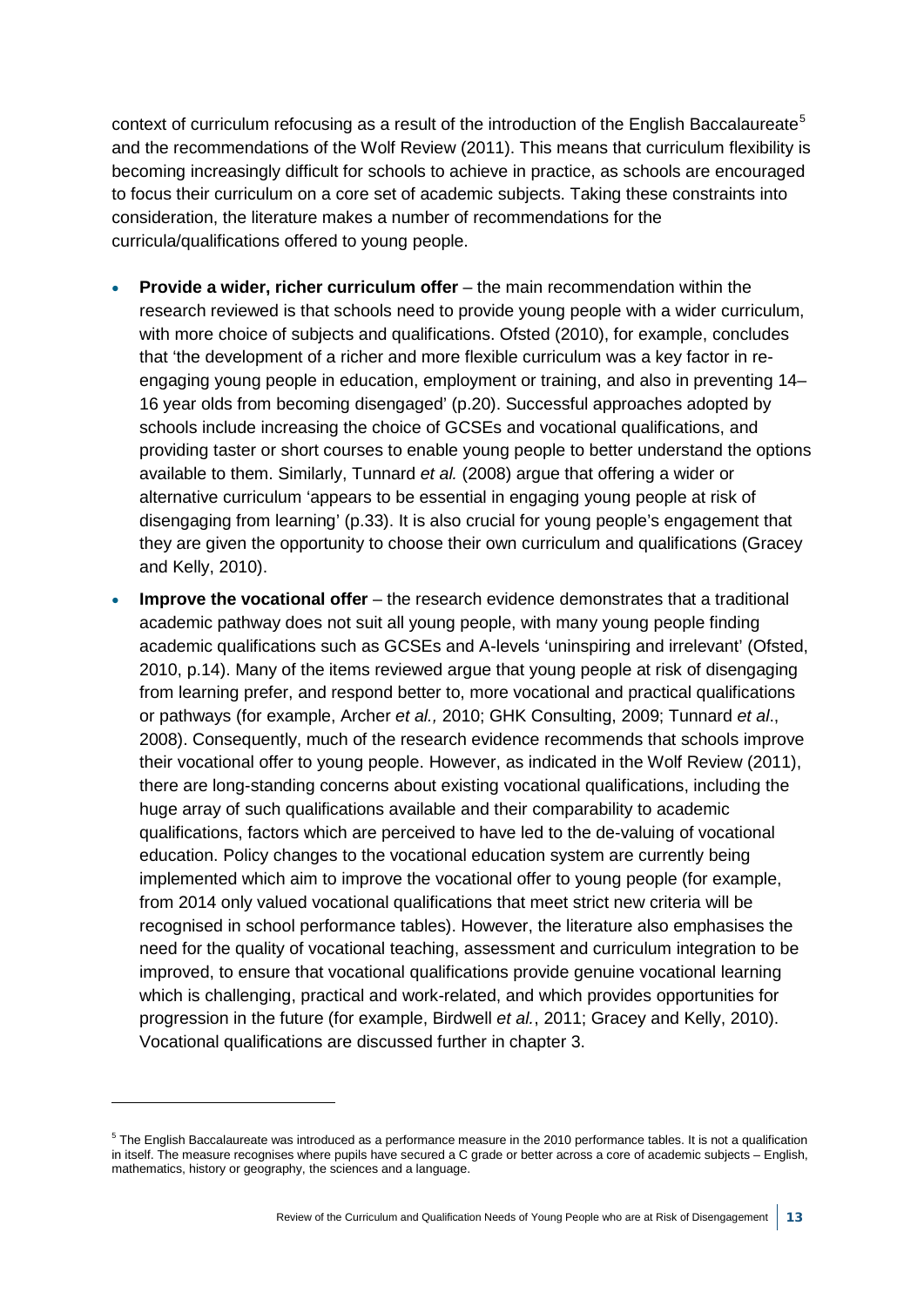• **Provide a flexible, more personalised curriculum** – a common theme within the research literature is that schools need to be able to offer a curriculum which can be adapted to the needs of individual learners, with opportunities for young people to study the most appropriate qualifications for them at the most appropriate place. HM Government (2011), for example, states that 'the most important priority for helping schools to improve participation and attainment is giving them freedom and flexibility to meet the needs of their individual pupils' (p.19). Curriculum flexibility is particularly crucial at key stage 4, as research has shown that young people are vulnerable to becoming disengaged at the end of key stage 3. The very nature of the group of young people of interest to this review – those who are open to learning, or undecided about their futures, but at risk of disconnecting from learning – means that they need careful guidance in selecting a curriculum/qualifications that meets their needs. Consequently, Gracey and Kelly (2010) argue that:

*Such young people lack a clear direction and tend to be dissatisfied with available opportunities [...] and there may be value in strategies that reflect the indecisive nature of this sub-group, such as taster courses and opportunities to sample a range of employment opportunities. (p. 56)* 

Recommendations for a more flexible, personalised curriculum include giving young people the option of taking a year out of the National Curriculum at the end of key stage 3, and offering them a carousel of options, including long-term taster courses and projects (see, for example. Gracey and Kelly, 2010); or providing an alternative curriculum where young people can experience taster courses focusing on different areas of work (for example, Hayward *et al*., 2008), to help them decide what subjects they enjoy and what their career preferences are.

• **Improve the delivery of the current curriculum content** – although much of the research literature focused on the need to *widen* the existing curriculum offer, some of the items reviewed argued that it was equally important to *adapt* the current curriculum, or *'inject character'* into the curriculum, as suggested by Birdwell *et al.* (2011), as a means of increasing young people's enthusiasm and motivation for learning. In other words, it may not necessarily be the curriculum content, or particular qualifications, that influence a young person's engagement with learning, but the way in which it is delivered, and it is possible for all young people to be engaged by more traditional academic subjects if they are taught in an appropriate way (further discussion about the pedagogies which best engage young people is provided in section 2.1). Hayward *et al.* (2008), for example, stress the importance of young people's education not becoming too narrowly focused on vocational subjects, but rather for it to include areas such as music, the arts and humanities, which can also engage young people if delivered appropriately. Consistent with this evidence, the Department for Education (2011a) recommends that art and music should be made compulsory at key stage 4 in order to encourage student engagement, cognitive development and achievement. Birdwell *et al.* (2011) also recommend that schools should be offering 'vocationalised' academic learning, with more opportunities for practical/kinaesthetic learning across the entire curriculum, through, for example, more project-based and community-based learning, and enrichment activities.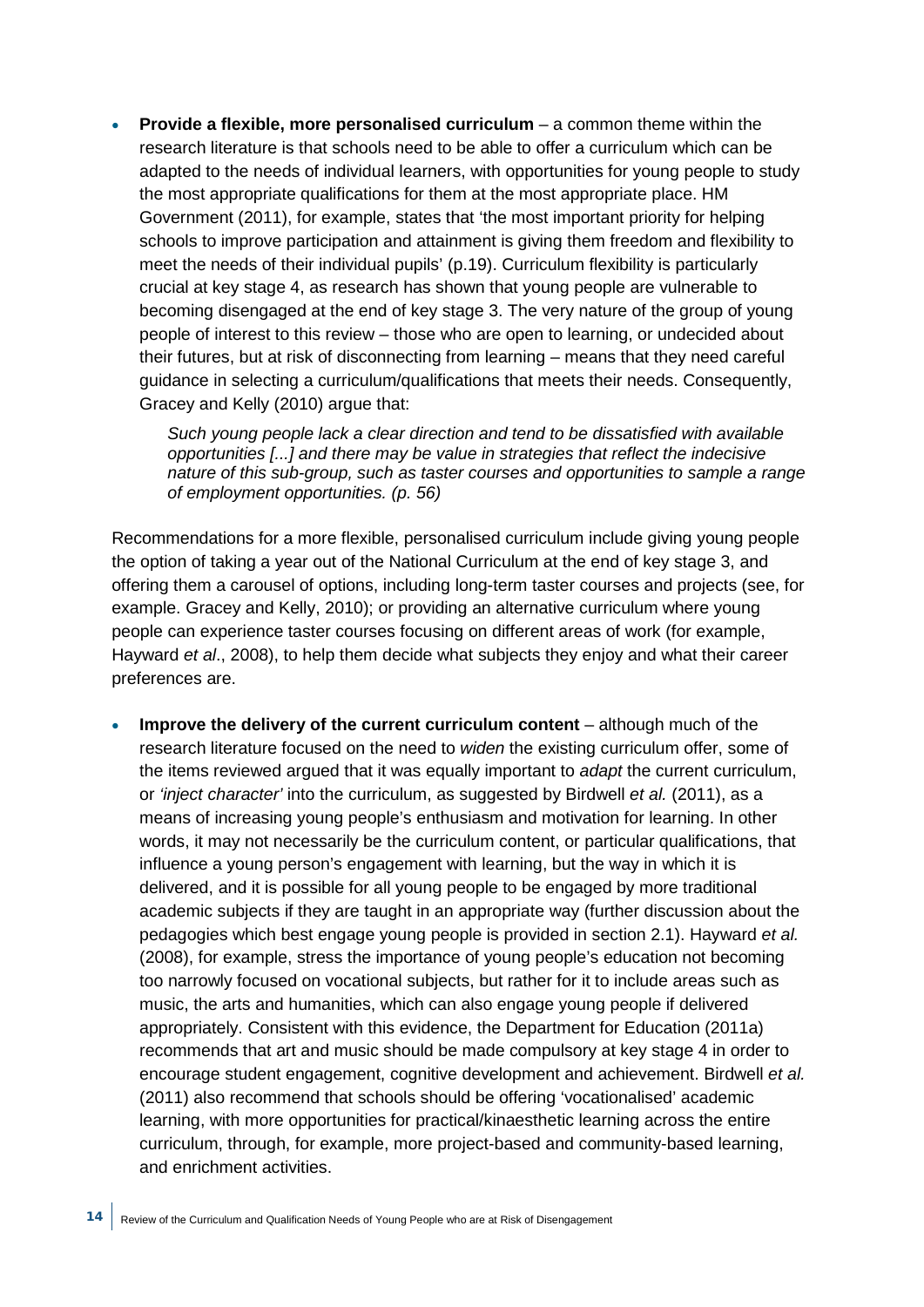• **Make the curriculum as relevant as possible** – Archer *et al.* (2010) argue that for most 'at risk' young people, their engagement with the curriculum is shaped largely by whether they perceive particular subjects as relevant to their current and future lives, and they view 'practical subjects as relating directly to their aspirations and useful for entering the labour market' (p.108). This highlights the need for schools to ensure that young people's entire curriculum, including more traditional, academic subjects, is made as relevant to the world of work as possible. In line with this, much of the research reviewed recommends that schools should offer more opportunities for young people to 'contextualise' their learning and familiarise themselves with the world of work. Examples of approaches used to achieve this include work-based learning programmes, opportunities for practical and vocational learning that connect to business, enterprise and entrepreneurship education, and meaningful work experience, or work pairings, that is tailored to the particular needs of the individual (for example, Birdwell *et al.*, 2011; HM Government, 2011; Cedefop, 2010; GHK Consulting, 2009).

Other recommendations for providing a curriculum that helps to engage young people were identified in the literature.

- Provide curriculum content across all subject areas that offers a mix of practical and theoretical learning, and develops young people's basic and employability skills (for example, Lloyd-Jones *et al*., 2010). This was one of the aims of diplomas – for learners to acquire a range of widely applicable skills, relevant to a broad employment sector, developed through an applied learning context.
- Offer young people a 'second chance' to take qualifications (for example, Burgess and Rodger, 2010).
- Reduce key stage 3 to just two years, to allow key stage 4 to expand to three years (DfE, 2011a), thus enabling subjects to be taught in greater depth over a longer period of time, to motivate students, and expanding possibilities for non-certified curricular enrichment for all students, such as in the arts.
- Provide a curriculum that gives young people the opportunity to build up qualifications from course units that can be built up over a period of time, if required (GHK Consulting, 2009).

### <span id="page-17-0"></span>2.3 Learning environments

A number of the studies reviewed highlight the importance of the learning environment in young people's engagement with education, and the literature distinguishes between two different aspects of this environment – the **physical environment** and the **learning atmosphere**.

The importance of the **physical environment** is highlighted by evaluations of a number of programmes (for example, diplomas, the Increased Flexibility Programme, the Young Apprenticeship Programme, and Skills for Work), where young people spend some time learning outside of the school environment, within a FE college, work-based training provider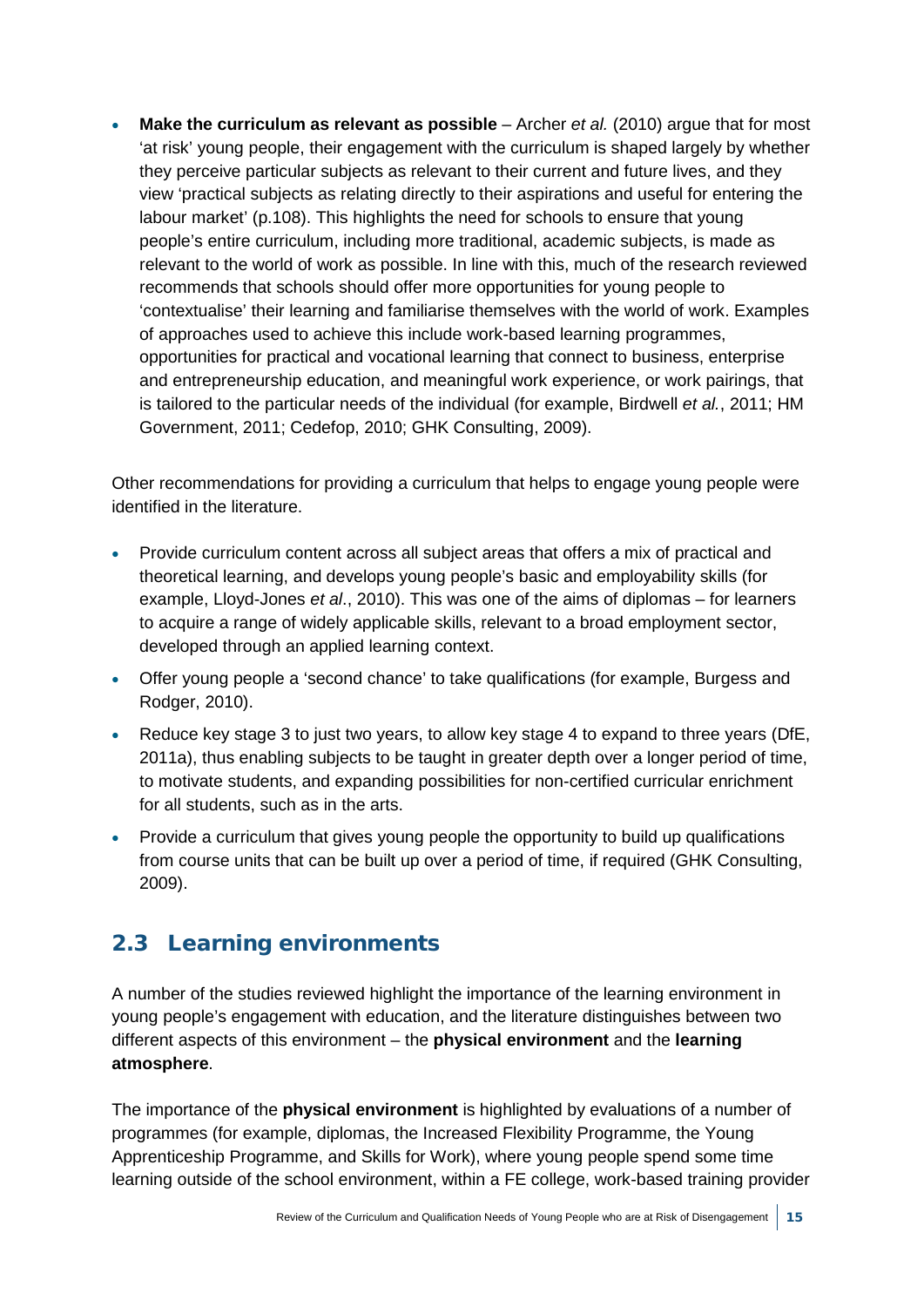or in the workplace. These evaluations indicate that young people are generally positive about their experience of a different learning environment, and feel that it facilitates their engagement or re-engagement with learning, and leads to improvements in their confidence, motivation, and maturity (for example, Cedefop, 2010; Edward *et al.*, 2008; O'Donnell *et al.*, 2006; Spielhofer and Walker, 2008). There is also evidence (such as Edward *et al.*, 2008; Marson-Smith *et al.*, 2009) that attendance at college pre-16 can help to prepare young people better for the transition to FE at age 16 (discussed further in chapter 3).

Young people appear to benefit from learning in a more adult environment that is different to their previous experience of schooling, as well as from the opportunity to mix with older, more mature students who can potentially act as role models, and the more varied teaching approaches adopted (for example, Canduela *et al*., 2010). Providers such as FE colleges and work-based training providers are also more likely than schools to be able to offer specialist facilities within a 'real-life' setting, and staff with experience of industry, both of which can help to engage young people and enable them to see the relevance of their learning (for example, Canduela *et al*., 2010; O'Donnell *et al*., 2006).

It is worth noting, however, that despite the benefits summarised here, Hayward *et al.* (2008) raise some concerns about this experience of learning across different sites and providers, as this often causes disruptions to young people's established peer groups. Peer-group relationships, and the security these provide for many young people, play an important role in young people's engagement with learning, and the authors argue that, for those young people at risk of disconnecting from learning, disruptions to these relationships could inevitably increase the likelihood that they will become disengaged.

The proximity of the physical environment can also be a crucial factor for some young people (see, for example, Simmons and Thompson, 2010), as lengthy or difficult journeys can be a barrier to some young people's learning. Both of these factors highlight the need for careful guidance to be given to young people before they embark on learning in a different environment to ensure that it is the best option for them.

While the physical environment clearly plays a role, some of the items reviewed argue that it is the **learning atmosphere** that is more crucial in determining young people's engagement with learning. They suggest (see also the discussion in section 2.1) that young people. particularly those at risk of disengaging from education, need a learning environment that is warm, supportive and secure, where they feel valued, respected and safe, and where young people experience positive relationships with their peers and teaching staff (for example, Archer *et al*., 2010; Cedefop, 2010; Hayward *et al.*, 2008). Indeed, Hayward *et al.* (2008) argue that it is an 'inability to cope with the school's power and authority structures' (p.49) that causes many young people to disengage from school. The evidence from the programme evaluations discussed above suggests that young people perceive non-school learning environments (such as FE colleges) to be better placed to provide such a positive learning atmosphere. Young people particularly appreciate the more relaxed and adult atmosphere offered by these learning providers, and the more informal approach of staff.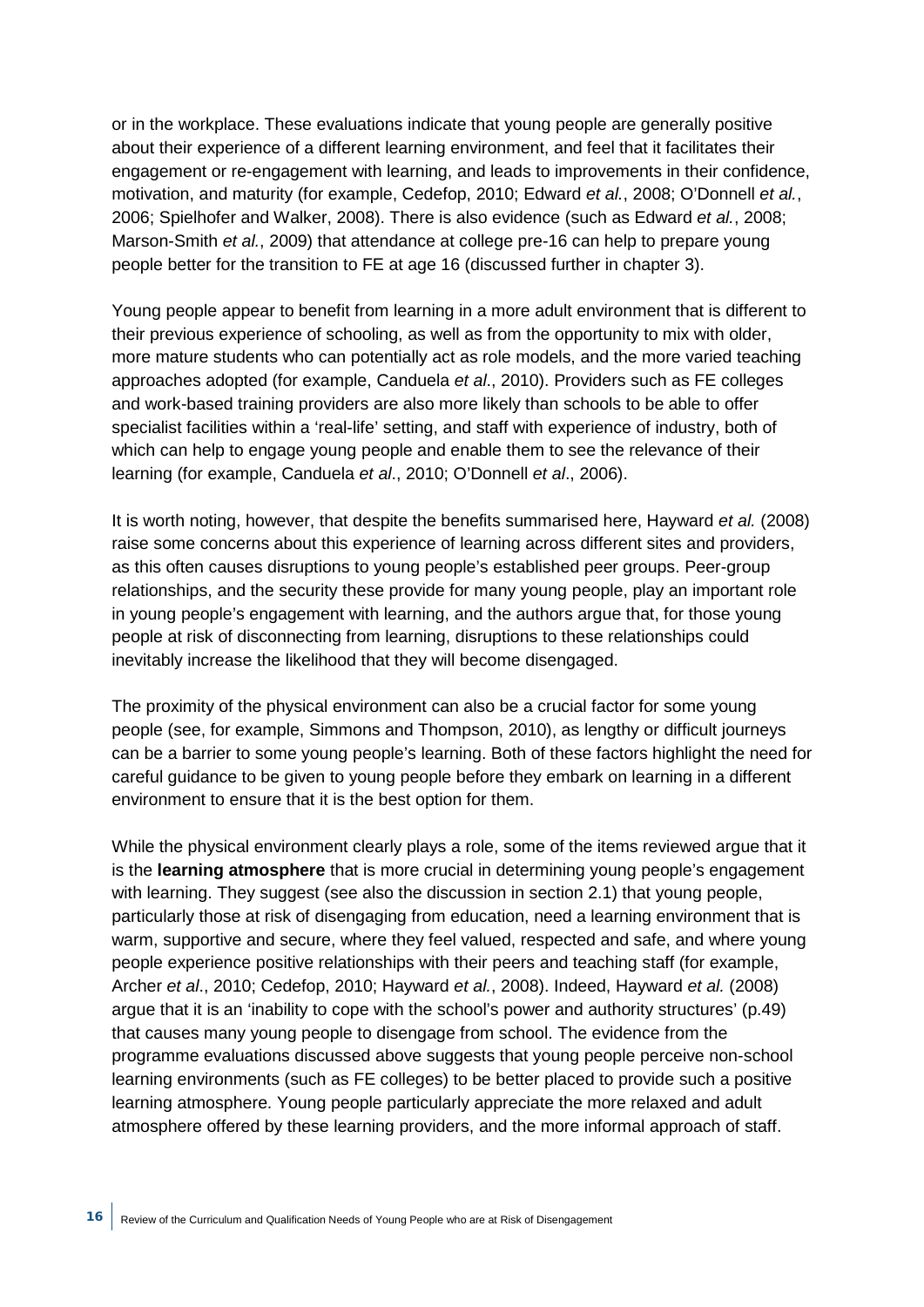Gutherson *et al.* (2011), in an international review of 'alternative education provision', argue that smaller, more personal learning environments are crucial for engaging or re-engaging young people and, indeed, the authors stress that 'the need to engender a sense of community and belonging among individuals has been identified by a number of authors as perhaps the most significant element in any programme involving disaffected youth' (p.35). Similarly, evidence from the Engaging Youth Enquiry (Hayward *et al.*, 2008) concludes that the curriculum is far less important than is often assumed, and that what is more important is that young people are provided with positive, safe places for learning. The authors also highlight the potential contribution of small schools 'that can offer small-scale learning communities providing personalised learning strategies' (p. 83).

The curriculum-related approaches to engaging young people at risk of temporary disconnection from learning outlined in this chapter highlight the importance of considering the methods and principles of teaching, the curriculum content and the learning environment to learner engagement.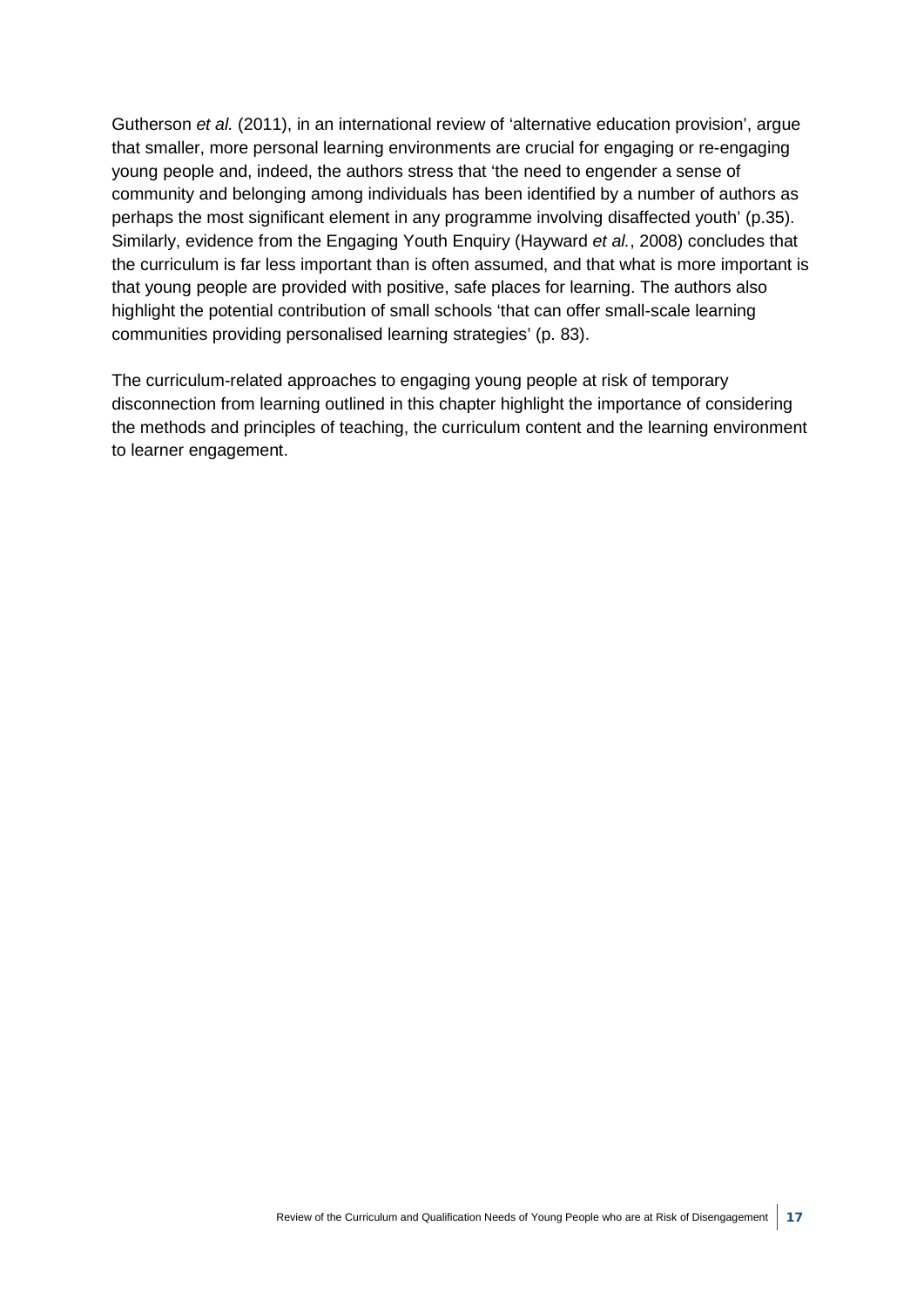# <span id="page-20-0"></span>3. Curricula and qualifications used to engage young people at risk, and facilitate their progression

Chapter 2 provided an overview of the curriculum content, pedagogies and learning environments that most engage young people at risk of disconnecting from education. This chapter explores whether there are currently any particular curricula or qualifications that encourage these approaches to be used to engage young people, and facilitate their progression to further learning and/or employment. There is little evidence for this within the literature reviewed and it is, on the whole, limited to evaluations of alternative curriculum programmes. Moreover, these alternative curriculum programmes are not necessarily focused on the cohort of young people of interest to this review – those who are open to learning, or undecided about their future, but at risk of disconnecting from learning. Therefore, while these evaluations offer some useful indications on what curricula and qualifications are most likely to engage these young people, there is no evidence from the research literature reviewed that is specifically focused on this group. There was, however, general consensus across much of the literature that vocational qualifications can be useful in engaging young people, as discussed in section 3.1.

## <span id="page-20-1"></span>3.1 Vocational qualifications/vocationally relevant qualifications

While the research evidence does not focus on specific types of vocational qualifications, in general they are regarded as important provision for young people at risk of becoming disengaged, with a range of outcomes for learners reported in the literature reviewed (for example, Burgess and Rodger, 2010; Gutherson *et al*., 2011, Ofsted, 2010). These include enhanced engagement with learning, improved personal and social skills (including confidence, self-esteem and motivation), and a greater understanding of the world of work.

There is also evidence that studying vocational qualifications, particularly where some learning takes place out of school, at a college or training provider, helps to improve young people's progression to further learning by preparing them better for the transition at 16, and helping them make more informed decisions about their choices (for example, HMIE, 2010; Marson-Smith *et al.*, 2009; O'Donnell *et al.*, 2006). Birdwell *et al.* (2011) report evidence that the increase in choices of vocational qualifications for 14–16 year olds is encouraging young people, who would otherwise have disengaged from education, to continue into FE or training. Similarly, a study by Burgess and Rodger (2010) found that participation rates of 16–19 year olds have increased as a result of the vocational provision now on offer in schools and colleges, even among some learners who were not previously expected to stay in learning post-16. They also indicate that, on the whole, vocational learners are not disadvantaged in terms of general access to HE courses, however, they may well be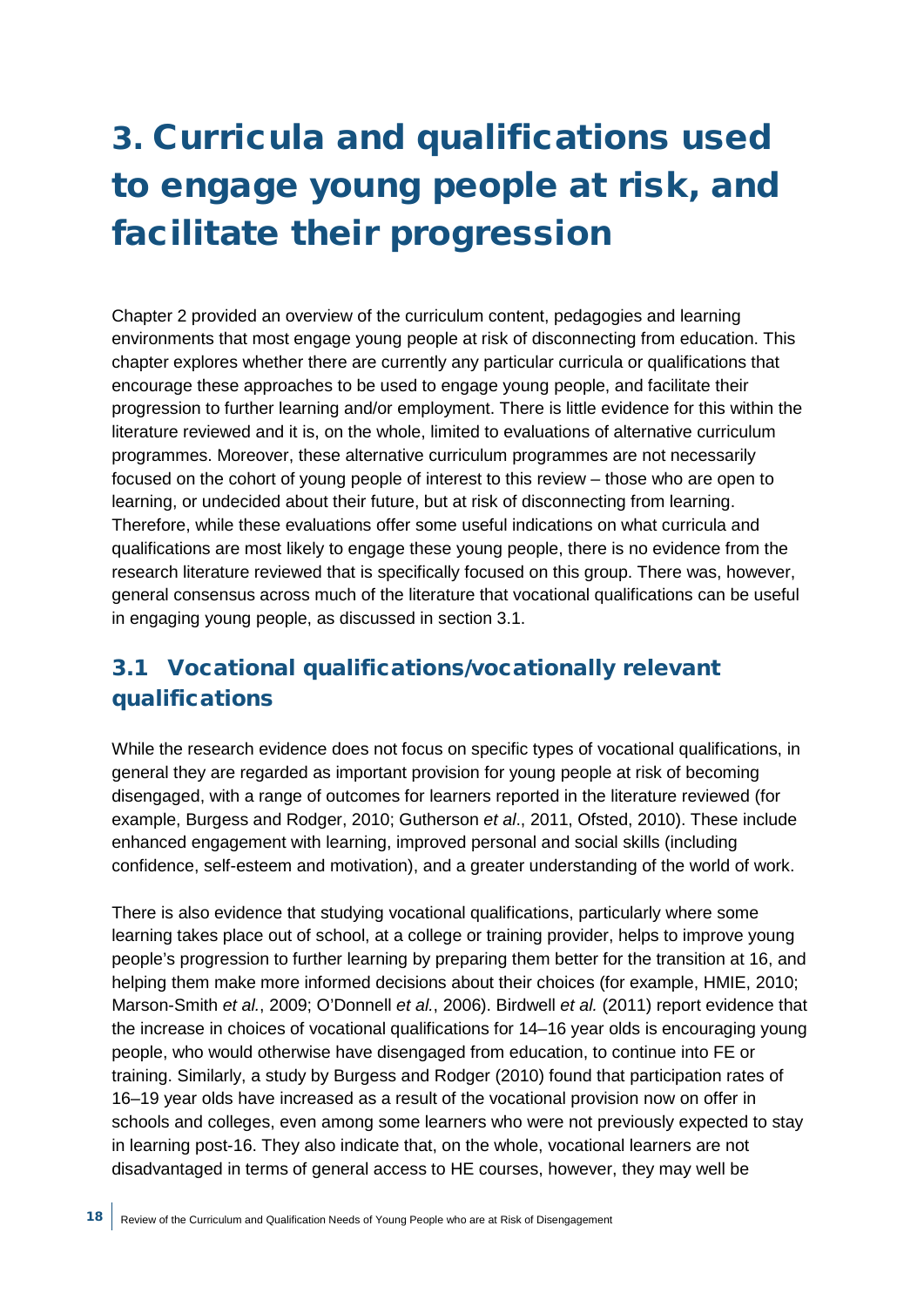disadvantaged in the range of courses they can pursue and the type of institution they can apply to.

While there was very little evidence on the specific types of vocational qualifications most likely to engage young people, Birdwell *et al.* (2011) argued against encouraging young people to study only Level 1 and Level 2 NVQs, as they reportedly often have little value among employers (compared with academic qualifications and other vocational qualifications). The authors do, however, acknowledge the value of these qualifications as a means of engaging young people and as 'stepping stones' to further qualifications or training.

The most appropriate and successful vocational qualifications are reported to provide the following characteristics, all of which are known to help engage young people (as discussed in chapter 2):

- a curriculum with industry value, which prepares learners for the world of work and enables young people to see the relevance of their learning
- practical and unit-based assessment approaches, often with re-take options, giving young people a 'second chance' to achieve their qualifications
- more varied and creative teaching approaches, including those that encourage more independent learning
- incremental progression through qualifications, giving young people a sense of success and direction.

### <span id="page-21-0"></span>3.2 Alternative curriculum programmes

As reported above, the literature reviewed includes several alternative curriculum programmes or pathways – at local, national and international level – which have reportedly had positive impacts on young people's engagement with learning, as a result of many of the features outlined in chapter 2. Five such programmes or pathways are discussed here in further detail.

• **Apprenticeships** are seen as one of the most successful alternatives to classroombased education and a valuable form of vocational education, and several of the items reviewed recommend the development of more apprenticeships for young people, particularly at Level 3 (for example, Birdwell *et al*., 2011; Cedefop, 2010, Gracey and Kelly, 2010; OECD, 2010).

Apprenticeships have proved to be successful in other European countries. In Germany, where there is a 'dual' vocational training system, training takes place in both private companies and vocational schools. Apprenticeships are provided for some 350 recognised 'training occupations' and are regarded as the most important channel for recruiting skilled young workers. In total, 1.6 million individuals underwent apprenticeship training in Germany in 2009 (Walden and Troltsch, 2011). In England, apprenticeship schemes are increasingly one of the main learning routes within the 14–19 phase and all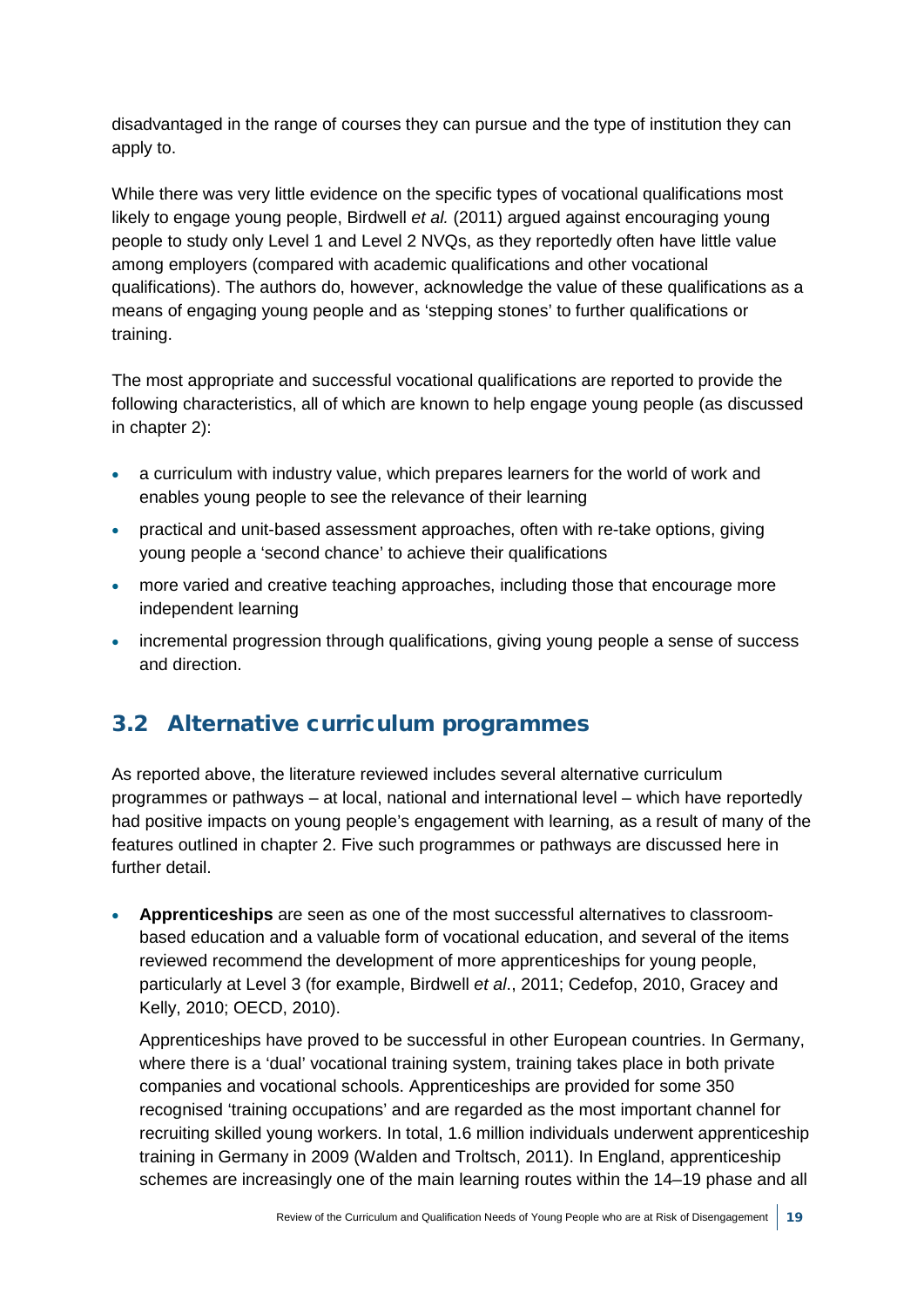young people meeting the specified entry standards will be entitled to an apprenticeship place in 2013.

The reasons given for the reported success of apprenticeships include that they:

- provide access to a work-related learning environment, which many young people find engaging, with applied learning using up-to-date methods and technologies
- combine real-world practical learning with formal and theoretical learning, and provide an opportunity to develop general skills, such as literacy and numeracy
- provide an opportunity for young people to develop personal and social skills, and employability skills, such as self-confidence, team-working and using initiative
- provide a potential route into employment.

They have also been viewed as beneficial for young people who are vulnerable to becoming NEET due to the blend of vocational training and employment they can provide. They have been described as a route that can ease the transition between education and work, and there is some evidence that the probability of unemployment is substantially lowered by apprenticeship training (Anderson *et al.*, 2010a).

- **Increased Flexibility Programme (IFP)** a national programme which involves FE colleges and training providers working in partnership with schools to offer vocational qualifications to young people at key stage 4, including NVQs, GNVQs and GCSEs in vocational subjects. The majority of the young people involved were satisfied with their IFP course (O'Donnell *et al*., 2006), and it reportedly led to improvements in young people's motivation, engagement, and preparedness for working life. The factors which appeared to have contributed to these positive outcomes include:
	- the opportunity to study a vocational course, which young people valued as relevant to their future careers
	- the more practical/applied style of learning associated with their course
	- the opportunity to study in a different, more informal, 'real-world' learning environment, with specialist staff and facilities.
- **SkillForce programme** this is an alternative curriculum programme, involving around 7,000 students across the UK, which aims to improve young people's attitudes towards education and thus improve their attendance and behaviour. The programme is led by former service personnel and offers young people the opportunity to study a range of vocational qualifications. The core is the ASDAN key skills award, but other qualifications and accreditation are offered (including the Duke of Edinburgh Award and the OCR Certificate in Preparation for Employment). The programme takes place within school hours, and the emphasis is on work-related learning in practical situations. Overall, the programme is perceived to be a successful alternative to the National Curriculum for participating students, and reported outcomes included enhanced personal and social skills (such as motivation, self-esteem and communication skills), and improved attitudes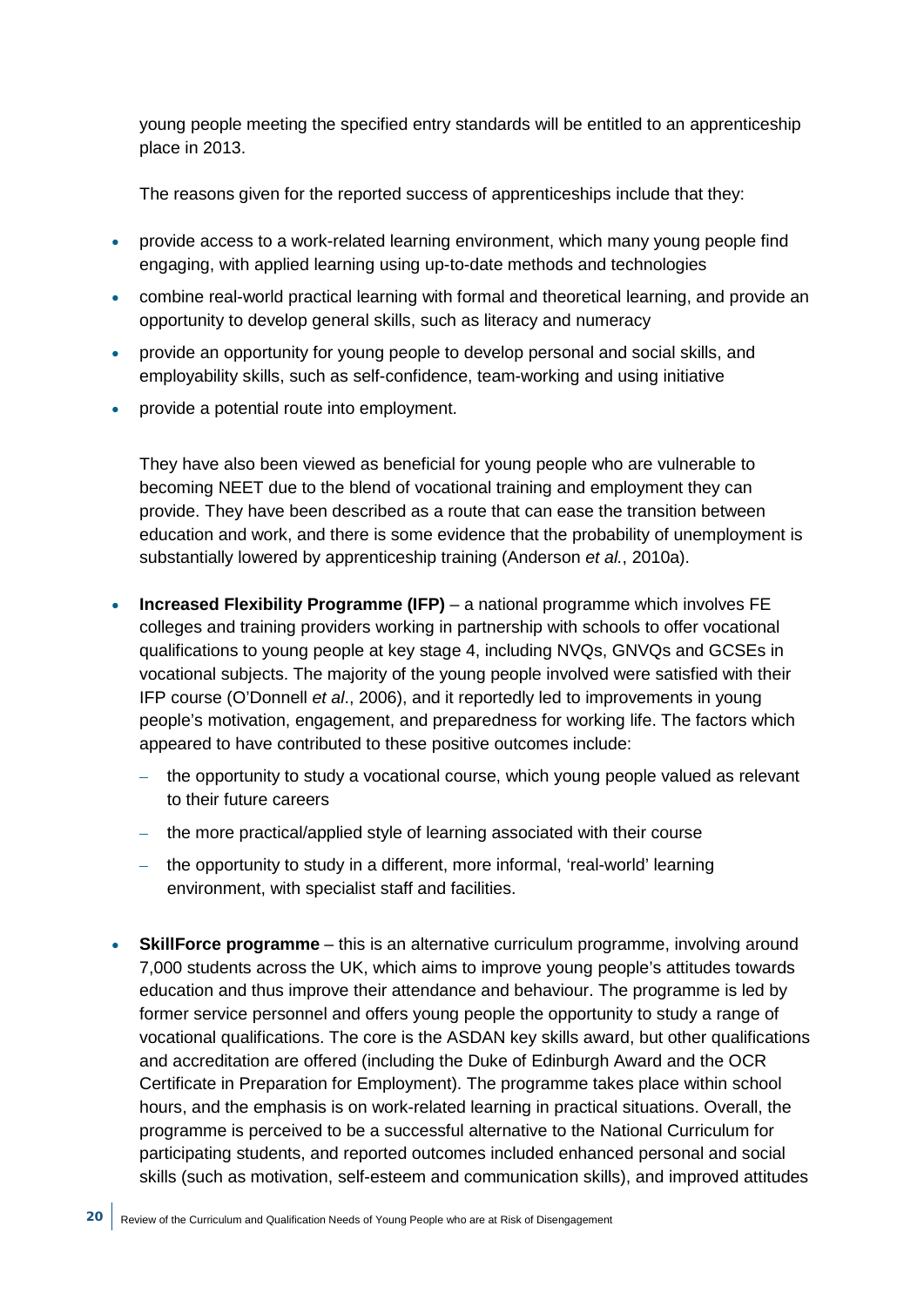to school (Hallam *et al*., 2010). These outcomes are attributed to the following features of the programme:

- the more informal teaching approach of SkillForce staff, who have non-education backgrounds, and the positive and supportive relationships between staff and students
- the small group sizes, which give students more attention from staff and more opportunities for individual support
- the opportunity to gain accreditation, in the form of certificates of achievement as well as formal qualifications, which promotes feelings of success and motivation among the young people.
- **Reach programme**  this is a good example of a local programme (in Wolverhampton), which makes use of different pedagogies and learning environments to engage young people. It provides an alternative Level 1 curriculum for young people at key stage 4 through a variety of different experiences, and is delivered on two full days per week. The programme leads to two qualifications – BTEC Level 1 Certificate or Diploma in Vocational Studies, and the Level 1 ASDAN Certificate of Personal Effectiveness Award. Two factors appear to contribute to the reported success of this programme (Hayward *et al*., 2008).
	- Young people choose three vocational areas to experience, which are covered in one term each. This gives young people variety within their curriculum, and helps them decide what subjects they enjoy and what their career preferences are.
	- There is collaborative delivery between schools, with students moving around schools for different areas of the programme, and the curriculum is delivered both within and outside the classroom, giving young people access to a variety of learning environments and teaching approaches.
- **Youth schools** (Lithuania) these schools are a good example of an international alternative curriculum programme, as they offer alternative provision to young people aged 12–17 years who have not adapted to the regular school system, lack motivation to complete their education, or who prefer a practical approach to learning. The schools aim to provide basic education, as well as enrich the personal experiences of young people, and prepare them for FE, and working and adult life. Cedefop (2010) reports that evaluations of youth schools indicate that approximately 95 per cent of participants wish to continue further learning or enter employment after leaving the programme. The factors considered to be successful in these schools include:
	- the curriculum can be tailored to the needs of the individual young person, and young people are motivated by being able to choose their own education pathway
	- learning combines both theoretical and practical approaches and is integrated with after-school, pre-vocational and work-placement activities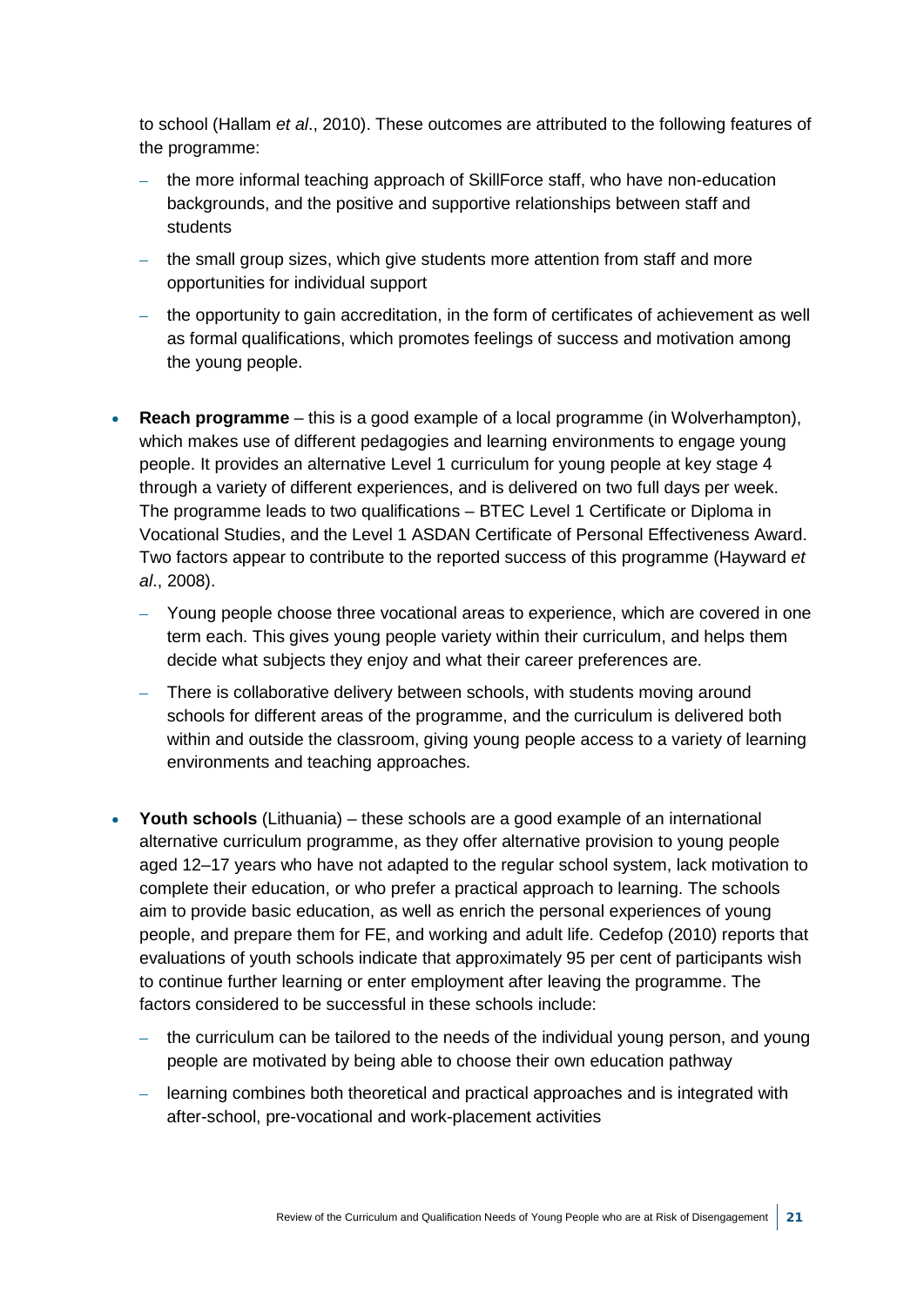- learning takes place in a variety of locations, including classrooms, outdoors and other spaces both in and outside the schools, and is delivered both within and outside of school hours, as appropriate for the individual
- the small class sizes mean that young people receive more individual attention and are able to interact more freely with the teacher.

The literature suggests that vocationally-related qualifications and alternative programmes (examples of which are outlined in section 3.2) can be used to engage those young people at risk of disengagement from learning.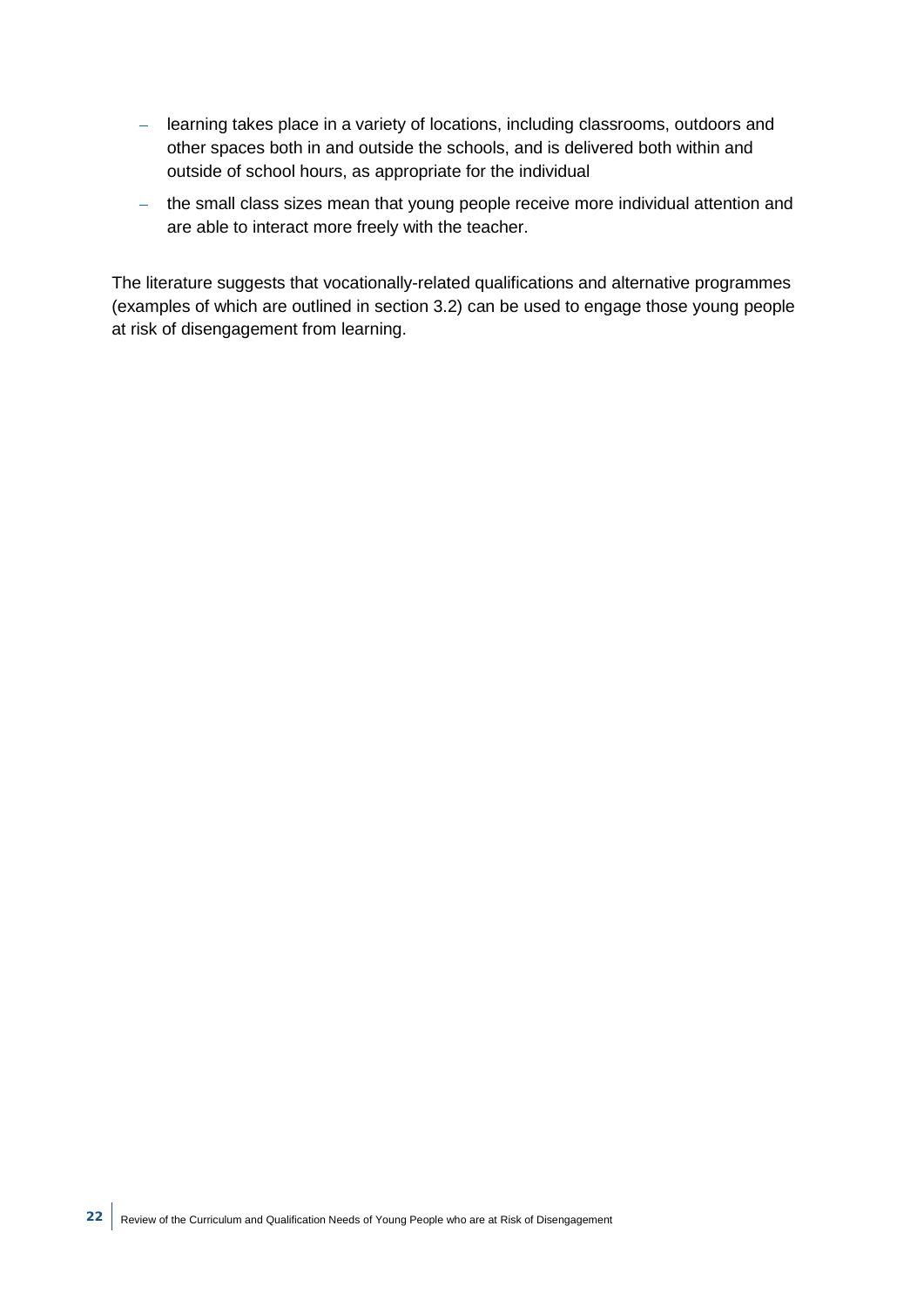## <span id="page-25-0"></span>4. Discussion

This review has demonstrated that a wide and flexible curriculum offer can help to engage young people who are at risk of disconnecting with learning. Young people can become disengaged at key stage 3 and access to alternative, flexible provision can improve participation. Young people aged 14–16 years need to be supported to access provision that engages them and helps them to progress to suitable courses when they are 16. Successful approaches include offering guidance and access to the full range of GCSEs and vocational qualifications; providing taster or short courses; and offering alternative practical learning opportunities. A variety of high quality courses are also needed for young people aged 17– 19 years. Provision for this age group will be particularly important when the changes in the age of participation come into force in 2013.

Schools need the flexibility to offer a curriculum that can be adapted to the needs of individual learners. This review has indicated that flexibility in the delivery and content of courses is crucial for engaging and sustaining the participation of young people who are at risk of disconnecting with learning. In the context of a current focus on academic attainment, and in order to improve participation and attainment, it is important that schools have the flexibility to provide a personalised curriculum to meet the needs of all young people.These changes will include a new National Curriculum in 2014, which aims to slim down the current curriculum so that it reflects the body of essential knowledge in key subjects and gives teachers the freedom to use their professional judgement to design curricula that meet the needs of their pupils.

The types of courses and qualifications that have had a positive impact on young people's engagement with learning have some common features. They need to be perceived by young people as relevant to their lives; combine theoretical and practical learning; and provide opportunities for learning in an informal atmosphere. They include courses such as apprenticeships which are viewed as beneficial for young people who are at risk of becoming NEET due to the blend of vocational training and employment they can provide. These types of qualifications can also ease the transition between education and work. There is evidence that young people's engagement with learning increases when they perceive curricula as relevant to their current and future lives. Many of the courses that have a positive impact on young people also provide opportunities for them to develop personal and social skills, which is particularly important for young people at risk of disconnecting with learning.

It is important that vocational options are available for these young people. High quality vocational courses can be motivating for some young people, helping them to see the relevance of learning and preparing them for post-16 transitions. There is also evidence that attending FE colleges or other training providers can help young people to make better and more informed decisions about post-school transitions. However, as the recent Wolf Review (2011) indicated, the vocational qualifications offered to young people must be high quality and offer a pathway into further or HE or employment. The Department for Education has recently published a list of non-GCSE qualifications that will be recognised in the key stage 4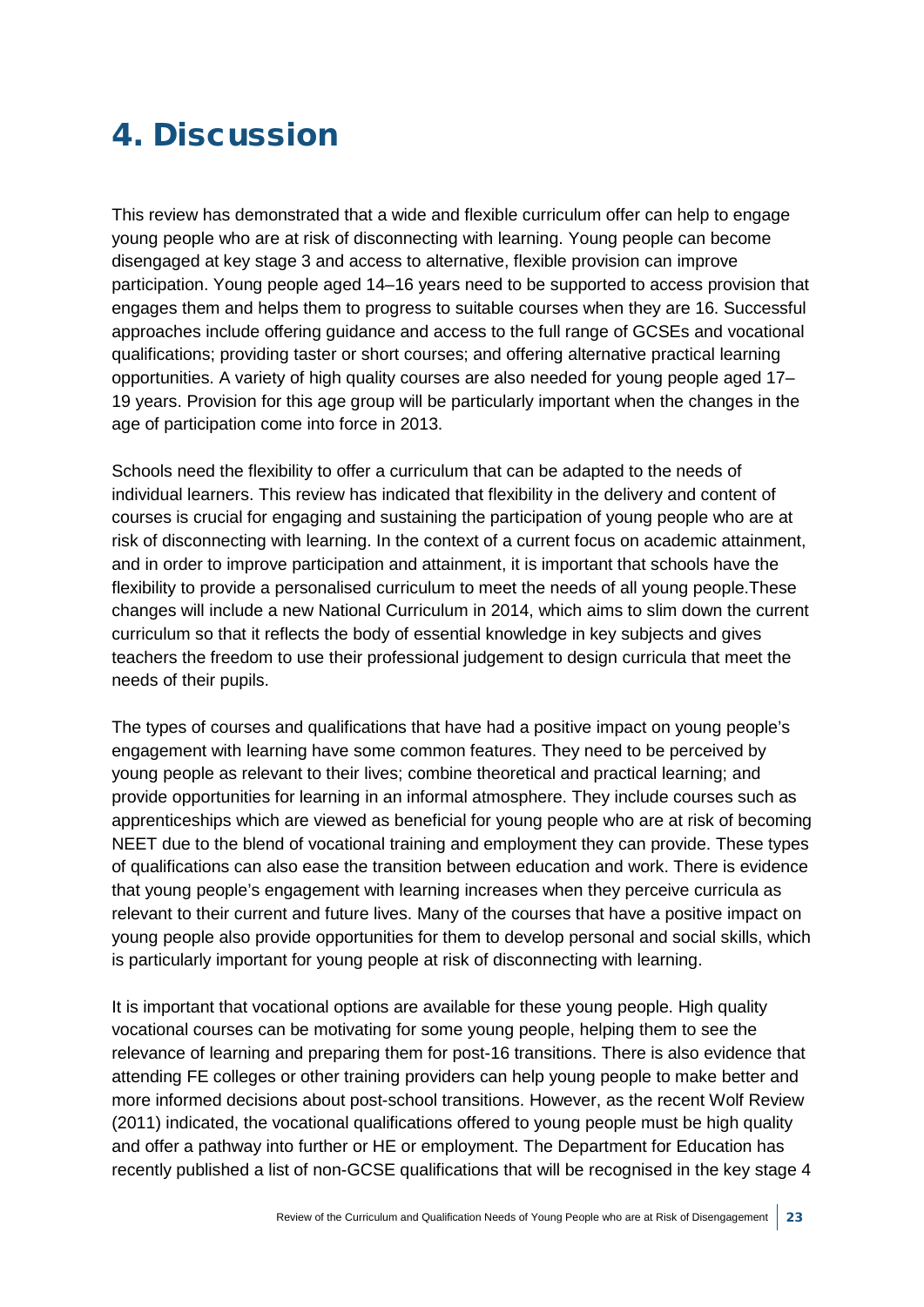performance tables. These include qualifications that are judged to be high quality, rigorous and provide the majority of learners with access to study and employment opportunities. This review has demonstrated that young people at risk of disconnecting from learning need a range of curricula and qualification options, but these courses must be high quality and provide genuine opportunities for progression to further learning or employment. For young people to engage with these courses, they need a teaching style that engages them and enables them to apply their learning to real scenarios from the world of work.

In order to meet young people's needs, coordinated involvement from multiple providers is sometimes required. The evidence indicates that many young people benefit from access to learning in different venues such as FE colleges or workplaces. Currently, teachers with Qualified Teacher Status (QTS) can teach in FE colleges but the FE equivalent, Qualified Teaching and Learning Skills (QTLS) is not recognised in schools. Therefore it may be necessary to use training providers outside the school such as FE colleges and work-based learning providers to meet young people's needs. One of the 2011 Wolf Review's key recommendations is that FE lecturers and professionals should be able to teach in schools, ensuring young people are being taught by those best suited to teaching vocationally-related qualifications. This could help to facilitate high quality vocational teaching in schools.

This review demonstrates that the delivery of courses is critical in engaging young people. Innovative teaching approaches can help young people who are at risk of disengaging to enjoy learning and increase the likelihood of them completing their courses. Successful approaches include: involving young people in their learning; listening to and acting on young people's views about their preferred ways of learning; and adapting teaching approaches to meet individual young people's needs. Positive and supportive relationships with teachers and teaching assistants can also help these young people to enjoy their courses and remain engaged. Additionally, there is evidence these young people need smaller group sizes and additional support if they become overwhelmed by their workload or fall behind. Indeed, the content of the curriculum is often less important for young people than positive, constructive teaching approaches and supportive learning environments.

Experiencing success helps young people to feel motivated. Young people who experience success are more likely to enjoy their courses, stay engaged and gain their qualifications. Some young people need opportunities to achieve success in a more flexible way. This review has indicated that courses that allow participants to build up course units over a period of time can help to give them a sense of success and direction. The option to re-take parts of courses is also valued.

Finally, it is important that all young people are supported in making positive post-16 transitions. Access to high quality IAG is important for these young people, especially for those who are undecided about their futures. It can lessen the risk of dissatisfaction with their choice and reduce the likelihood of them dropping out of courses. Young people are best supported in their decision making about education through impartial, personalised IAG (McCrone and Filmer-Sankey, 2012, Nelson and O'Donnell 2011). Timely and appropriate guidance helps young people to develop positive attitudes to learning and to find education, training or employment opportunities. The importance of this provision is reflected in recent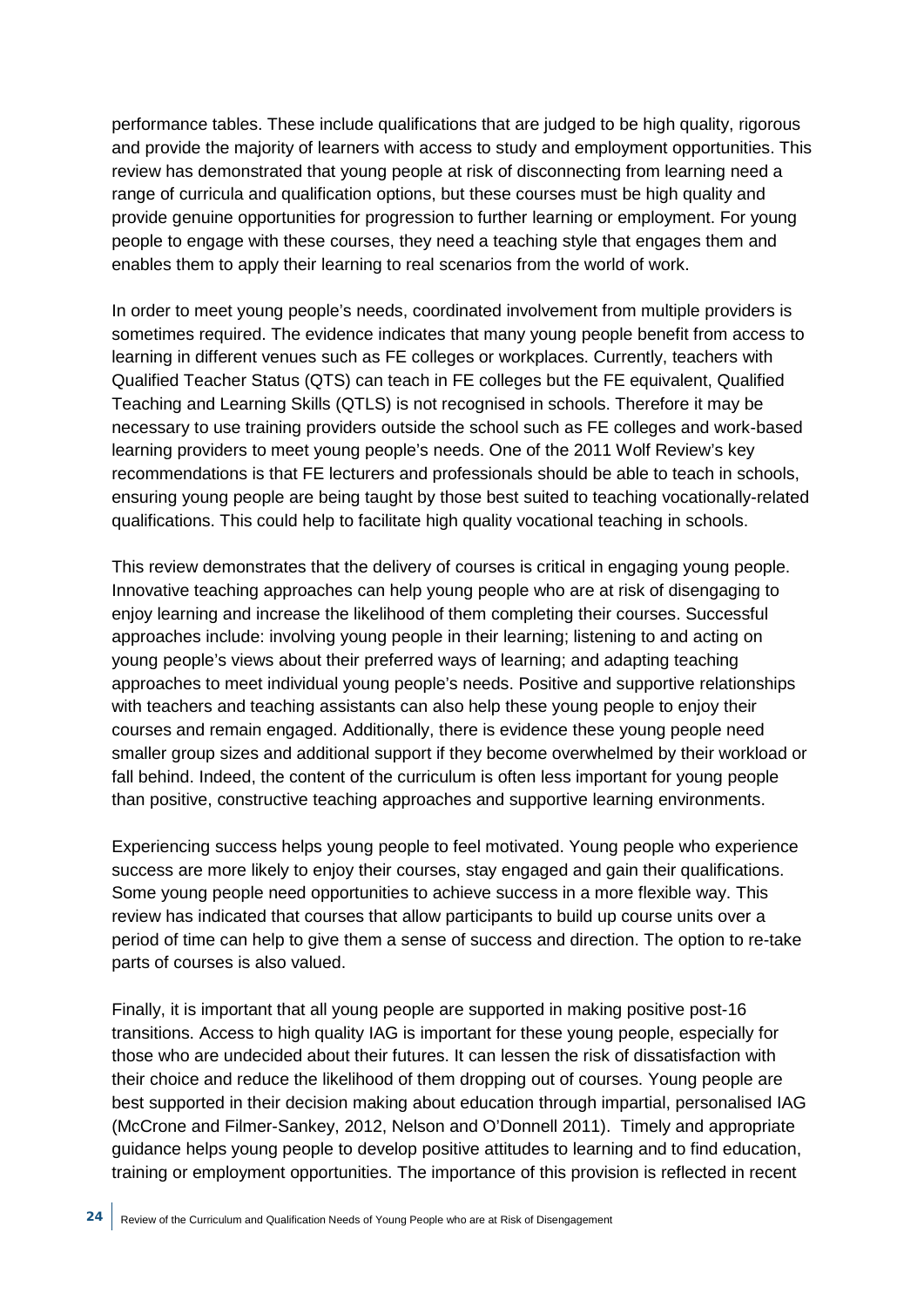legislation which makes schools responsible for securing access to independent, impartial careers advice for their students.

### <span id="page-27-0"></span>4.1 Implications for The NFER Research Programme

This review has identified curriculum-related approaches that could help young people at risk of disconnecting from learning to enjoy their courses and remain engaged. It has provided an overview of the curriculum content, teaching approaches and learning environments that most engage young people. Our review of the available evidence reveals a gap in the literature on whether there are any particular curricula or qualifications that encourage these approaches to be used with young people. The literature often refers to specific programmes and support strategies for young people at risk of becoming 'sustained' NEET and who need intensive support to re-engage with learning. This is likely to be because these young people are easier to identify, there are specific programmes designed to engage or re-engage them, and the barriers to their engagement are complex and significant. The research evidence rarely refers solely to young people who are likely to re-engage in the short to medium term and need less intensive support, so there was less evidence on curricula or qualifications for young people who are 'open to learning' or 'undecided' about their futures but at risk of disengagement.

Further research could explore effective strategies for accessing courses and qualifications and the most effective curriculum-related approaches (such as offering different learning environments, a more flexible vocationally-related curriculum and a more positive, constructive and supportive approach to teaching and learning) for engaging or re-engaging those who are 'open to learning', or 'undecided' young people who are NEETs.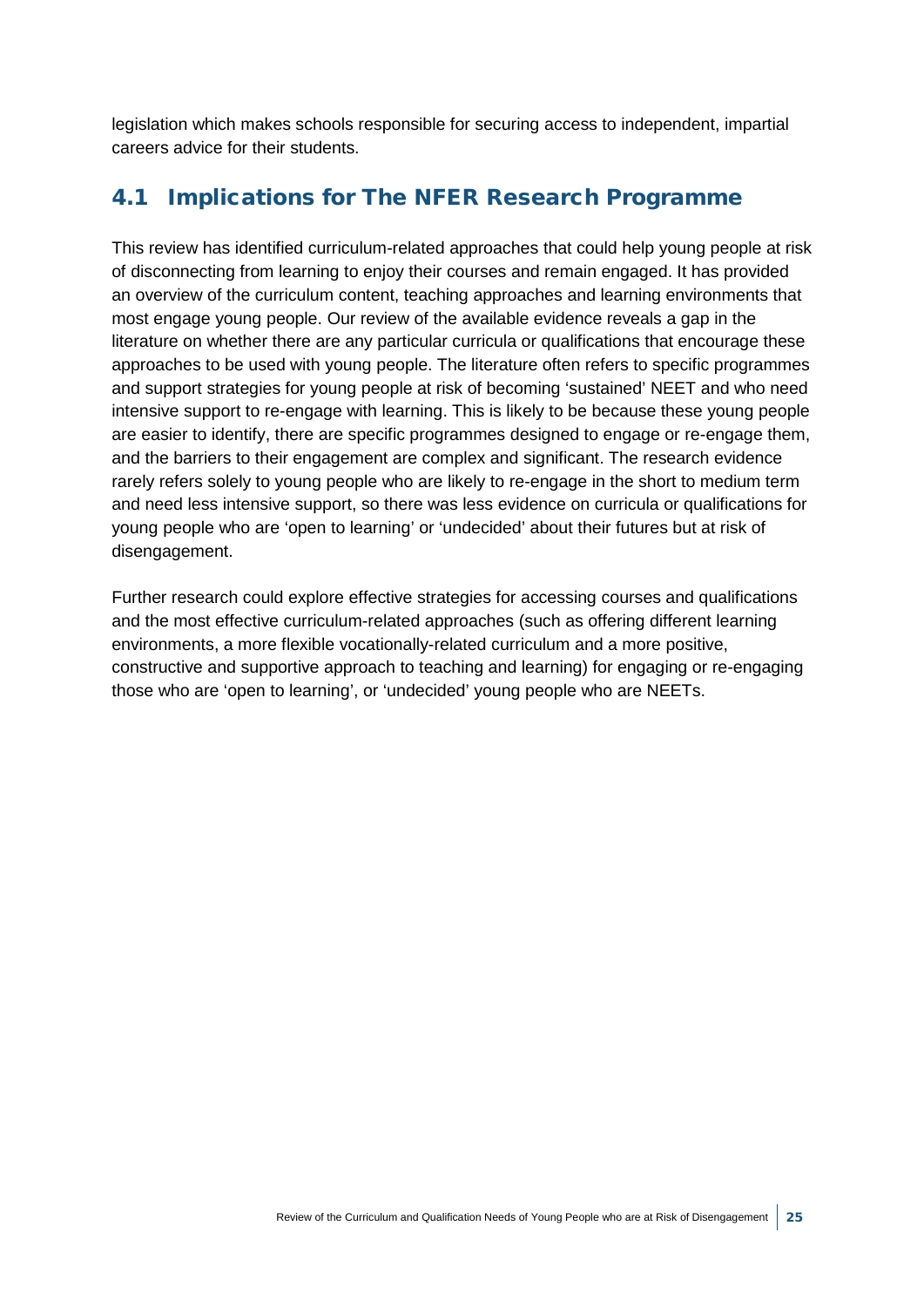## <span id="page-28-0"></span>5. Where next?

In this review, the curriculum- and qualification- related needs of 'open to learning' and 'undecided' young people have been considered together. Further research is needed to distinguish between the most successful approaches for these different types of young people who are at risk of temporarily disconnecting from learning. In order to address these gaps in the evidence, research to identify the characteristics of these young people and to identify effective curriculum- and qualification-related strategies to engage and re-engage those who are 'open to learning' and 'undecided' about their futures is required. Key features of the *From Education to Employment* strand of The NFER Research Programme will be: the development and implementation of indicators that can assist in the identification of young people who are 'open to learning' and 'undecided' NEET; the evaluation of specific strategies that aim to support these groups; and the validation and dissemination of good practice. This programme of research will allow us to identify successful strategies to help these young people to remain engaged or to re-engage in education, employment or training.

Figure 1 summarises the evidence on effective strategies to meet the curriculum- and qualification-related learning needs of all young people. It is suggested that these needs are particularly relevant for learners who are 'open to learning' or 'undecided' about their futures. Common themes are: the need for positive teaching approaches that adapt to meet young people's needs; supportive and informal environments to learn where young people can achieve success; supportive relationships with teachers; high quality advice and guidance; and the availability of high quality curricula and qualification options (including vocationallyrelated options) that give young people opportunities to progress to their choice of further learning or employment.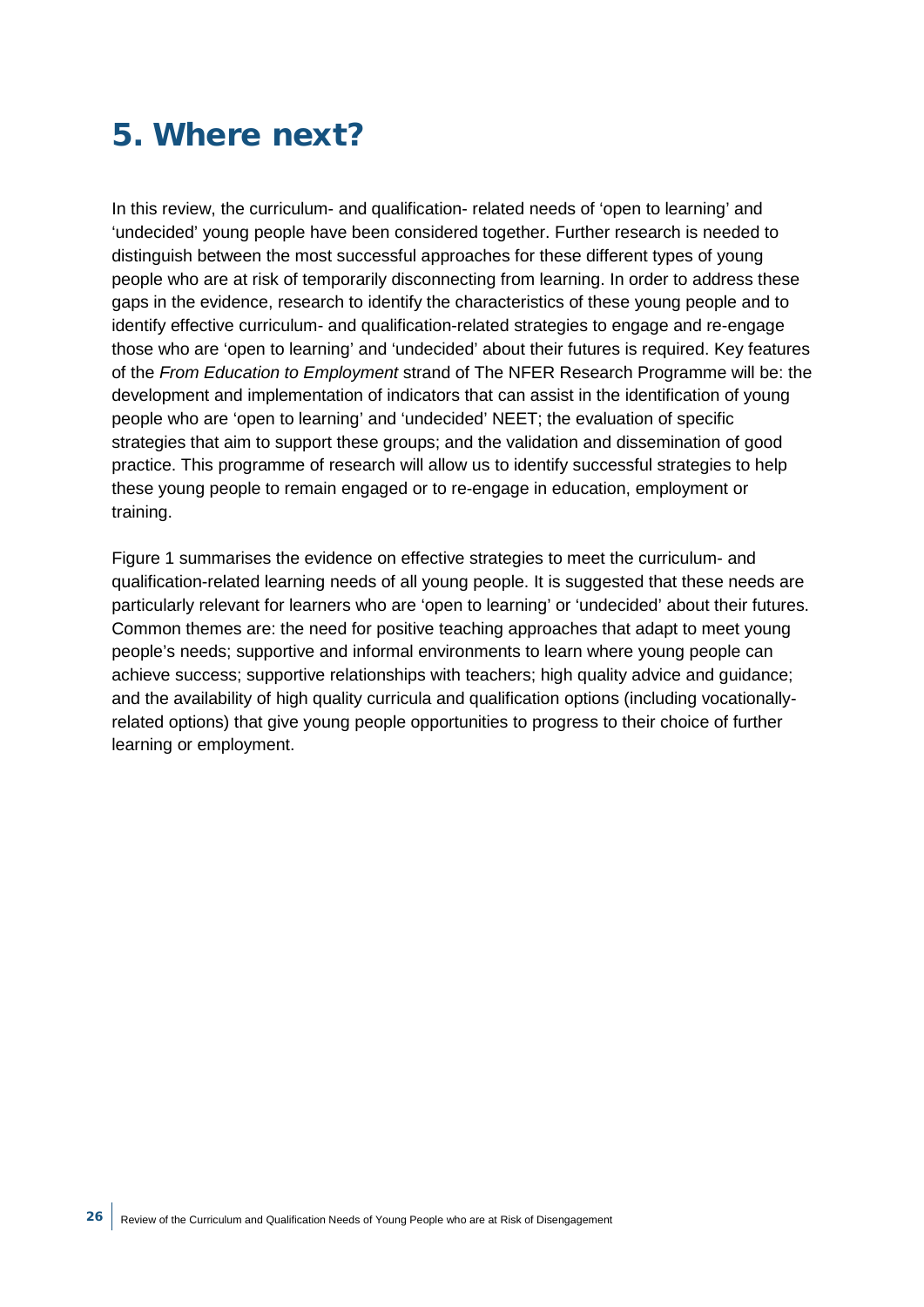### **Figure 1 – The curriculum and qualification-related learning needs of young people**

#### **Learning Environments**

- Positive and supportive places to learn
- Informal learning atmosphere
- 'Real life' settings with specialist facilities
- Opportunities to learn outside school

#### **Curriculum**

- Relevant to voung people's lives
- Wider curriculum offer
- Flexible, personalised curriculum
- Opportunities to develop personal and social skills

#### **Young people's** needs

#### **Support and guidance**

- Access to high quality information, advice and guidance (IAG)
- Support from an adult to monitor individual programmes

#### **Qualifications**

- Improved vocational offer
- Mix of theoretical and practical learning
- Industry value
- Options to retake courses
- Flexible start and completion dates

#### **Teaching approaches**

- Involving young people in their learning
- Smaller group sizes
- Support with workload
- Opportunities for independent learning
- Adapting approaches to meet young people's needs
- Informal teaching approaches

#### **Relationships with teachers**

- Teachers who motivate and encourage
- Positive relationships with teachers based on mutual respect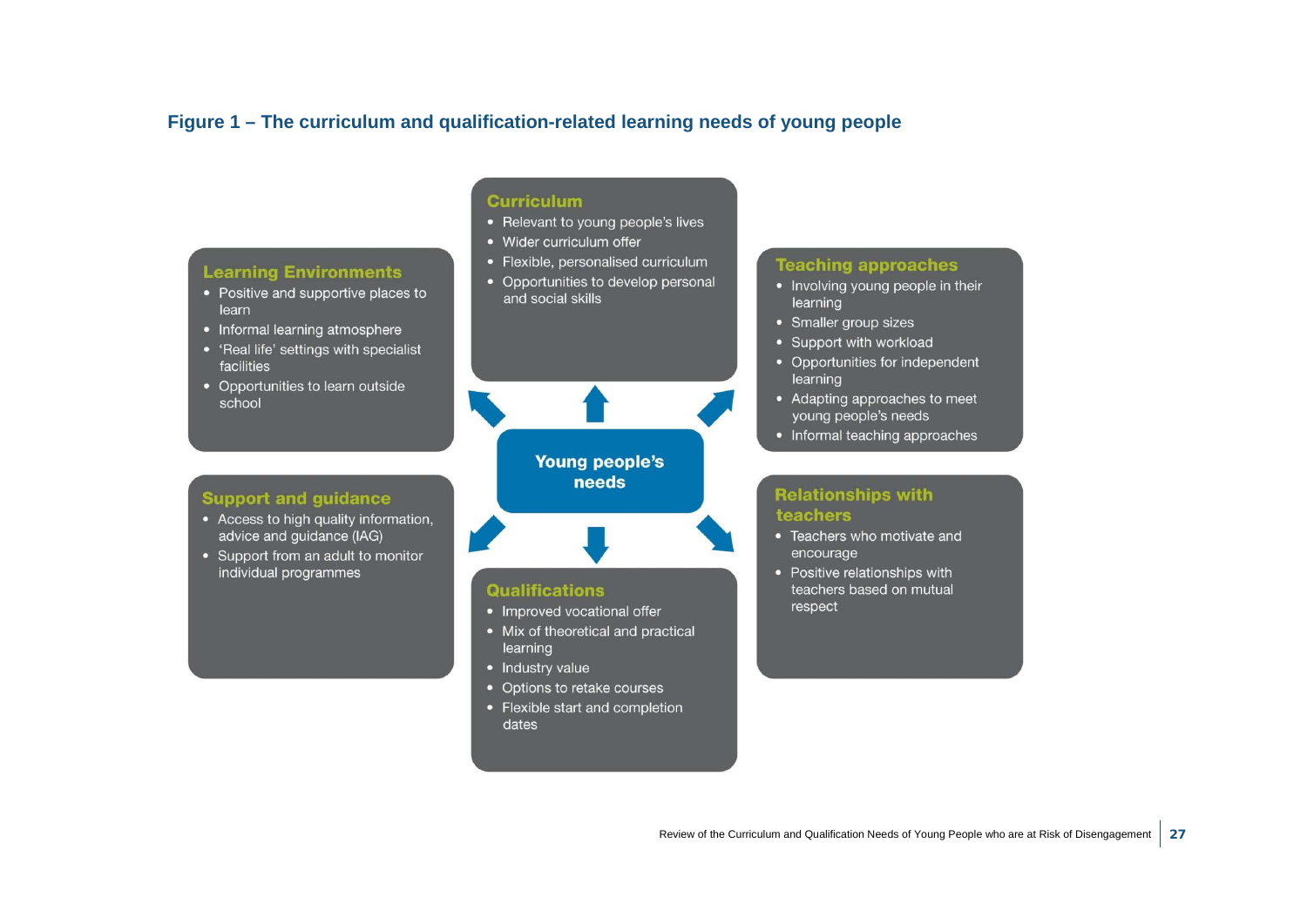## <span id="page-30-0"></span>References

Anderson, K., Brophy, M., McNeil, B. and Potter, D. (2010a). *Opening the Door to Apprenticeships: Reaching Young People who are Disadvantaged and Disengaged from Apprenticeships. Paper 1: Setting the Scene*. London: The Young Foundation [online]. Available: [http://www.youngfoundation.org/publications/reports/opening-door](http://www.youngfoundation.org/publications/reports/opening-door-apprenticeships-february-2010)[apprenticeships-february-2010](http://www.youngfoundation.org/publications/reports/opening-door-apprenticeships-february-2010) [18 May, 2012].

Anderson, K., Brophy, M., McNeil, B. and Walsh, H. (2010b). *Opening the Door to Apprenticeships: Reaching Young People who are Disadvantaged and Disengaged from Apprenticeships. Paper 2: Reflecting on Ways Forward*. London: The Young Foundation [online]. Available: [http://www.youngfoundation.org/files/images/OpeningDoors2\\_FINAL.pdf](http://www.youngfoundation.org/files/images/OpeningDoors2_FINAL.pdf)  [18 May, 2012].

Archer, L., Hollingworth, S. and Mendick, H. (2010). *Urban Youth and Schooling: the Experiences and Identities of Educating 'At Risk' Young People*. Maidenhead: Open University Press.

Birdwell, J., Grist, M. and Mrago, J. (2011). *The Forgotten Half: a Demos and Private Equity Foundation Report*. London: Demos [online]. Available: [http://www.demos.co.uk/files/The\\_Forgotten\\_Half\\_-\\_web.pdf?1300105344](http://www.demos.co.uk/files/The_Forgotten_Half_-_web.pdf?1300105344) [18 May, 2012].

Burgess, M. and Rodger, J. (2010). *14-19 Qualifications Strategy Research* (DfE Research Report 055). London: DfE [online]. Available: [18 May, 2012].

Canduela, J., Elliott, I., Lindsay, C., Macpherson, S., McQuaid, R.W. and Raeside, R. (2010). 'Partnerships to support early school leavers: school-college transitions and winter leavers in Scotland', *Journal of Education and Work*, **23**, 4, 339–362.

Cedefop (2010). *Guiding At-Risk Youth Learning to Work: Lessons from Across Europe* (Cedefop Research Paper No. 3). Luxemburg: Office of the European Union [online]. Available: [http://www.cedefop.europa.eu/EN/Files/5503\\_en.pdf](http://www.cedefop.europa.eu/EN/Files/5503_en.pdf) [18 May, 2012].

Cotton, T. (2007). 'From voice to choice: an evaluation of a project to develop effective learning in schools through creativity.' Paper presented at the British Educational Research Association Annual Conference*,* Institute of Education, London, 5-8 September [online]. Available: [www.leeds.ac.uk/educol/documents/168137.doc](http://www.leeds.ac.uk/educol/documents/168137.doc) [18 May, 2012].

Department for Business Innovation and Skills (2011). *National Learner Satisfaction Survey: Further Education Research Study Report* (BIS Research Paper Number 21). London: BIS [online]. Available: [http://www.bis.gov.uk/assets/biscore/further-education-skills/docs/n/11-](http://www.bis.gov.uk/assets/biscore/further-education-skills/docs/n/11-711-nlss-further-education-system-research-study.pdf) [711-nlss-further-education-system-research-study.pdf](http://www.bis.gov.uk/assets/biscore/further-education-skills/docs/n/11-711-nlss-further-education-system-research-study.pdf) [18 July, 2012].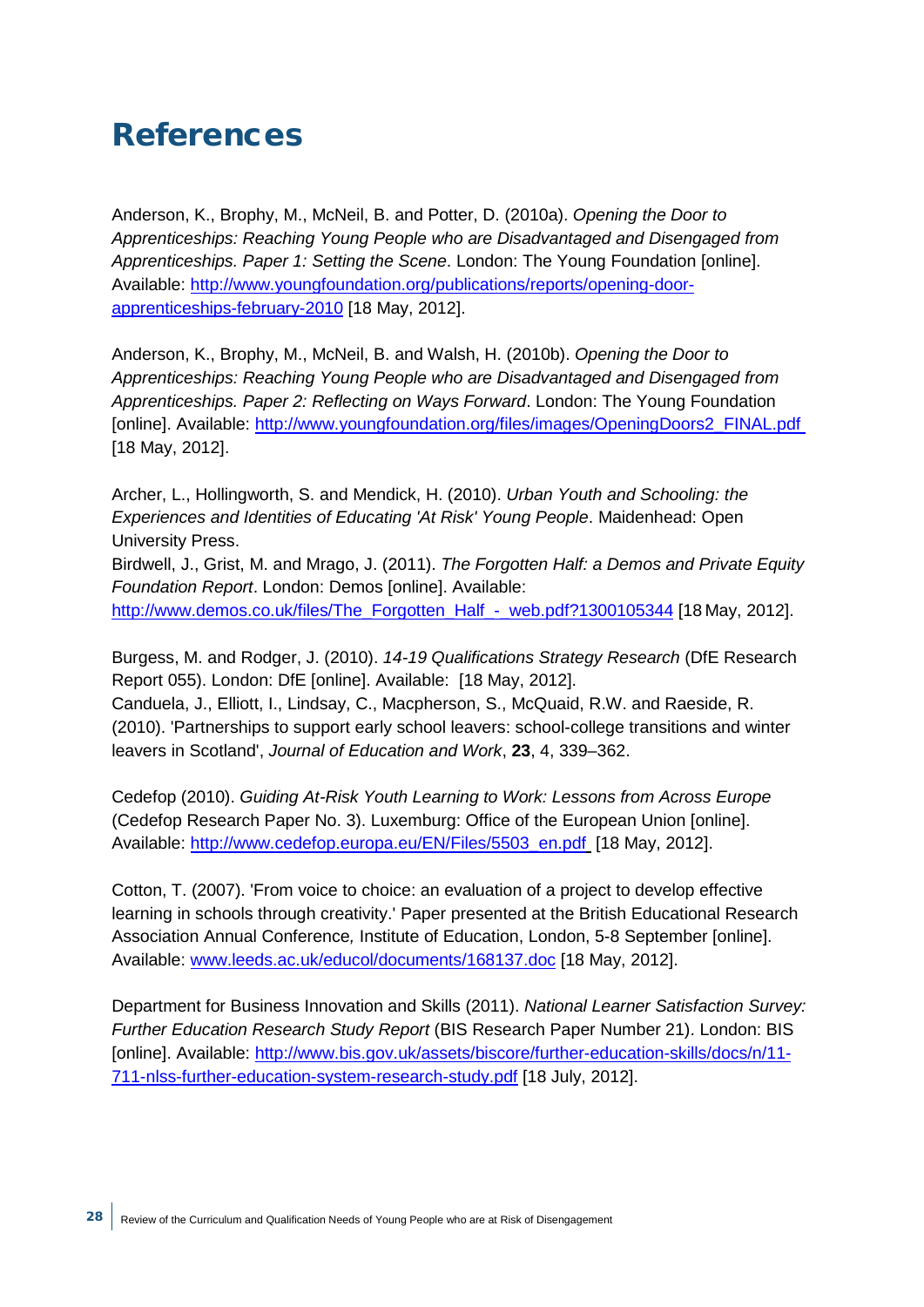Department for Education (2011a). *The Framework for the National Curriculum: a Report by the Expert Panel for the National Curriculum Review*. London: DfE [online]. Available: [https://www.education.gov.uk/publications/standard/publicationDetail/Page1/DFE-00135-](https://www.education.gov.uk/publications/standard/publicationDetail/Page1/DFE-00135-2011) [2011](https://www.education.gov.uk/publications/standard/publicationDetail/Page1/DFE-00135-2011) [21 July, 2012].

Department for Education (2011b). *NEET Statistics: Quarterly Brief November 2011*  (Statistical Release OSR 25/2011). London: DfE [online]. Available: <http://www.education.gov.uk/rsgateway/DB/STR/d001040/osr25-2011.pdf> [18 May, 2012].

Edward, S., Weedon, E. and Riddell, S. (2008). *Attitudes to Vocational Learning: a Literature Review*. Edinburgh: Scottish Government [online]. Available: <http://www.scotland.gov.uk/Resource/Doc/233621/0063966.pdf> [18 May, 2012].

GHK Consulting Ltd (2009). *Identifying Effective Practice in Raising Young People's Aspirations*. Coventry: Learning and Skills Council [online]. Available: [http://readingroom.lsc.gov.uk/lsc/national/nat-raising\\_aspirations-re-24sep2009-v1-1.pdf](http://readingroom.lsc.gov.uk/lsc/national/nat-raising_aspirations-re-24sep2009-v1-1.pdf) [18 May, 2012].

Golden, S., McCrone, T., Wade, P., Featherstone, G., Southcott, C. and Evans, K. (2011). *National Evaluation of Diplomas: Cohort 1 - the Second Year* (DfE Research Report 125). London: DfE [online]. Available:

<https://www.education.gov.uk/publications/eOrderingDownload/DFE-RR125.pdf> [21 July, 2012].

Golden, S., O'Donnell, L., Benton, T. and Rudd, P. (2006). *Evaluation of Increased Flexibility for 14 to 16 Year Olds Programme: Outcomes for the Second Cohort* (DfES Research Report 786). London: DfES [online]. Available: <https://www.education.gov.uk/publications/eOrderingDownload/RR786.pdf> [23 July, 2012].

Golden, S., O'Donnell, L. and Benton, T. (2010). *Evaluation of the Young Apprenticeships Programme: Outcomes for Cohort 3: Final Report*. Coventry: Young People's Learning Agency [online]. Available: [http://www.educationandemployers.org/media/12907/ypla](http://www.educationandemployers.org/media/12907/ypla-final_report_evaluation_of_the_young_apprenticeships_programme_outcomes_for_cohort_3-re-may11-v1.pdf)final report evaluation of the young apprenticeships programme outcomes for cohort [3-re-may11-v1.pdf](http://www.educationandemployers.org/media/12907/ypla-final_report_evaluation_of_the_young_apprenticeships_programme_outcomes_for_cohort_3-re-may11-v1.pdf) [14 February, 2012].

Gracey, S. and Kelly, S. (2010). *Changing the NEET Mindset: Achieving More Effective Transition Between Education and Work*. London: Learning and Skills Network [online]. Available:

[http://www.educationandemployers.org/media/8433/changing%20the%20neet%20mindset%](http://www.educationandemployers.org/media/8433/changing%20the%20neet%20mindset%20-%20lsn.pdf) [20-%20lsn.pdf](http://www.educationandemployers.org/media/8433/changing%20the%20neet%20mindset%20-%20lsn.pdf) [15 May, 2012].

Gutherson, P., Davies, H. and Daszkiewicz, T. (2011). *Achieving Successful Outcomes through Alternative Education Provision: an International Literature Review*. Reading: CfBT Education Trust [online]. Available:

[http://www.cfbt.com/evidenceforeducation/pdf/5671\\_AEP\(Report\)\\_v3.pdf](http://www.cfbt.com/evidenceforeducation/pdf/5671_AEP(Report)_v3.pdf) [15 May, 2012].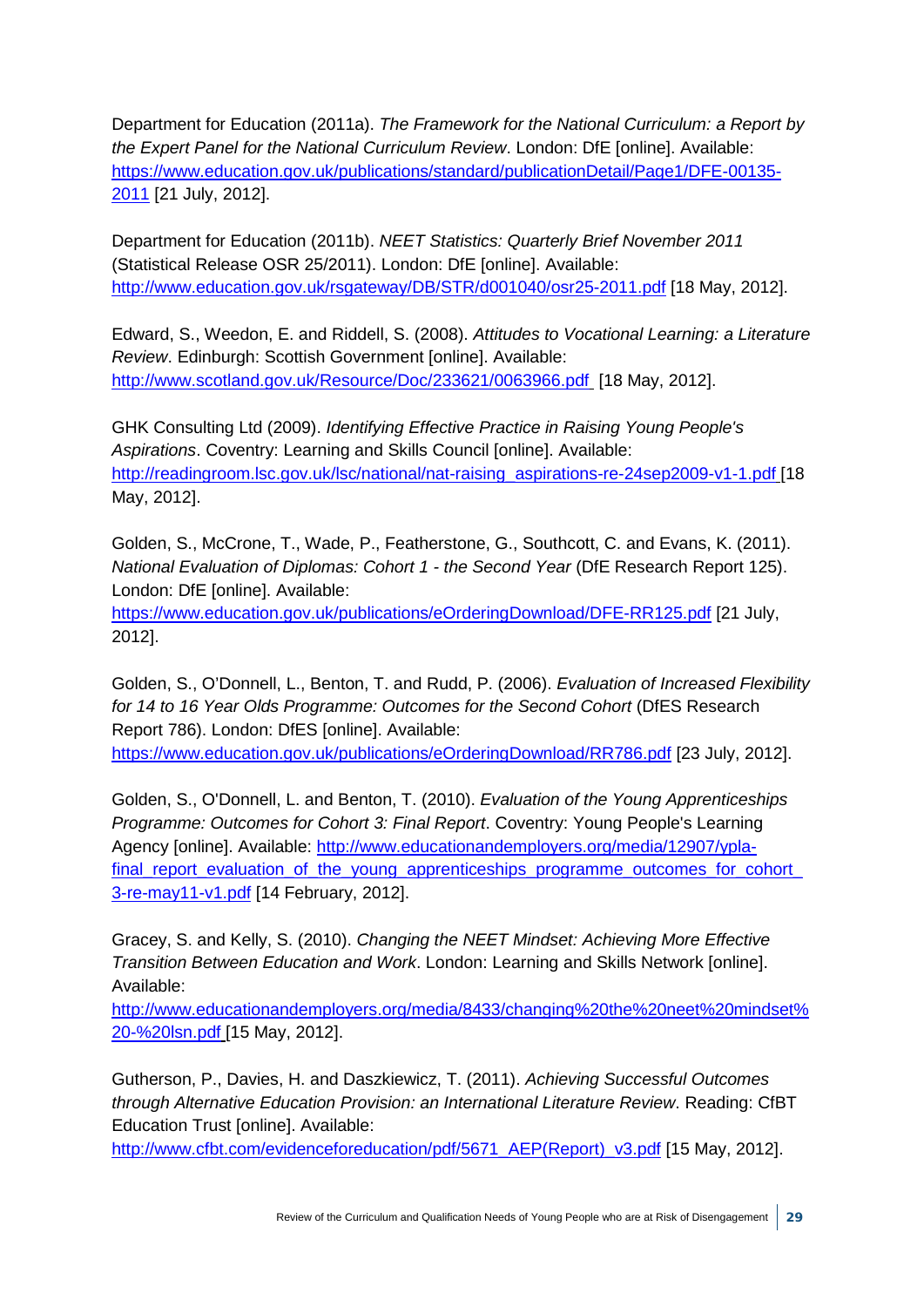Hallam, S., Rogers, L. and Rhamie, J. (2010). 'Staff perceptions of the success of an alternative curriculum: Skill Force', *Emotional & Behavioural Difficulties*, **15**, 1, 63–74. Hayward, G., Wilde, S. and Williams, R. (2008). *Rathbone/Nuffield Review: Engaging Youth Enquiry*. *Consultation Report.* London: Nuffield Foundation [online]. Available: [http://www.sqa.org.uk/files\\_ccc/Rathbone%20and%20Nuffield%20Review%20-](http://www.sqa.org.uk/files_ccc/Rathbone%20and%20Nuffield%20Review%20-%20Engaging%20Youth%20Enquiry.pdf) [%20Engaging%20Youth%20Enquiry.pdf](http://www.sqa.org.uk/files_ccc/Rathbone%20and%20Nuffield%20Review%20-%20Engaging%20Youth%20Enquiry.pdf) [9 February, 2012].

HM Government (2011). *Building Engagement, Building Futures: Our Strategy to Maximise the Participation of 16-24 Year Olds in Education, Training and Work (2011)* [online]. Available:

[http://media.education.gov.uk/assets/files/pdf/building%20engagement%20building%20futur](http://media.education.gov.uk/assets/files/pdf/building%20engagement%20building%20futures.pdf) [es.pdf](http://media.education.gov.uk/assets/files/pdf/building%20engagement%20building%20futures.pdf) [18 May, 2012].

HM Inspectorate of Education (2010). *Learning to Improve the Lives and Aspirations of Young People in Scotland: an Aspect Report on the Provision in Scotland's Colleges for Young People Requiring More Choices and More Chances.* Livingston: HMIE [online]. Available:<http://dera.ioe.ac.uk/2174/1/mcmcar.pdf> [18 May, 2012].

Lloyd-Jones, S., Bowen, R., Holton, D., Griffin, T. and Sims, J. (2010). *A Qualitative Research Study to Explore Young People's Disengagement from Learning*. Cardiff: Welsh Assembly Government [online]. Available:

<http://wales.gov.uk/docs/dcells/publications/100715disengagementreporten.pdf> [18 May, 2012].

Lynch, S., Kettlewell, K., Southcott, C. and McCrone, T. (2011). *Outcomes for the First Cohort of Diploma Learners* (DfE Research Report 162)*.* London: DfE [online]. Available: [https://www.education.gov.uk/publications/eOrderingDownload/DFE-RR162.pdf \[23](https://www.education.gov.uk/publications/eOrderingDownload/DFE-RR162.pdf%20%5b23) July, 2012].

Lynch, S., McCrone, T., Wade, P., Featherstone, G., Evans, K., Golden, S. and Haynes, G. (2010). *National Evaluation of Diplomas: the First Year of Delivery* (DCSF Research Report 220). London: DCSF [online] Available:

<https://www.education.gov.uk/publications/eOrderingDownload/DCSF-RR220.pdf> [18 May, 2012].

Marson-Smith, H., Golden, S. and McCrone, T. (2009). *Widening 14-19 Choices: Support for Young People Making Informed Decisions*. Slough: NFER [online]. Available: <http://www.nfer.ac.uk/publications/SMD01/>[18 May, 2012].

McCrone, T. and Filmer-Sankey. C. (2012). *A Review of Careers Professionals' Involvement with Schools in the UK* (NFER Research Programme: From Education to Employment). Slough: NFER [online]. Available:<http://www.nfer.ac.uk/publications/RCPI01> [23 July, 2012].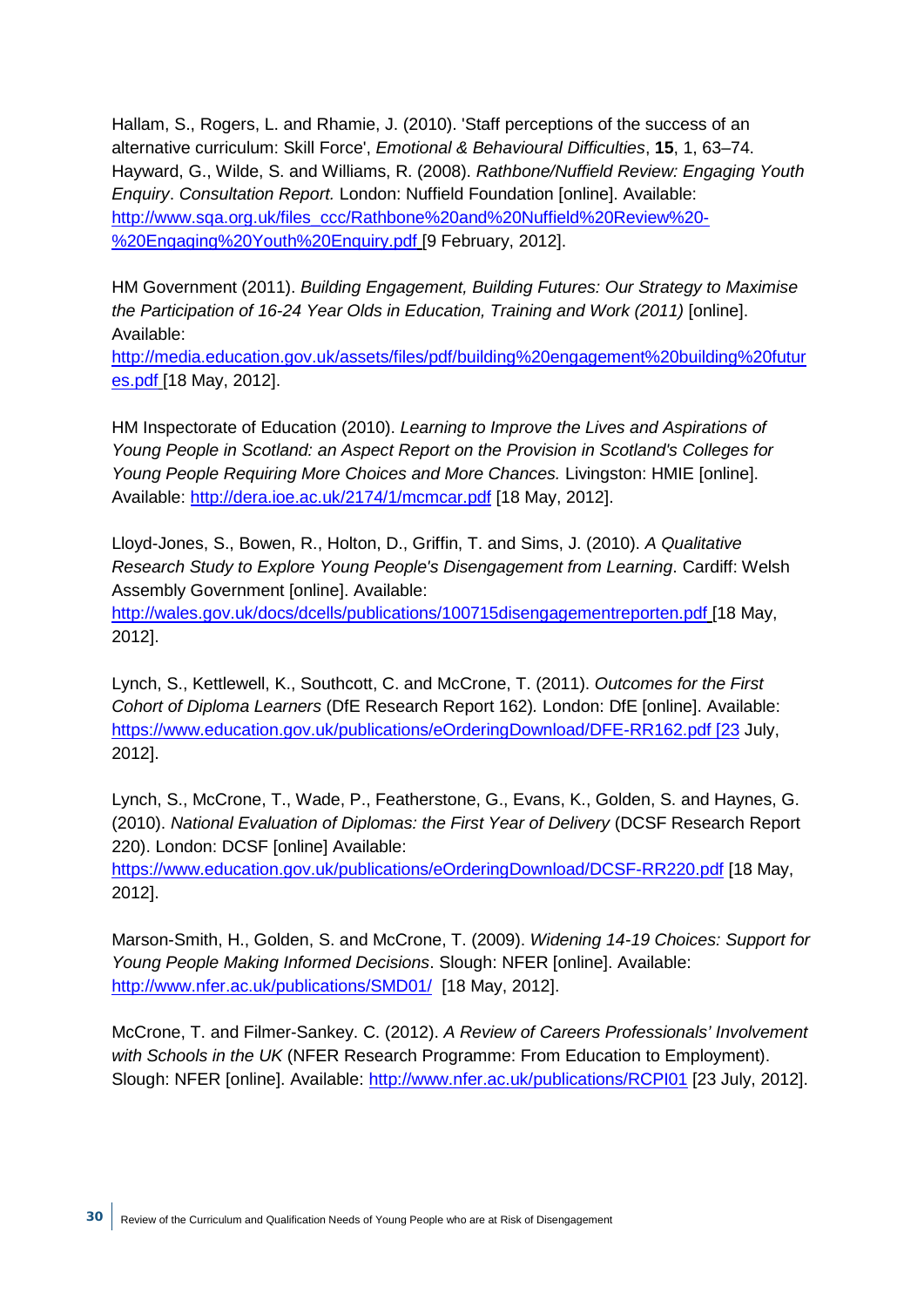Nelson, J. and O'Donnell, L. (2011). *Approaches to Supporting Young People Not in Education, Employment or Training: a Review*. Slough: NFER [online] Available: [http://www.nfer.ac.uk/nfer/publications/RSRN01/RSRN01\\_home.cfm?publicationID=672&titl](http://www.nfer.ac.uk/nfer/publications/RSRN01/RSRN01_home.cfm?publicationID=672&title=Approaches%20to%20supporting%20young%20people%20not%20in%20education,%20employment%20or%20training%20-%20a%20review) [e=Approaches%20to%20supporting%20young%20people%20not%20in%20education,%20](http://www.nfer.ac.uk/nfer/publications/RSRN01/RSRN01_home.cfm?publicationID=672&title=Approaches%20to%20supporting%20young%20people%20not%20in%20education,%20employment%20or%20training%20-%20a%20review) [employment%20or%20training%20-%20a%20review](http://www.nfer.ac.uk/nfer/publications/RSRN01/RSRN01_home.cfm?publicationID=672&title=Approaches%20to%20supporting%20young%20people%20not%20in%20education,%20employment%20or%20training%20-%20a%20review) [18 May, 2012].

O'Donnell, L., Golden, S., McCrone, T., Rudd, P. and Walker, M. (2006). *Evaluation of Increased Flexibility for 14 to 16 Year Olds Programme: Delivery for Cohorts 3 and 4 and the Future* (DfES Research Report 790). London: DfES [online]. Available: <https://www.education.gov.uk/publications/eOrderingDownload/RR790.pdf> [18 May, 2012].

Office for Standards in Education, Children's Services and Skills (2010). *Reducing the Numbers of Young People Not In Education, Employment or Training: What Works and Why*. London: Ofsted [online]. Available: [http://www.ofsted.gov.uk/resources/reducing](http://www.ofsted.gov.uk/resources/reducing-numbers-of-young-people-not-education-employment-or-training-what-works-and-why)[numbers-of-young-people-not-education-employment-or-training-what-works-and-why](http://www.ofsted.gov.uk/resources/reducing-numbers-of-young-people-not-education-employment-or-training-what-works-and-why) [21 May, 2012].

Organisation for Economic Cooperation and Development (2010). *Off to a Good Start? Jobs for Youth*. Paris: OECD [online]. Available: [http://www.oecd-ilibrary.org/employment/off-to-a](http://www.oecd-ilibrary.org/employment/off-to-a-good-start-jobs-for-youth_9789264096127-en)[good-start-jobs-for-youth\\_9789264096127-en](http://www.oecd-ilibrary.org/employment/off-to-a-good-start-jobs-for-youth_9789264096127-en) [22 May, 2012].

Rhodes, C. (2011). *Youth Unemployment Statistics*. London: House of Commons Library. Simmons, R. and Thompson, R. (2010). *NEET Young People and Training for Work: Learning on the Margins*. Stoke on Trent: Trentham. Spielhofer, T. and Walker, M. (2008). *Evaluation of Skills for Work Pilot Courses: Final Report*. Edinburgh: Scottish Government [online]. Available: [http://www.scotland.gov.uk/Resource/Doc/213863/0056853.pdf \[18](http://www.scotland.gov.uk/Resource/Doc/213863/0056853.pdf%20%5b18) May, 2012].

Spielhofer, T., Benton, T., Evans, K., Featherstone, G., Golden, S., Nelson, J. and Smith P. (2009). *Increasing Participation: Understanding Young People Who Do Not Participate in Education or Training at 16 and 17* (DCSF Research Report 072). London: DCSF [online]. Available:<https://www.education.gov.uk/publications/eOrderingDownload/DCSF-RR072.pdf> [22 May, 2012].

Tunnard, J., Flood, S. and Barnes, T. (2008). 'One in ten: key messages from policy, research and practice about young people who are NEET', *Forum 21*, **3**, 46–53. Walden,G. and Troltsch, K. (2011). 'Apprenticeship training in Germany – still a futureorientated model for recruiting skilled workers?' *Journal of Vocational Education and Training*, **63**, 3, 305–322.

Wolf, A. (2011). *Review of Vocational Education: the Wolf Report.* London: DfE [online]. Available:

<http://www.education.gov.uk/publications/eOrderingDownload/The%20Wolf%20Report.pdf> [12 May, 2012].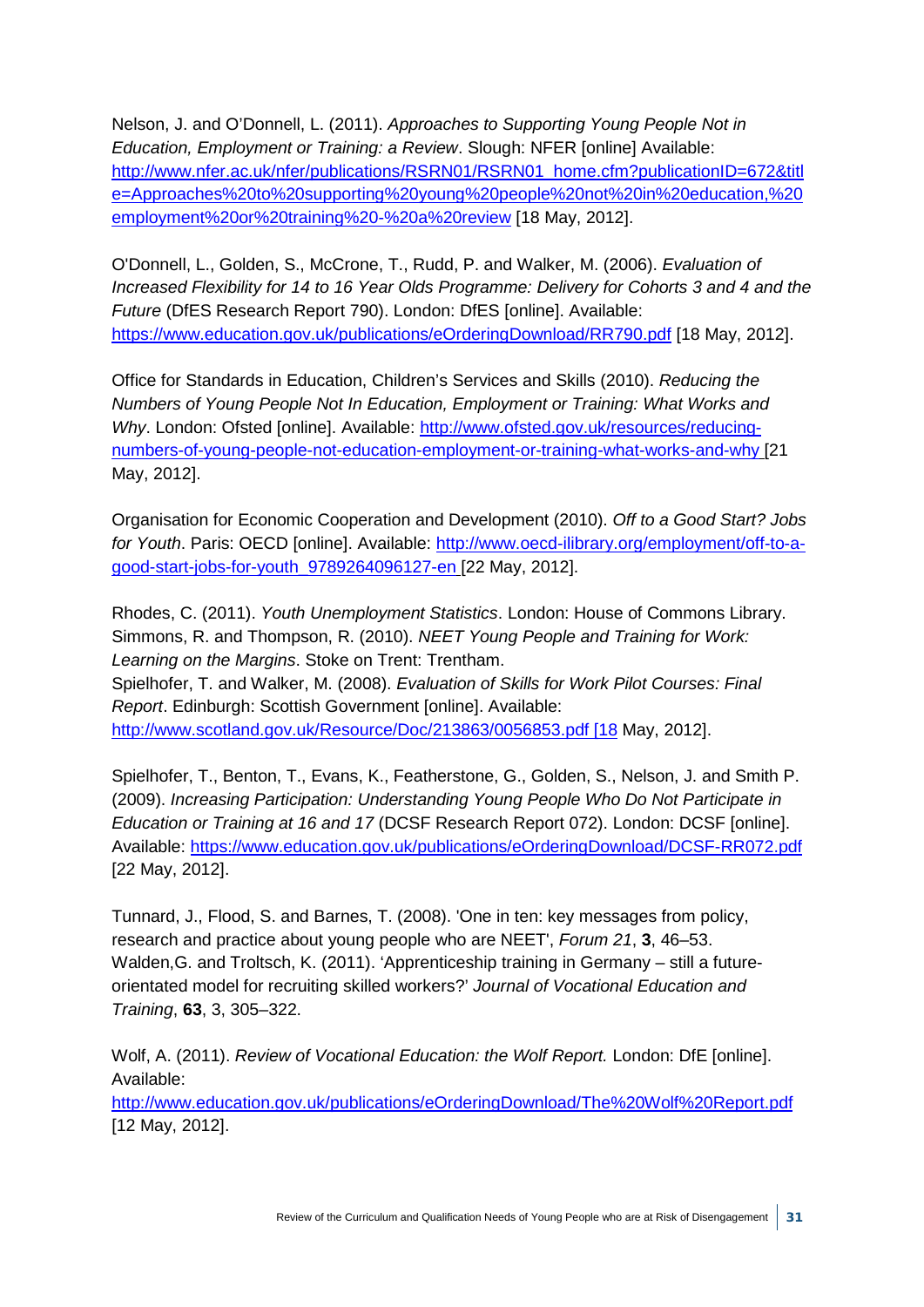## <span id="page-34-0"></span>Further reading

Audit Commission (2010). *Against the Odds: Re-engaging Young People in Education, Employment or Training*. London: Audit Commission [online]. Available: [http://www.audit](http://www.audit-commission.gov.uk/nationalstudies/communitysafety/againsttheodds/pages/default_copy.aspx)[commission.gov.uk/nationalstudies/communitysafety/againsttheodds/pages/default\\_copy.as](http://www.audit-commission.gov.uk/nationalstudies/communitysafety/againsttheodds/pages/default_copy.aspx) [px](http://www.audit-commission.gov.uk/nationalstudies/communitysafety/againsttheodds/pages/default_copy.aspx) [18 May, 2012].

Axford, N., Berry, V. and Little, M. (2006). 'Enhancing service evaluability: lessons from a programme for disaffected young people', *Children & Society*, **20**, 4, 287–298.

Burke, T. (2010). 'Accreditation: too much credit', *Children & Young People Now*, **1 February.**

Callaghan, D. (2007). 'Less hard to reach', *Community Care*, **1672**, 28.

Callanan, M., Kinsella, R., Graham, J., Turczuk, R. and Finch, S. (2009). *Pupils with Declining Attainment at Key Stages 3 and 4: Profiles, Experiences and Impacts of Underachievement and Disengagement* (DCSF Research Report 086). London: DCSF [online]. Available: [https://www.education.gov.uk/publications/eOrderingDownload/DCSF-](https://www.education.gov.uk/publications/eOrderingDownload/DCSF-RR086.pdf%20%5b18)[RR086.pdf \[18](https://www.education.gov.uk/publications/eOrderingDownload/DCSF-RR086.pdf%20%5b18) May, 2012].

Cooke, E. and Barnes, T. (2012). *On the Path to Success: Promoting Engagement in Learning at KS3*. Totnes: Research in Practice [online]. Available: [22 May, 2012].

Cowen, G. and Burgess, M. (2009). *Key Stage 4 Engagement Programme Evaluation* (DCSF Research Report 084). London: DCSF [online]. Available: <https://www.education.gov.uk/publications/eOrderingDownload/DCSF-RR084.pdf> [18 May, 2012].

Department for Children, Schools and Families (2009). *Small Steps ... Meaningful Change: a Selection of Case Studies from the Extra Mile Phase 1 Secondary Schools 2008-09*. London: DCSF.

Department for Education (2010). *The Importance of Teaching: the Schools White Paper 2010* (Cm. 7980). London: The Stationery Office [online]. Available: <http://publications.education.gov.uk/eOrderingDownload/CM-7980.pdf>[18 May, 2012].

Department for Education (2011). *Review of the National Curriculum in England: Summary Report of the Call for Evidence*. London: DfE [online]. Available: [https://www.education.gov.uk/publications/standard/publicationDetail/Page1/DFE-00136-](https://www.education.gov.uk/publications/standard/publicationDetail/Page1/DFE-00136-2011) [2011](https://www.education.gov.uk/publications/standard/publicationDetail/Page1/DFE-00136-2011) [18 May, 2012].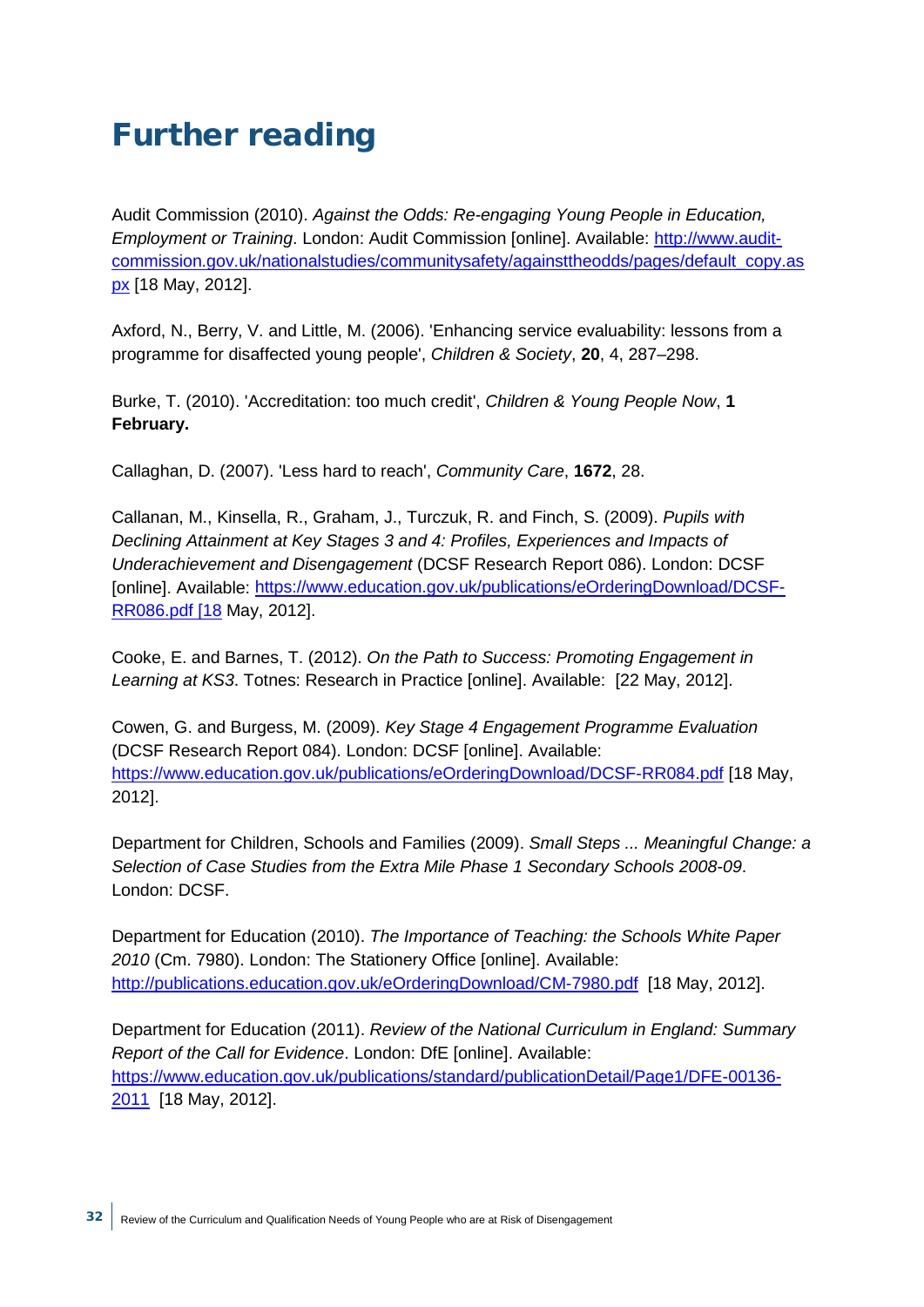Department for Education (2012a). *NEET Statistics: Quarterly Brief February 2012* (Statistical Release OSR 06/2012). London: DfE [online]. Available: <http://www.education.gov.uk/rsgateway/DB/STR/d001058/osr06-2012.pdf> [18 May, 2012].

Department for Education (2012b). *Raising the Participation Age (RPA)* [online]. Available: <http://www.education.gov.uk/childrenandyoungpeople/youngpeople/participation/rpa> [18 May 2012].

Fordham, G., Batty, E., Cook, B., Knight-Forham, R. and Pearson, S. (2010). *Improving Attainment? Interventions in Education by the New Deal for Communities Programme*. London: Department for Communities and Local Government [online]. Available: <http://www.communities.gov.uk/documents/communities/pdf/1462891.pdf>[18 May, 2012].

Gallagher, E. and Cameron, G. (2008). 'Second chance school: Loughshore Educational Resource Centre', *Education Today*, **58**, 4, 24–33.

Golden, S., O'Donnell, L. and Rudd, P. (2005). *Evaluation of Increased Flexibility for 14 to 16 Year Olds Programme: the Second Year* (DfES Research Report 609). London: DfES [online]. Available:

<https://www.education.gov.uk/publications/eOrderingDownload/RR609.pdf> [18 May, 2012].

Grist, M. and Gheetham, P. (2011). *Experience Required: a Demos and V Report on Capability Building and Work-Readiness* [online]. Available: [http://www.demos.co.uk/files/Experienced\\_required\\_-\\_web.pdf?1307027227](http://www.demos.co.uk/files/Experienced_required_-_web.pdf?1307027227%20) [18 May, 2012].

Hayward, G. and Williams, R. (2011). 'Joining the big society: am I bothered?', *London Review of Education*, **9**, 2, 175–189.

International Review of Curriculum and Assessment Frameworks Archive (INCA) (2012). *Review of the National Curriculum in England: Report on Subject Breadth in International Jurisdictions* (DfE Research Report 178A). London: DfE [online]. Available: [https://www.education.gov.uk/publications/eOrderingDownload/DFE-RR178a.pdf \[18](https://www.education.gov.uk/publications/eOrderingDownload/DFE-RR178a.pdf%20%5b18) May, 2012].

Ipsos Mori (2011). *National Learner Satisfaction Survey: Further Education Research Study Report* (BIS Research Paper No. 21). London: Department for Business, Innovation and Skills [online]. Available: [http://www.bis.gov.uk/assets/biscore/further-education](http://www.bis.gov.uk/assets/biscore/further-education-skills/docs/n/11-711-nlss-further-education-system-research-study%20%5b18)[skills/docs/n/11-711-nlss-further-education-system-research-study \[18](http://www.bis.gov.uk/assets/biscore/further-education-skills/docs/n/11-711-nlss-further-education-system-research-study%20%5b18) May, 2012].

McCrone, T., Wade, P., Featherstone, G., Southcott, C., Golden, S. and Haynes, G. (2011). *National Evaluation of Diplomas: Cohort 2 - the First Year of Delivery* (DfE Research Report 126). London: DfE [online]. Available:

[https://www.education.gov.uk/publications/eOrderingDownload/DFE-RR126.pdf \[18](https://www.education.gov.uk/publications/eOrderingDownload/DFE-RR126.pdf%20%5b18) May, 2012].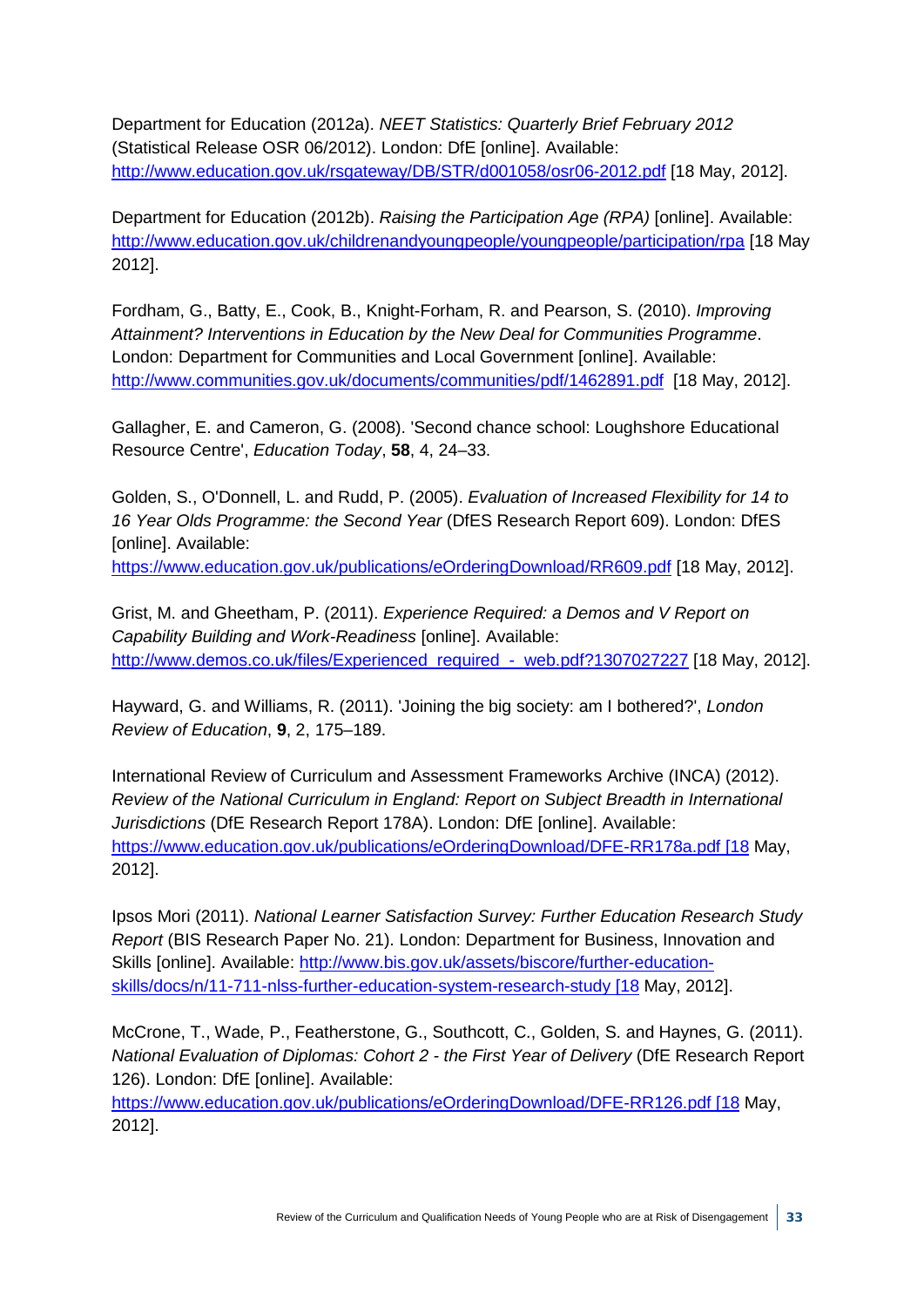Meschi, E., Crawford, C. and Vignoles, A. (2010). *Post-16 Educational Choices and Institutional Value Added at Key Stage 5*. London: DfE [online]. Available: [https://www.education.gov.uk/publications/eOrderingDownload/CEE-Post-16-educational](https://www.education.gov.uk/publications/eOrderingDownload/CEE-Post-16-educational-choices.pdf%20%5b18)[choices.pdf \[18](https://www.education.gov.uk/publications/eOrderingDownload/CEE-Post-16-educational-choices.pdf%20%5b18) May, 2012].

Office for Standards in Education, Children's Services and Skills (2006). *The Young Apprenticeships Programme 2004-07: an Evaluation*. London: Ofsted [online]. Available: [http://www.educationandemployers.org/media/8469/the%20young%20apprenticeships%20p](http://www.educationandemployers.org/media/8469/the%20young%20apprenticeships%20programme%202004-07%20-%20ofsted.pdf) [rogramme%202004-07%20-%20ofsted.pdf](http://www.educationandemployers.org/media/8469/the%20young%20apprenticeships%20programme%202004-07%20-%20ofsted.pdf) [18 May, 2012].

Office for Standards in Education, Children's Services and Skills (2008). *Good Practice in Re-engaging Disaffected and Reluctant Students in Secondary Schools*. London: Ofsted [online]. Available: [http://www.ofsted.gov.uk/resources/good-practice-re-engaging](http://www.ofsted.gov.uk/resources/good-practice-re-engaging-disaffected-and-reluctant-students-secondary-schools%20%5b18)[disaffected-and-reluctant-students-secondary-schools \[18](http://www.ofsted.gov.uk/resources/good-practice-re-engaging-disaffected-and-reluctant-students-secondary-schools%20%5b18) May, 2012].

Rogers, L., Hallam, S., Shaw, J. and Rhamie, J. (2009). 'The integration of an alternative curriculum: skillforce', *British Journal of Special Education*, **36**, 3, 131–139.

Ross, A. (2009). *Disengagement from Education Among 14 - 16 Year Olds* (DCSF Research Report 178). London: DCSF [online]. Available: <https://www.education.gov.uk/publications/eOrderingDownload/DCSF-RR178.pdf>[18 May, 2012].

Ross, A., Green, R., Brown, V., Pickering, K., Schoon, I. and Vignoles, A. (2011). *The Impact of KS4 Vocational Courses on Disengaged Young People's Engagement with Education 15-18* (DfE Research Report 165). London: DfE [online]. Available: [http://dera.ioe.ac.uk/13223/1/DFE-RR165.pdf \[18](http://dera.ioe.ac.uk/13223/1/DFE-RR165.pdf%20%5b18) May, 2012].

Russell, L., Simmons, R. and Thompson, R. (2011). 'Ordinary lives: an ethnographic study of young people attending Entry to Employment programmes', *Journal of Education and Work*, **24**, 5, 477–499.

Scottish Executive (2006). *More Choices, More Chances: a Strategy to Reduce the Proportion of Young People not in Education, Employment or Training in Scotland*. Edinburgh: Scottish Executive [online]. Available: <http://www.scotland.gov.uk/Resource/Doc/129456/0030812.pdf> [18 May, 2012].

Shaw, H., Hayes, S. and Welsh, K. (2011). 'Getting young people into education, employment or training, what works?' Paper presented at the British Educational Research Association Annual Conference*,* University of London, 6-8 September.

Simmons, R. and Thompson, R. (2011). 'Education and training for young people at risk of becoming NEET: findings from an ethnographic study of work-based learning programmes', *Educational Studies*, **37**, 4, 447–450.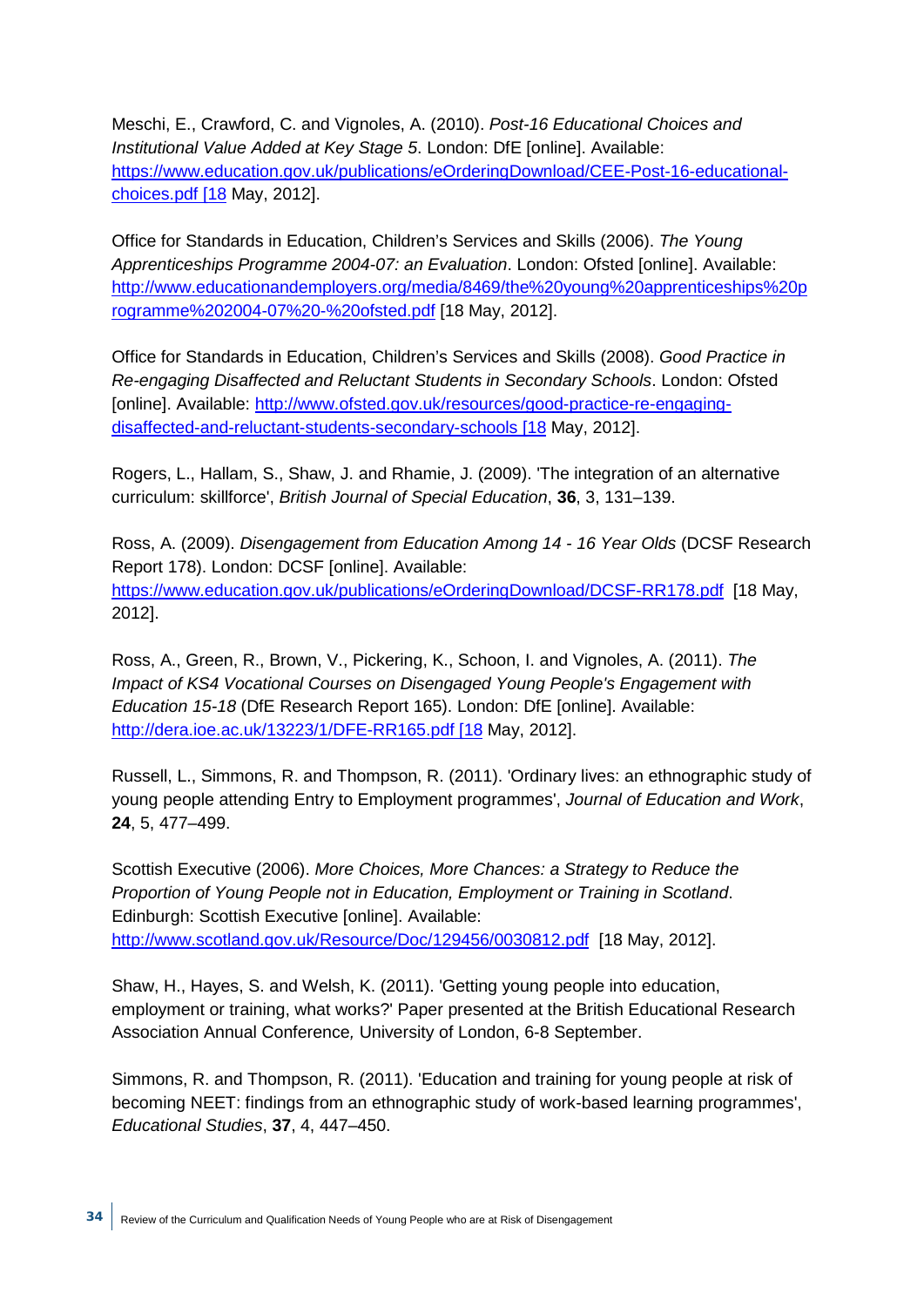Stokes, H. (2006). 'How drama can engage young people at risk of leaving school early', *International Journal on School Disaffection*, **3**, 2, 23–26, 32.

Thomas, J., Vigurs, C.A., Oliver, K., Suarez, B., Newman, M., Dickson, K. and Sinclair, J. (2008). *Targeted Youth Support: Rapid Evidence Assessment of Effective Early Interventions for Youth at Risk of Future Poor Outcomes* (EPPI-Centre Report No. 1615). London: Institute of Education, Social Science Research Unit, EPPI-Centre [online]. Available: [http://eppi.ioe.ac.uk/cms/LinkClick.aspx?fileticket=-](http://eppi.ioe.ac.uk/cms/LinkClick.aspx?fileticket=-50EN1r_WDE%3d&tabid=2417&language=en-US%20) [50EN1r\\_WDE%3d&tabid=2417&language=en-US](http://eppi.ioe.ac.uk/cms/LinkClick.aspx?fileticket=-50EN1r_WDE%3d&tabid=2417&language=en-US%20) [18 May, 2012].

Thompson, R. (2010). 'Teaching on the margins: tutors, discourse and pedagogy in workbased learning for young people', *Journal of Vocational Education and Training*, **62**, 2, 123– 137.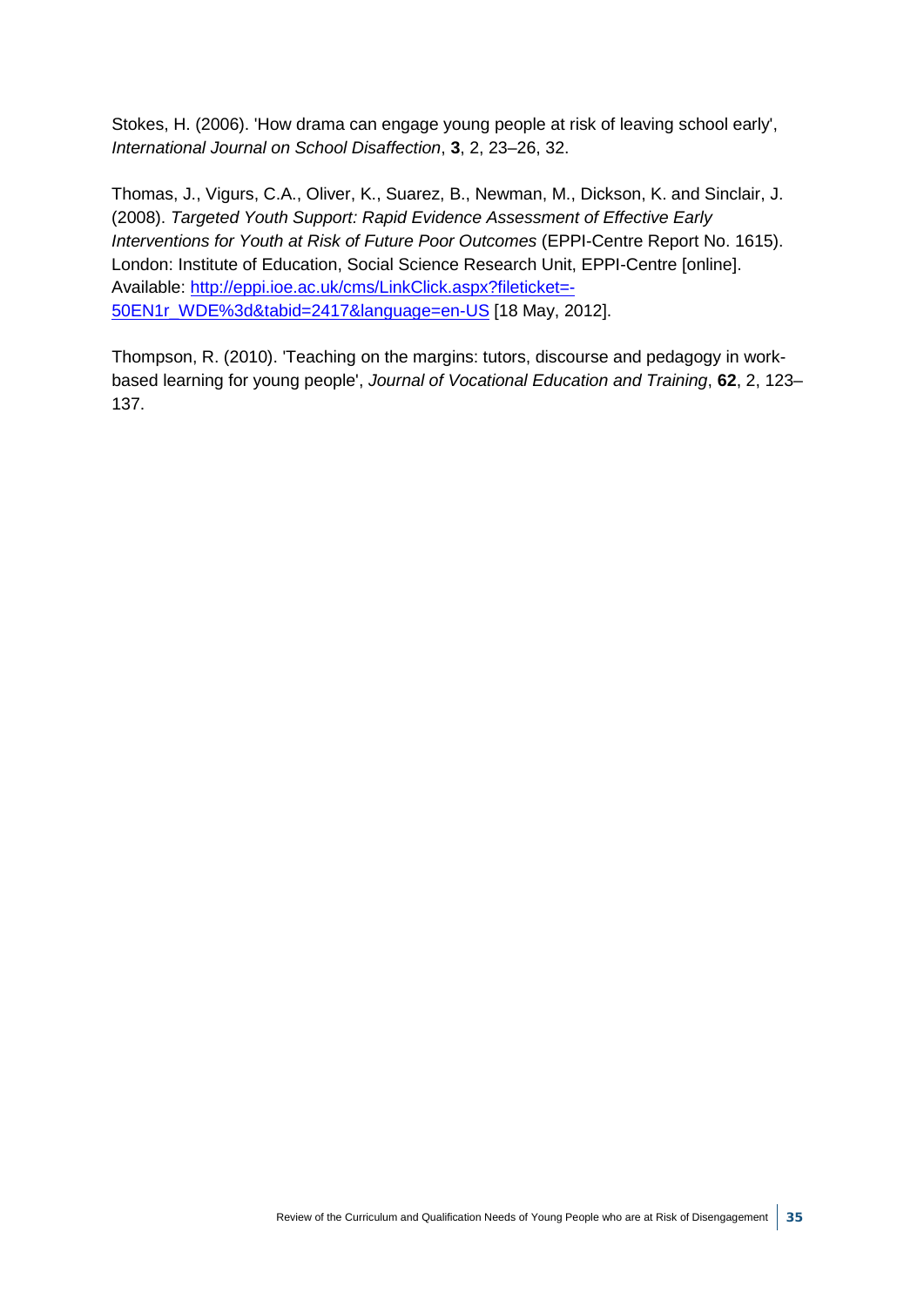# <span id="page-38-0"></span>Appendix

This review uses specific terminology to describe the robustness of the evidence appraised for the themes under discussion. The terminology used is outlined and explained below:

#### Strong evidence

In order to make statements about there being a 'strong' evidence base on a particular theme, we seek to ensure that a number of studies have been produced that concur in their findings. We expect these studies to be sufficiently large in scale (for example adopting adequate sample sizes to enable robust statistical analysis), or based on sufficiently in-depth case studies to allow a full explanation of findings. Typically, 'strong' evidence will include quantitative and qualitative research.

- **Quantitative research** that 'measures' impact. Such studies usually adopt experimental or quasi-experimental designs (QEDs) involving baseline and follow-up surveys, or treatment and control group designs, as well as statistical analysis.
- **Qualitative research** that provides data on perceptions of impact. The most reliable studies of this type are those that have conducted a number of in-depth case studies, across a number of locations, drawing on the views of a wide range of stakeholders, and 'triangulating' those views in order to assess the degree of agreement, or dissent, among different individuals in varying locations.

#### Moderate evidence

The same types of evidence as those cited above are included in this category. The distinction between a theme being described as having a 'strong' or a 'moderate' evidence base is related to two points.

- **The weight of evidence** themes with 'moderate' evidence are likely to have only a small number of studies (typically two to three) that concur in their findings. There may also be some studies that present a contradictory view.
- **The quality of evidence** themes with 'moderate' evidence may include studies with rather small sample sizes (for example, QED studies based in only one or two schools), or qualitative studies that have drawn on the views of certain, but not a full range of, stakeholders.

### Impressionistic evidence

As this title suggests, this category includes evidence that is based on the observation or opinion of practitioners, or upon a case-study in one organisation only, for example. Very often, we find impressionistic evidence of one particular benefit within a study that was established to evaluate an entirely different benefit. Such findings cannot be dismissed entirely, but they tend to be anecdotal, subjective or descriptive in nature.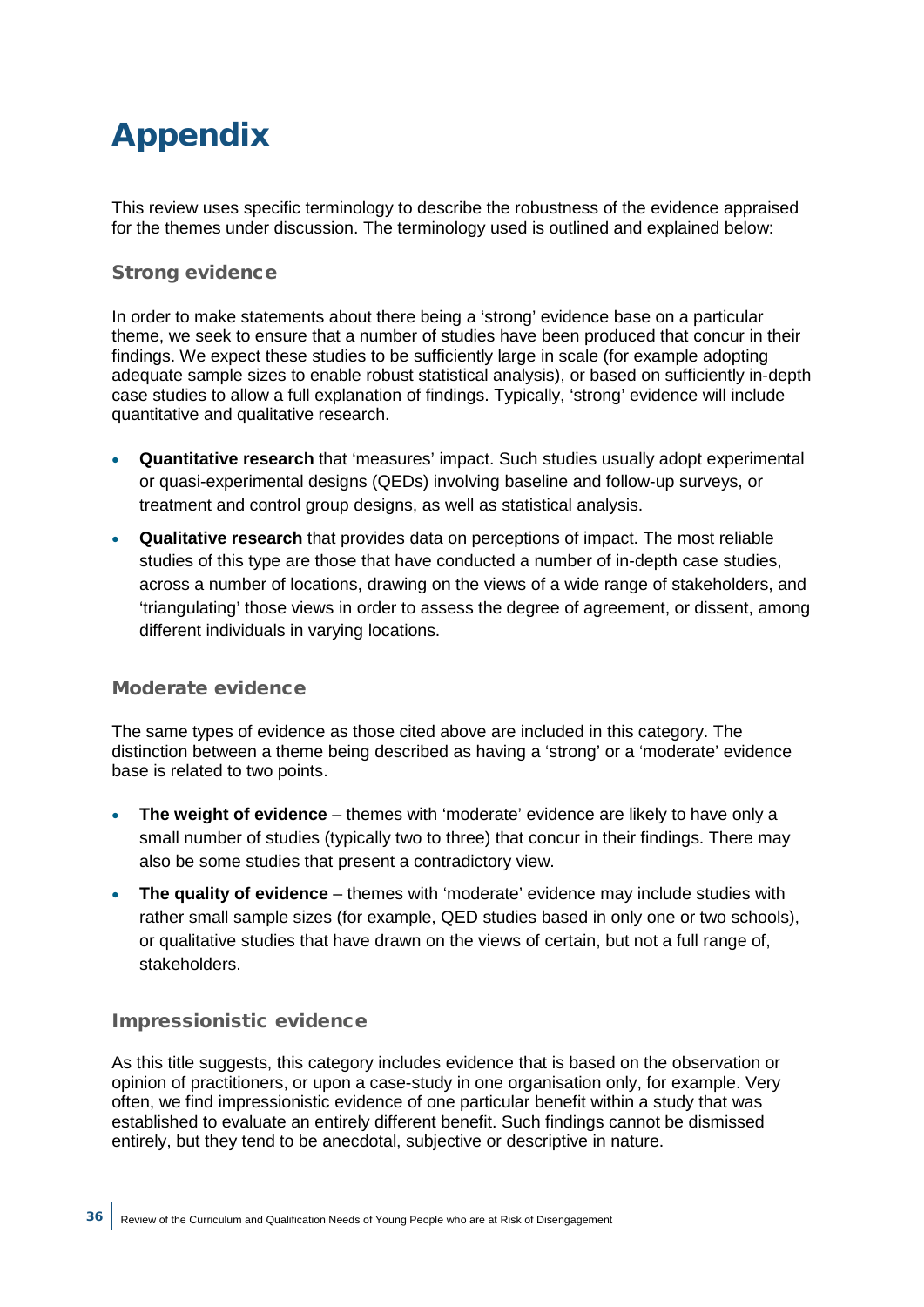## Our thanks

The authors would like to express thanks to many NFER colleagues, without whose support it would not have been possible to produce this report. Firstly, our thanks to Sarah Maughan, Director of Research at NFER, and the rest of The NFER Research Programme team, Tami McCrone, Joana Lopes and Julie Nelson, for their conceptual guidance on all stages of the work. Secondly, we thank Pauline Benefield, Information and Reviews Director at NFER, and her colleagues Hilary Grayson, Emily Houghton and Amanda Harper, for undertaking all searches for the review. Finally, we would like to thank Pat Bhullar and Alison Jones for their efficient administration of the review, and for formatting and referencing this report.